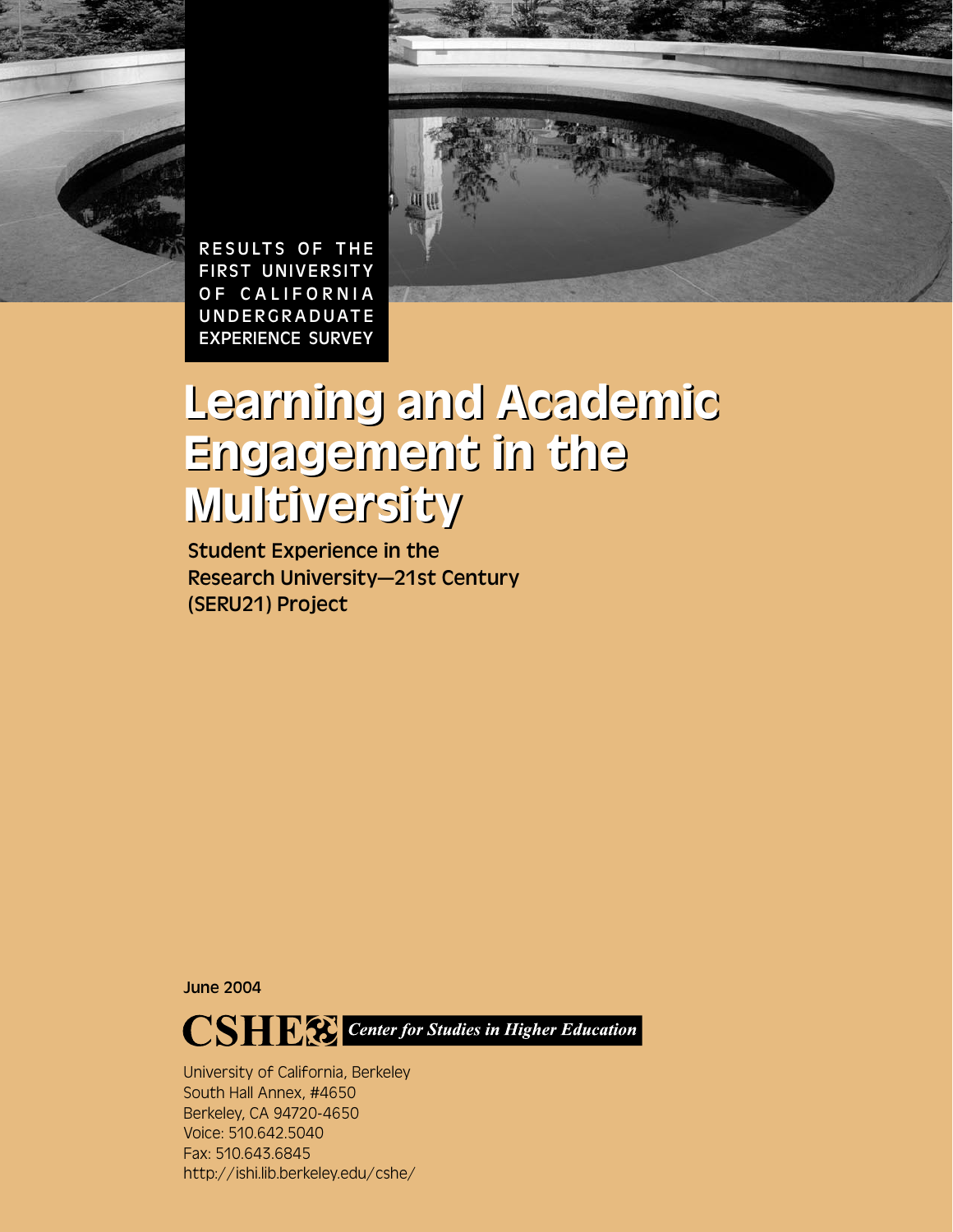



# Learning and Academic Engagement in the Multiversity

Student Experience in the Research University—21st Century (SERU21) Project

SERU21 Research Team

Richard Flacks – Professor of Sociology, UC Santa Barbara Gregg Thomson – Director, Office of Student Research, UC Berkeley John Douglass – Senior Research Fellow, CSHE, UC Berkeley Kyra Caspary – Project Coordinator, UC Berkeley

June 2004



University of California, Berkeley South Hall Annex, #4650 Berkeley, CA 94720-4650 Voice: 510.642.5040 Fax: 510.643.6845 http://ishi.lib.berkeley.edu/cshe/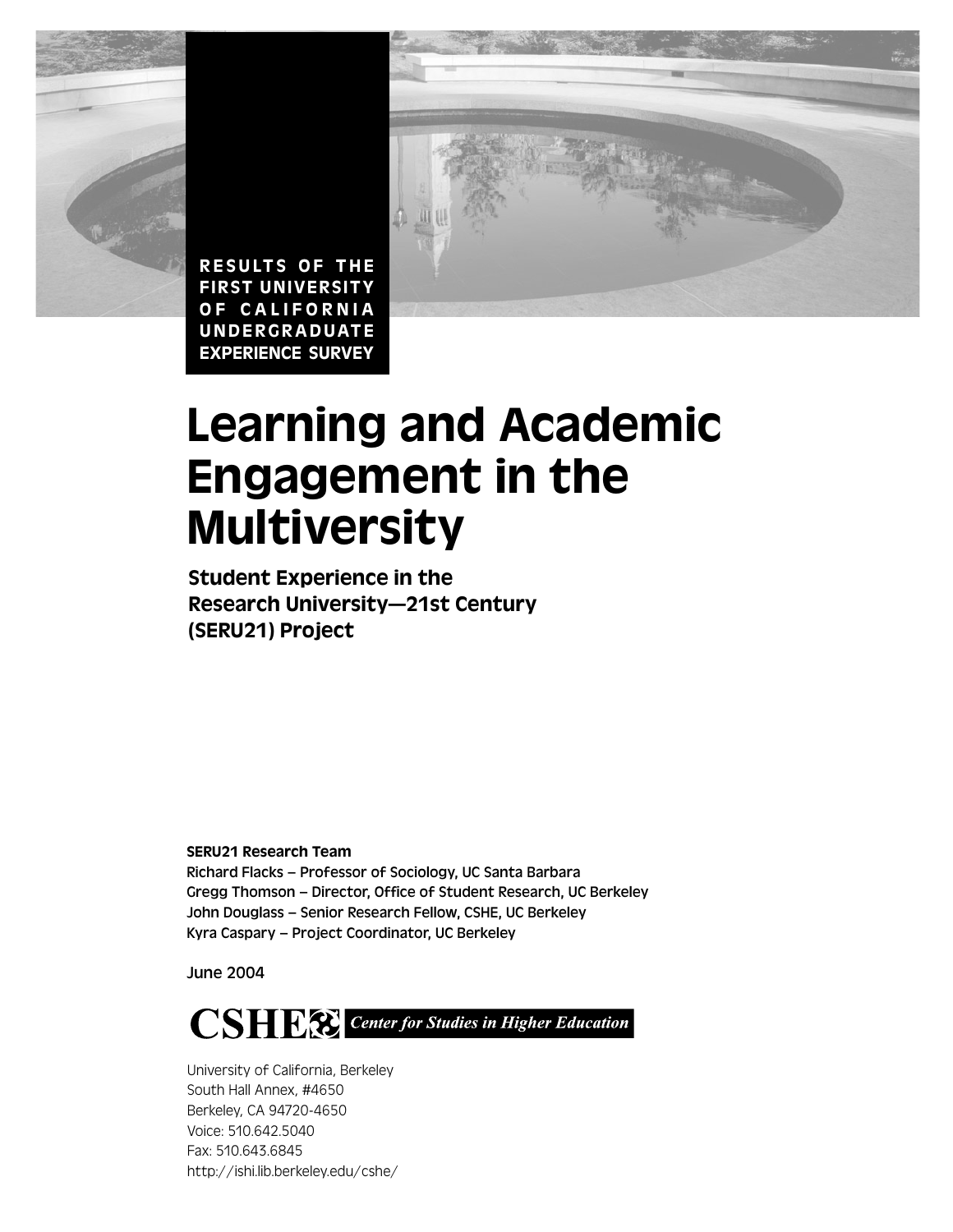# *Table of Contents*

| Topics Covered on the UCUES Instrument                          |                                 |
|-----------------------------------------------------------------|---------------------------------|
| Survey Sample and Response Rates                                |                                 |
|                                                                 |                                 |
| Highlights                                                      |                                 |
| Immigrant Status                                                |                                 |
| Language                                                        |                                 |
| Income and Student Perceptions of Class                         |                                 |
| First Language by Income Level                                  |                                 |
| Choice of Disciplinary Field by Immigrant Status                |                                 |
| Conclusion                                                      |                                 |
|                                                                 |                                 |
| Highlights                                                      |                                 |
| Mean Time Use: Academic and Non-Academic Activities             |                                 |
| Time Use by Entry Status and Year in School                     |                                 |
| Time Use by Major                                               |                                 |
| Time Use by Immigrant Status                                    |                                 |
| Conclusion                                                      |                                 |
|                                                                 |                                 |
| Highlights                                                      |                                 |
| Progress Toward Educational Goals                               |                                 |
| Writing and Analytical Skills                                   |                                 |
| Communication and Leadership Skills                             |                                 |
| Degree Aspirations                                              |                                 |
| Conclusion                                                      |                                 |
|                                                                 | 23                              |
| <b>Highlights</b>                                               |                                 |
| Overall Levels of Satisfaction                                  |                                 |
| Satisfaction and Opportunities for Serious Academic Experiences |                                 |
| Satisfaction by Subgroups                                       |                                 |
| Satisfaction with Student Services                              |                                 |
| Conclusion                                                      |                                 |
|                                                                 | The Purpose of SERU21 and UCUES |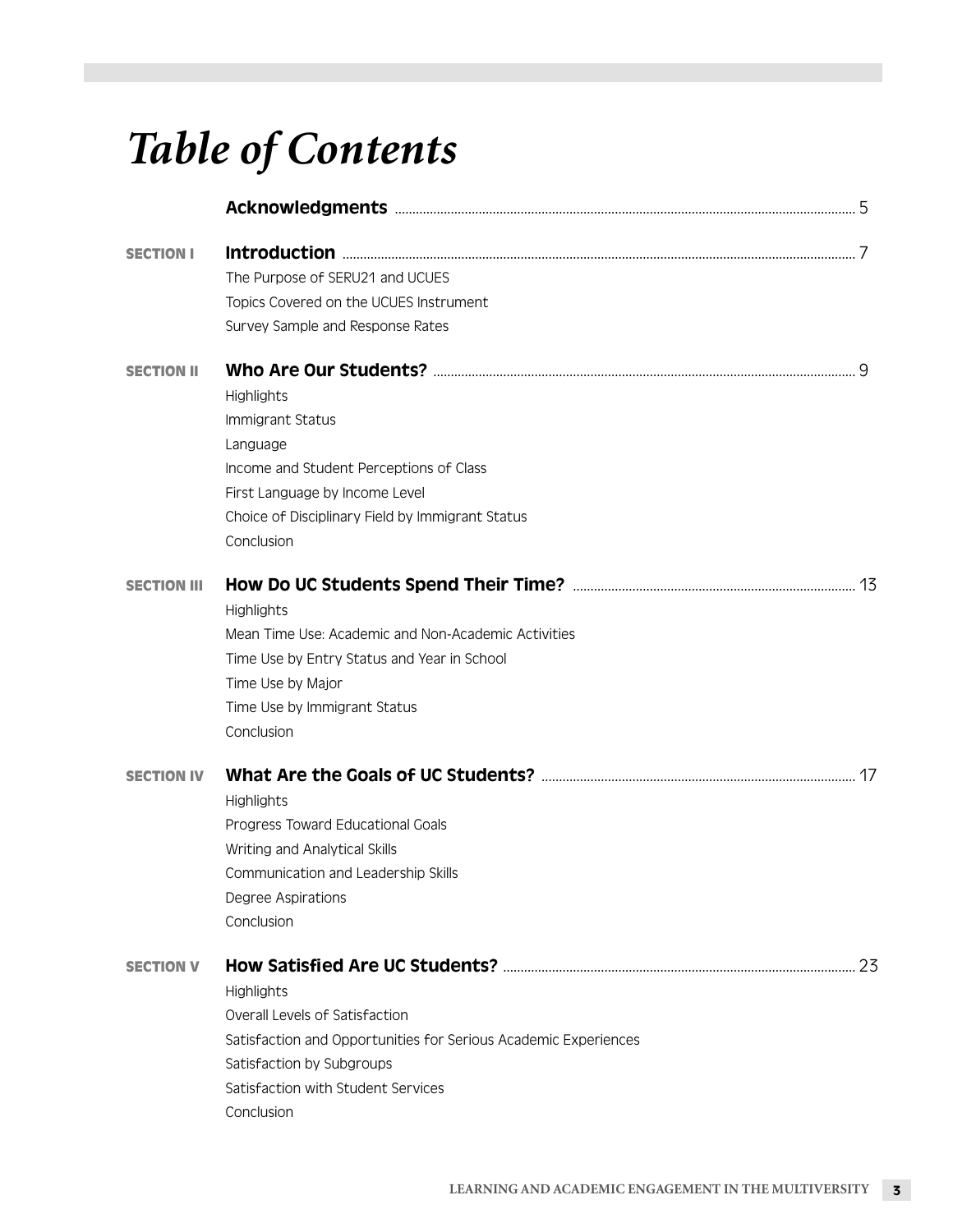| <b>SECTION VI</b>  | What Is the Role of Technology in the Undergraduate Experience?  27<br><b>Highlights</b> |
|--------------------|------------------------------------------------------------------------------------------|
|                    | Instructional Technologies and Academic Interaction                                      |
|                    | Conclusion                                                                               |
| <b>SECTION VII</b> | How Engaged Are UC Students in the Academic Life of the University?  31                  |
|                    | <b>Highlights</b>                                                                        |
|                    | Exploring Academic Engagement                                                            |
|                    | Time Use By Disciplinary Field and GPA                                                   |
|                    | Notions of "Academic Responsibility"                                                     |
|                    | Socio-Economic Background and Academic Engagement                                        |
|                    | Socio-Economic Background and College Goals                                              |
|                    | SAT Scores and Academic Engagement                                                       |
|                    | Eligibility in the Local Context and Academic Engagement                                 |
|                    | Conclusion                                                                               |
|                    |                                                                                          |
|                    | SERU21/UCUES Research Design                                                             |
|                    | The Uses of UCUES - Institutional and Scholarly                                          |
|                    | Planning UCUES III                                                                       |
|                    |                                                                                          |
|                    | 39                                                                                       |
|                    | <b>APPENDIX A</b> Research Team and Oversight Committee                                  |

**APPENDIX B** Response Rates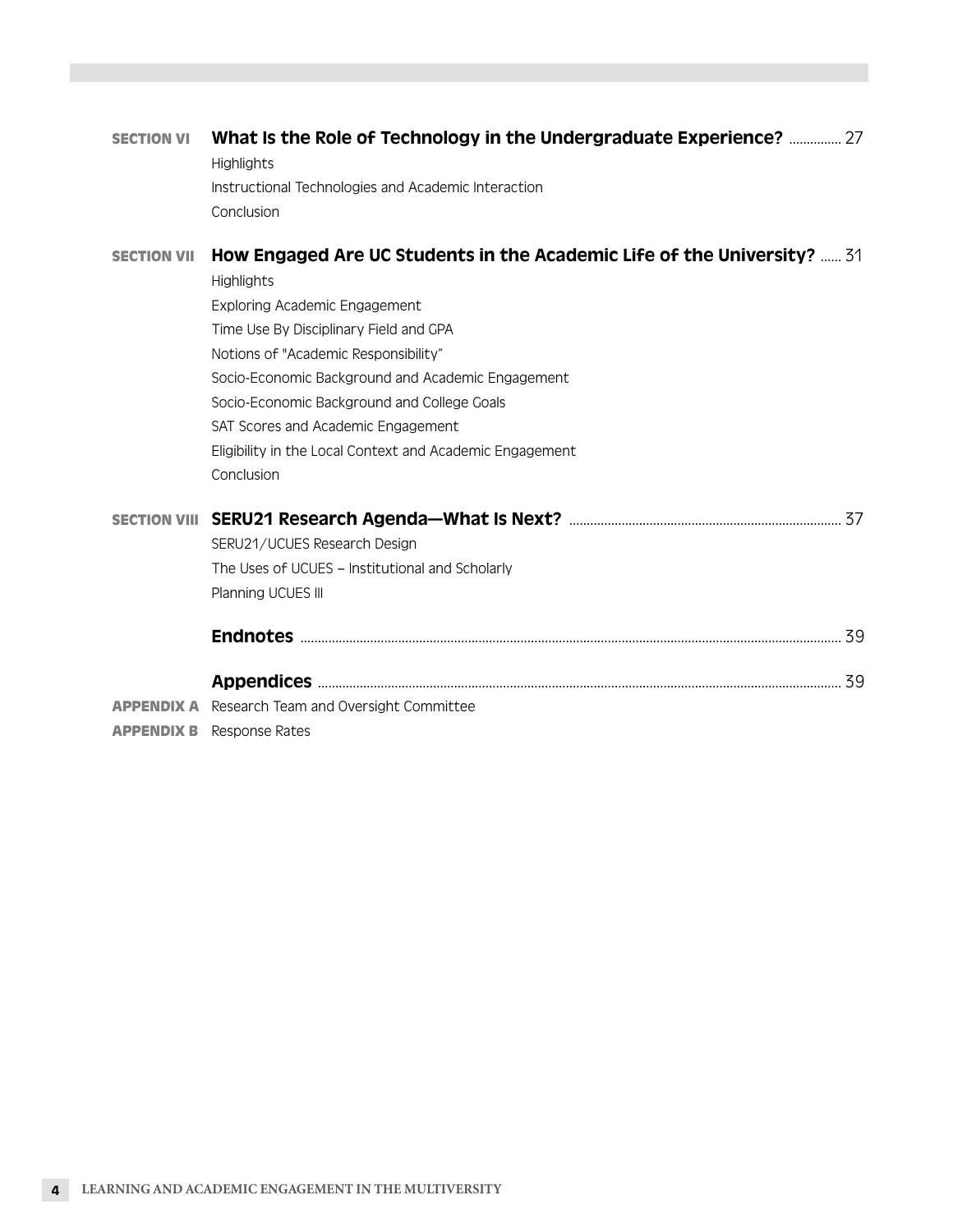# *Acknowledgments*

This report is the result of a collaborative effort to launch the first UC-wide survey on the academic experience of undergraduate students that includes faculty, students, institutional researchers, and administrators from the throughout the University of California's eight undergraduate campuses.

Development of the survey instrument, the initial effort to analyze the rich database of information, and planning for future surveys and research would not have been possible without the assistance and advice of the Institutional Research Work Group: Bill Armstrong (UC San Diego), Bob Cox (UC Los Angeles), Steve Chatman (UC Davis), Julian Fernald (UC Santa Cruz), Danny Kim (UC Riverside), Judith Richlin-Klonsky (UC Los Angeles), Judy Shoemaker (UC Irvine), and Steven Velasco (UC Santa Barbara).

Paolo A. Gardinali (Associate Director, Social Science Survey Center, UC Santa Barbara) has played a key role in the implementation and development of the survey and database. Other important contributors and supporters include Neil Smelser and other members of the Oversight Committee (see listing of project associates in Appendix A), Saul Geiser (Visiting Scholar, CSHE, UC Berkeley), and Karl Pister (the recent Director of CSHE).

The UC Office of the President (UCOP) provided the initial seed funding to launch the survey and a related research agenda under a proposal forwarded by the Center for Studies in Higher Education at UC Berkeley. At UCOP, Dennis Galligani (Associate Vice President for Student Academic Services), Linda Guerra (Director of Policy Analysis), and Jerry Kissler (Assistant Vice President for Budget Planning and Fiscal Analysis) have each helped guide the early stages of the project.

On each of the UC undergraduate campuses, the Vice Chancellors for Student Affairs have provided support to the idea and implementation of the survey, and both Vice Chancellor Genaro Padilla (UC Berkeley) and Vice Chancellor Michael Young (UC Santa Barbara) have served on the Oversight Committee.

Scott Thomas, Associate Professor of Higher Education in the Institute of Higher Education at the University of Georgia, was one of the initiators of this project and has continued to play an important role in developing survey content and in data analysis. The cover photograph is part of the Richard C. Atkinson Photographic Archive, by the photographer Alan Nyiri. Jenny L. White at CSHE has provided editorial assistance, and Joanne Klein designed the final report.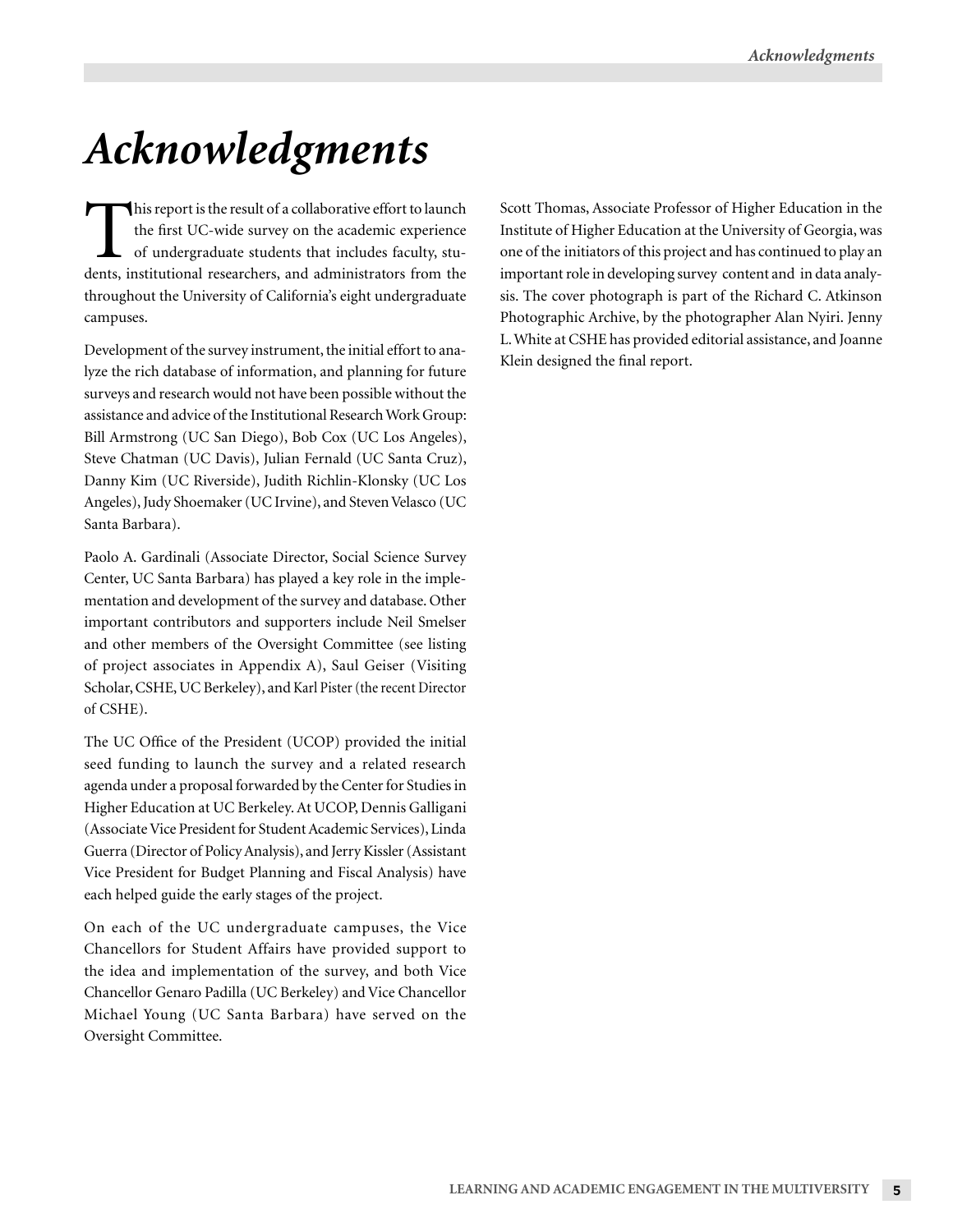# *Introduction*

Turing the spring of 2002 and 2003, a team of faculty<br>and institutional researchers conducted an innovative<br>web-based survey on the undergraduate experience<br>at all eight undergraduate campuses of the University of and institutional researchers conducted an innovative web-based survey on the undergraduate experience at all eight undergraduate campuses of the University of California. This report provides the first formal presentation of preliminary findings from that survey and discusses potential areas of relevance to policy for further research.

The University of California Undergraduate Experience Survey (UCUES) is part of a larger collaborative project entitled "The Student Experience in the Research University -- 21<sup>st</sup> Century" (SERU21). SERU21 is based at the Center for Studies in Higher Education on the UC Berkeley campus with collaborators from each of the undergraduate campuses of the University of California and the UC Office of the President (see Appendix A for a listing of the project team and associates).

### The Purpose of SERU21 and UCUES

UCUES offers the first systematic environmental scan of the undergraduate experience at the University of California and the first in-depth analysis of the varied types and levels of undergraduate student academic and civic engagement in a major public university system.

In conducting UCUES, the SERU21 research team and collaborators are particularly sensitive to illuminating the advantages as well as the challenges for undergraduate education inherent in the large public research university in the 21st Century.

UCUES also provides an extremely important UC-wide benchmark as the multicampus system enters a dramatic period of enrollment and demographic growth and as campuses incorporate potentially significant changes in instructional technologies and other teaching and learning innovations.

# The SERU21 project and related survey have three major objectives:

- $\blacktriangledown$  Developing a new longitudinal database on the undergraduate student experience at the University of California;
- $\blacktriangledown$  Conducting and promoting research for assessment and policy development and ultimately for improving the undergraduate experience;
- $\blacktriangledown$  Conducting and promoting scholarly research and reflection on the changing nature of the undergraduate experience within major research universities, including student perceptions regarding their educational goals and academic engagement.

With its eight and soon to be nine undergraduate campuses, the University of California offers a rich laboratory for investigating the changing nature of undergraduate education in the American research university.

The SERU21 team has defined four policy research areas on which to focus the content of UCUES and in which to bolster policy research. These include:

- **V UC Student Academic Engagement,**
- UC Student Civic Engagement,
- ▼ Pedagogy and Instructional Technology,
- Institutional Academic Policies and Practices.

This report provides a summary of the first two UC-systemwide UCUES conducted in the spring of 2002 and 2003. Many of these findings suggest lines for further research and study that may be useful to policymakers and that illuminate the rich variation in the demographic mix of students and their goals and experiences at a research university.

# Topics Covered on the UCUES Instrument

The content of the survey includes student self-reports on:

- $\bullet$  how students allocate their time:
- importance of and progress toward core competencies and goals;
- $\bullet$  academic engagement and contact with faculty;
- $\bullet$  undergraduate research activities;
- co-curricular, civic, and political engagement;
- use of instructional technology;
- campus climate;
- use of and satisfaction with student services;
- $\blacktriangledown$  satisfaction with advising, instruction, and overall academic experience;
- student demographics and career aspirations.

#### Survey Sample and Response Rates

In the first year, a comprehensive survey was administered to all freshmen and seniors enrolled at the eight undergraduate campuses of the UC system, as well as first- and second-year transfer students. This subset of students yielded approximately 17,000 responses, for an overall response rate of 24 percent.

In 2003, a smaller-scale survey targeted a sample of 16,000 students systemwide, and focused on increasing response rates by contacting students through multiple methods. Overall, the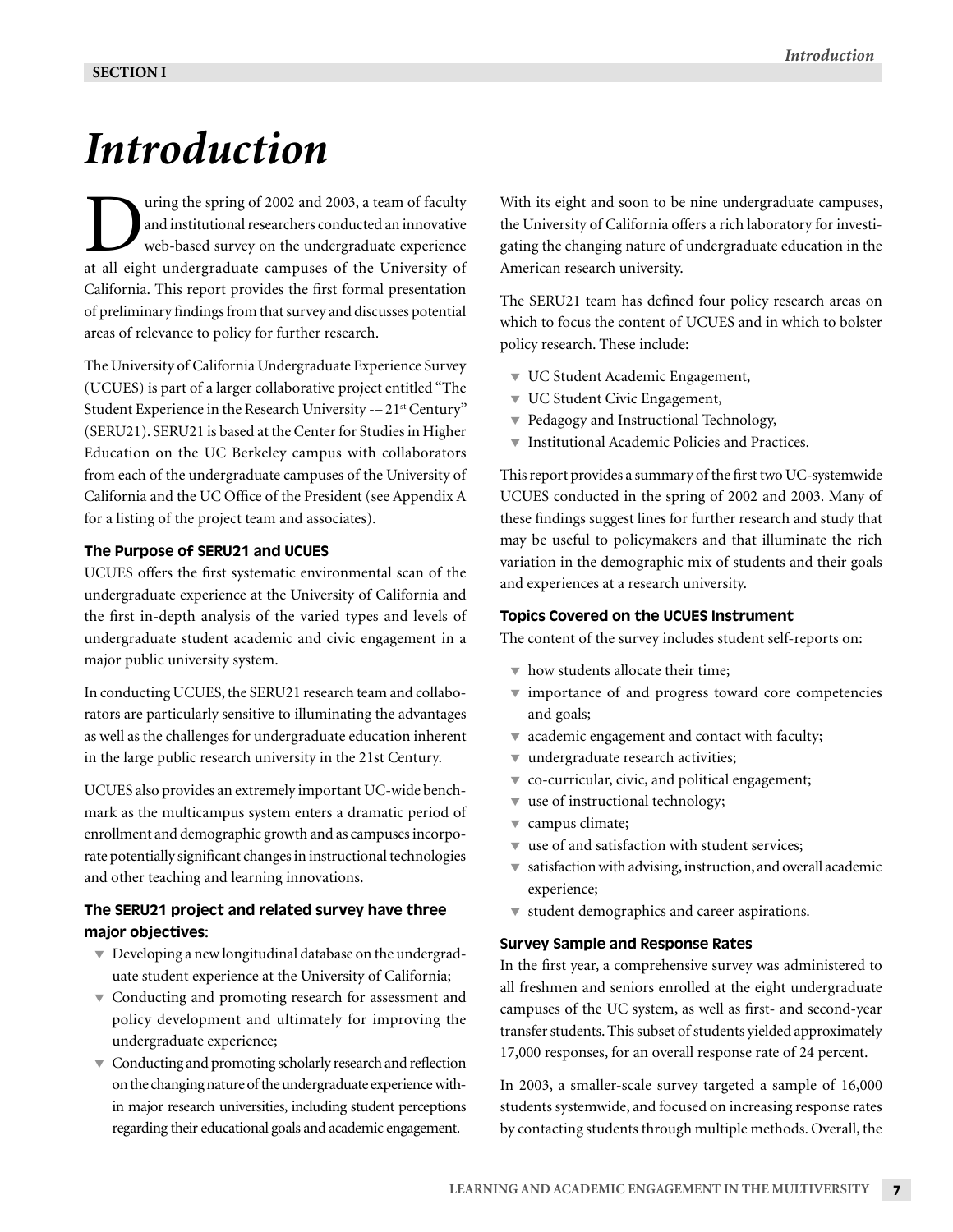2003 UCUES response rate reached 42 percent (6658 responses), with response rates at or above 50 percent at three campuses. First-year freshman entry students were most likely to respond to the survey, with a response rate over 50 percent for these students. Male students, as well as Black and Latino students, had lower than average response rates. Appendix B provides more information on response rates for UCUES II. This report highlights findings from the second year and includes some in-depth analysis of the first year data in the final section on academic engagement.

This report provides a sample of the rich data resource provided by UCUES. This university-wide survey provides new information on the variety and breadth of the undergraduate experience at the University of California. In general, the university achieves very high rates of satisfaction in key academic areas; however, there is significant variation in that experience that needs further study.

We intend this report and subsequent surveys and analysis to stimulate discussion among UC faculty, students, and administrators about:

- How to improve the undergraduate experience at the University of California;
- Possible integration of UCUES into accountability and program review processes, such as accreditation;
- Further research into the nature and causes of academic engagement and disengagement, and how underlying differences in students' backgrounds affect their learning experience.

These data may also help focus debate on pressing questions concerning the composition and constitution of the UC student body, and about conventional wisdom on how to select students who will make best use of their opportunity to attend the university.

The SERU21 project is now planning the third University of California Undergraduate Experience Survey for Spring 2004.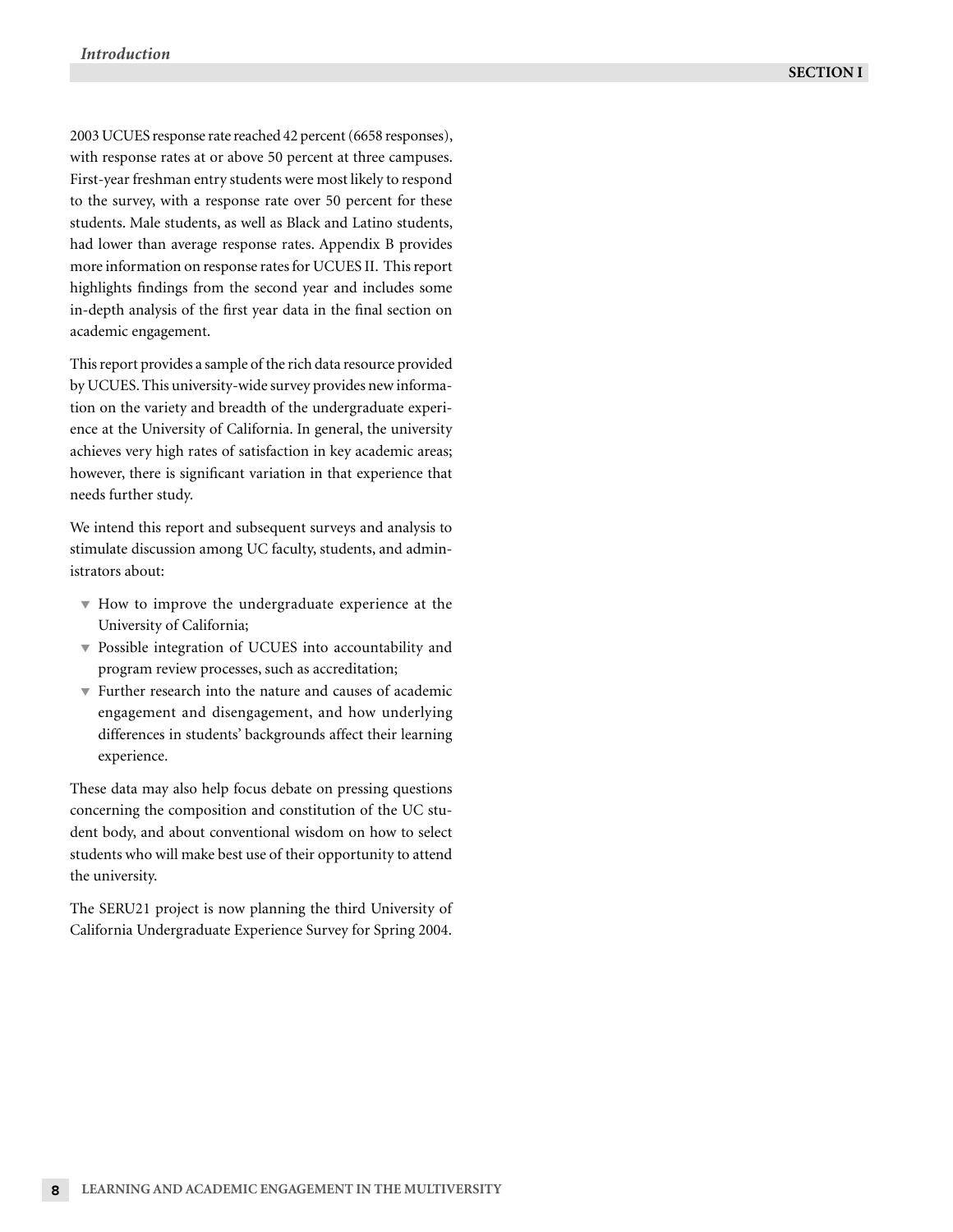# *Who Are Our Students?*

*Lead Authors: Gregg Thomson and Kyra Caspary Source: UCUES II Data*

# **Highlights**

- UCUES respondents provide us with a more complete understanding of the remarkable demographic diversity of University of California undergraduates than previously available.
- 55 percent of UCUES respondents reported that at least one of their parents is foreign-born. On the Berkeley, Irvine, Los Angeles, and Riverside campuses this figure exceeds 60 percent, while at Santa Barbara and Santa Cruz it is below 40 percent.
- Asian students are most likely to be foreign-born (41 percent) or to have at least one parent who is foreign-born (an additional 54 percent).
- $\bullet$  Only 55 percent of UCUES respondents report that English was their sole first language.
- UCUES respondents reflect a wide range of socio-economic backgrounds; for example, 23 percent report annual parental income under \$35,000 and 32 percent report annual parental income of \$100,000 or more.

#### Immigrant Status

The UCUES results provide the first UC-wide documentation of the extent to which UC undergraduates are of immigrant origin. A striking finding from the UCUES 2002 survey was that a majority of respondents were born in another country or had parents who were foreign-born. UCUES 2003 replicates this finding, as illustrated in Figure 2.1.

The bottom portion of the bar shows the proportion of students at each campus who report that they were born outside the United States. The middle portion shows the proportion who were born in the United States, but have at least one foreign-born parent, and the top portion shows the proportion of students born in the United States who report that their parents were also born in the United States but that at least one grandparent was not.

At UC Berkeley and UC Irvine, more than 30 percent of 2003 UCUES respondents reported that they had immigrated to the United States; over 60 percent of respondents at these two campuses, as well as at UC Los Angeles and UC Riverside, reported that at least one parent was born outside of the United States. In contrast, this figure is below 40 percent at UC Santa Barbara and UC Santa Cruz. At UC Irvine, less than twenty percent of respondents indicated that they, their parents, and their grandparents were all born in the United States.

Figure 2.2 shows the immigrant status of several broad ethnic groups. More than 60 percent of Latino and 80 percent of Asian respondents reported that either they or one of their parents or grandparents were born outside of the United States. For whites, this proportion is just over 40 percent.

#### Language

Not surprisingly, given the high number of students who are first- or second- generation Americans, a large proportion of respondents grew up speaking a language other than English. Overall, over half (55 percent) of respondents reported that English was their sole first language; 20 percent first learned a language other than English, while 24 percent reported first



#### **FIGURE 2.1** Generational Immigrant Status by Campus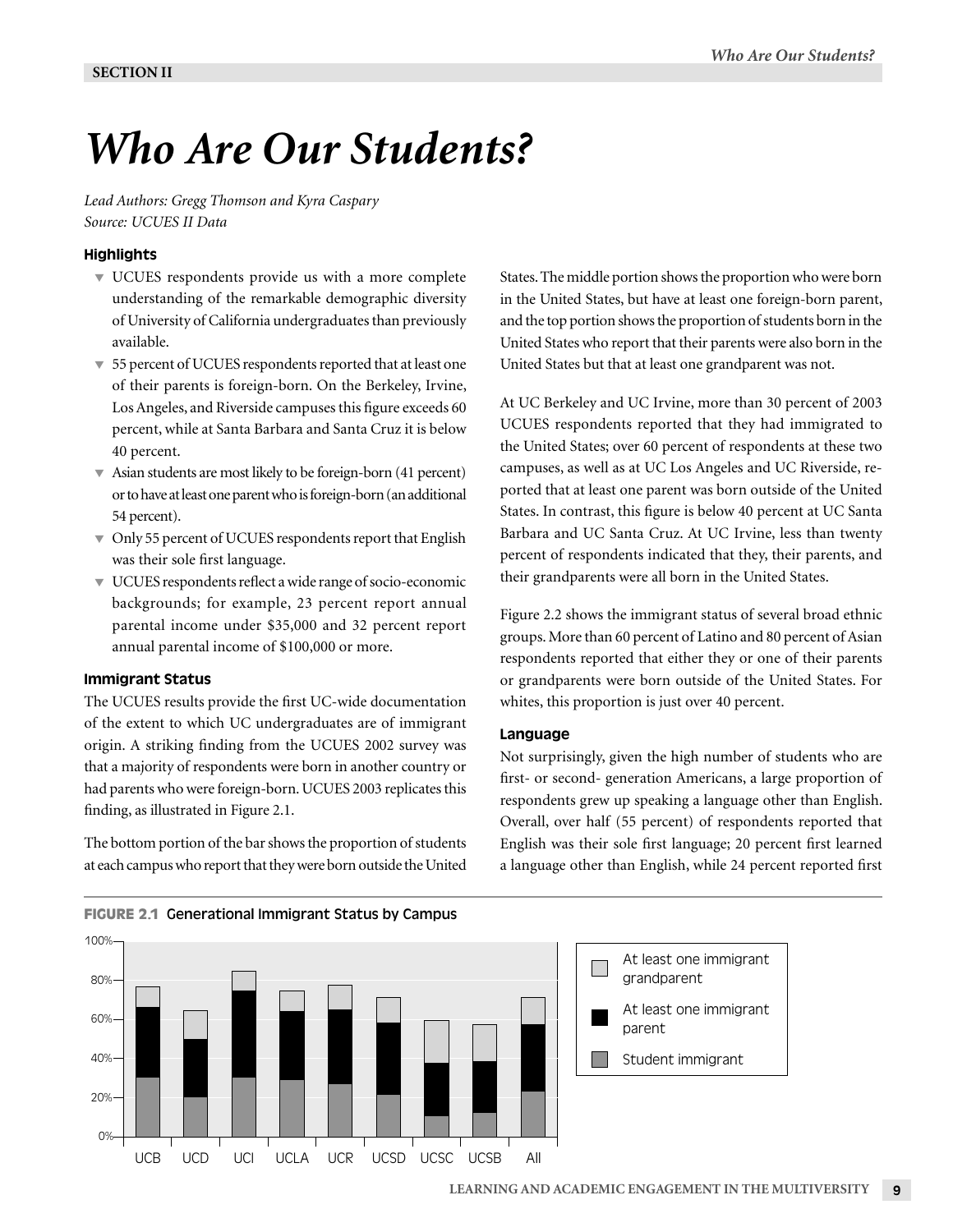**FIGURE 2.2**



# **FIGURE 2.2 Immigrant Status by Ethnicity**

learning English plus another language. These proportions vary greatly by ethnicity, as illustrated in Figure 2.3. For example, 38 percent of Latinos and only 24 percent of Asians reported learning English as their sole first language, compared to 86 percent of blacks and 87 percent of whites.

# Income and Student Perceptions of Class

The UCUES results also document the great diversity of socio-economic origins of UC undergraduates. For example, UC respondents represent a wide range of family incomes. As can be seen in Figure 2.4, about 23 percent reported parental



# **FIGURE 2.3 First Language Learned**

incomes under \$35,000, 22 percent reported incomes between \$35,000 and \$64,999, and another 23 percent had family incomes between \$65,000 and \$99,999. Twenty percent reported parental incomes from \$100,000 to \$149,999, while nearly twelve percent of respondents reported parental incomes over \$150,000 a year.

**FIGURE 2.4** 2002 Annual Parental Income Reported by

Survey Respondents

| <b>Family Income</b> | <b>Number</b> | Percent |
|----------------------|---------------|---------|
| Less than 35,000     | 1428          | 23.1%   |
| 35,000-64,999        | 1357          | 21.9%   |
| 65,000-99,999        | 1427          | 23.0%   |
| 100,000-149,999      | 1244          | 20.1%   |
| 150,000 or more      | 735           | 11.9%   |

At the same time, most students tend to identify themselves as middle-class or working-class. Figure 2.5 provides self-reported perceptions of economic class.

# **FIGURE 2.5** Perceived Economic Class of Students

| <b>Social Class</b> | <b>Number</b> | Percent |
|---------------------|---------------|---------|
| Low income          | 543           | 8.2%    |
| Working-class       | 1331          | 20.2%   |
| Middle-class        | 2585          | 39.2%   |
| Upper-middle class  | 1984          | 30.1%   |
| Wealthy             | 147           | 2.2%    |

# First Language by Income Level

Immigrant status, first language, ethnicity, and measures of socio-economic status such as parental income are separate but overlapping dimensions of diversity. For example, the language background of students is strongly correlated with parental income level. As can be seen in Figure 2.6, students from low income families are much more likely to have grown up speaking a language other than English, ranging from 40 percent of the group with parental income under \$35,000, to 24 percent of the next income group (\$35,000 – \$64,999).

In contrast, students with a first language other than English comprise only ten percent or less of the highest income categories (\$100,000 and up). Conversely, students who grew up speaking only English make up only 27 percent of the lowest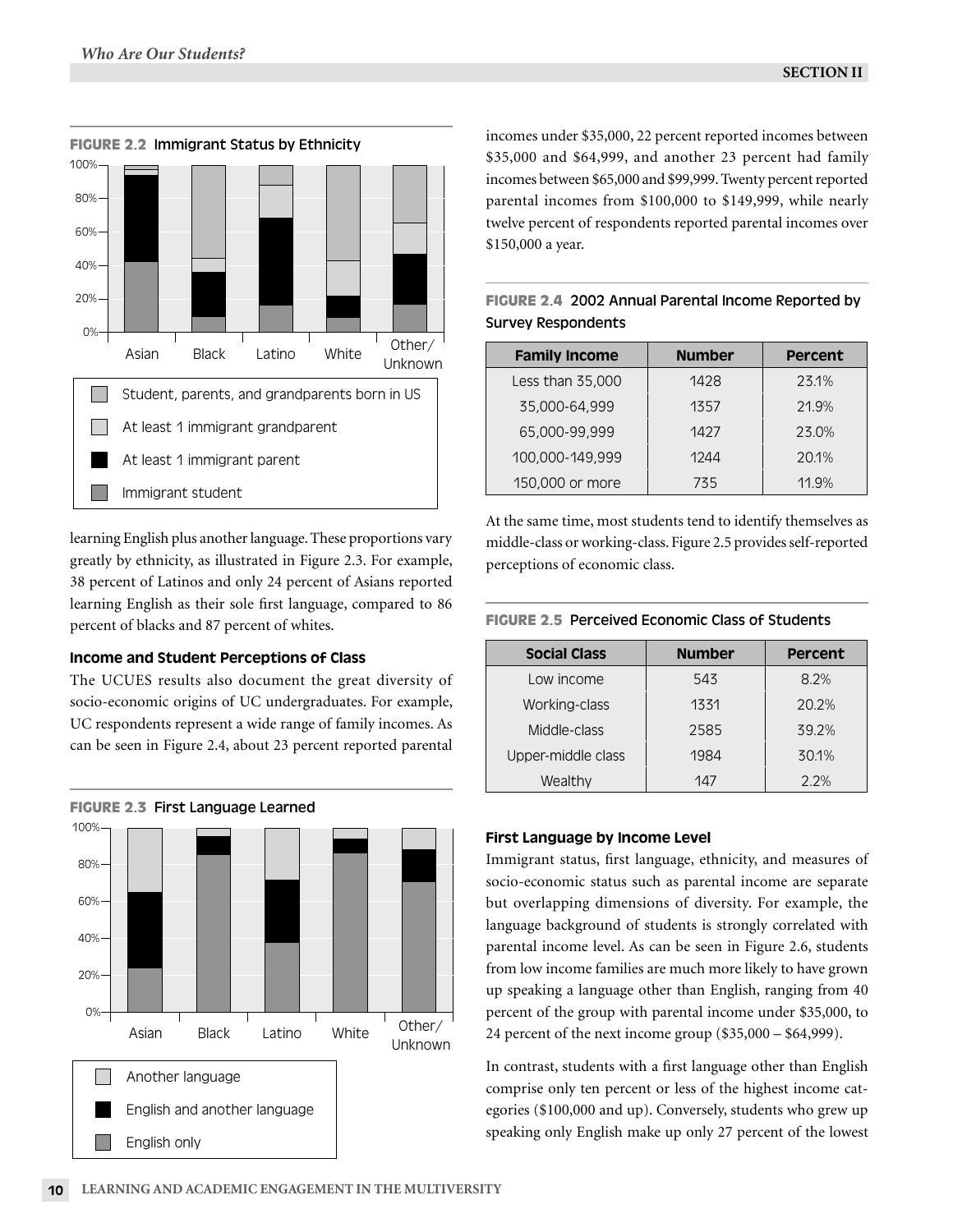

**FIGURE 2.6** First Language Learned by Parental Income

income category, compared to more than 70 percent in the highest income categories.

#### Choice of Disciplinary Field by Immigrant Status

The UCUES results help us understand how differences in social background, such as immigrant status, English language facility, and parental income, may influence the nature of the undergraduate experience at the University of California. For example, immigrant status is associated with choice of major field of study, as seen in Figure 2.7, which divides majors into four categories: Math Sciences (including Engineering), Biological Sciences, Social Sciences, and Humanities. (Excluded from the graph are students with undeclared, multiple, general, and professional majors.)

|                                         | <b>Math</b><br><b>Sciences</b> | <b>Bio</b><br><b>Sciences</b> | <b>Social</b><br><b>Sciences</b> | <b>Humanities</b> |
|-----------------------------------------|--------------------------------|-------------------------------|----------------------------------|-------------------|
| Student<br>Immigrant                    | 36%                            | 22%                           | 32%                              | 9%                |
| Immigrant<br>Parent                     | 29%                            | 22%                           | 36%                              | 12%               |
| <b>Native</b><br><b>Born</b><br>Parents | 22%                            | 19%                           | 39%                              | 20%               |

**FIGURE 2.7** Disciplinary Field of Study by Immigrant Status

Students who immigrated to the United States are four times more likely to choose engineering, science or math than the humanities (36 percent to 9 percent) whereas students whose parents were both born in the United States choose these two areas about equally (22 percent and 20 percent). Expressed differently, nearly 60 percent of immigrant students choose an engineering, physical or biological science major, while nearly

60 percent of students of whose parents were both born in the United States choose a social science or humanities major.

The choices of immigrant students, of course, may reflect the attractiveness of both more mathematical fields for students for whom English was not their first language and more certain pathways to socio-economic and professional attainment in the United States.

The connection between the social origins of students and their academic choices may be important in helping understand apparent differences in patterns of student-faculty engagement and student satisfaction across academic disciplines. For example, because of the relationship between immigrant status and major, two of every three University of California undergraduates in engineering, science, and math are of immigrant origin (either not born in the United States or with parents not born in the United States), while in the humanities the figure is only two in five*.* 

# Conclusion

UCUES respondents provide us with more detailed demographic information on University of California undergraduates than previously available. This includes information on the immigrant status of students, their parents, and grandparents; first language; and socio-economic background measures such as parental income and, not discussed here, parental education and subjective social class.

This demographic information is invaluable as we seek to better describe and understand the undergraduate experience at the University of California.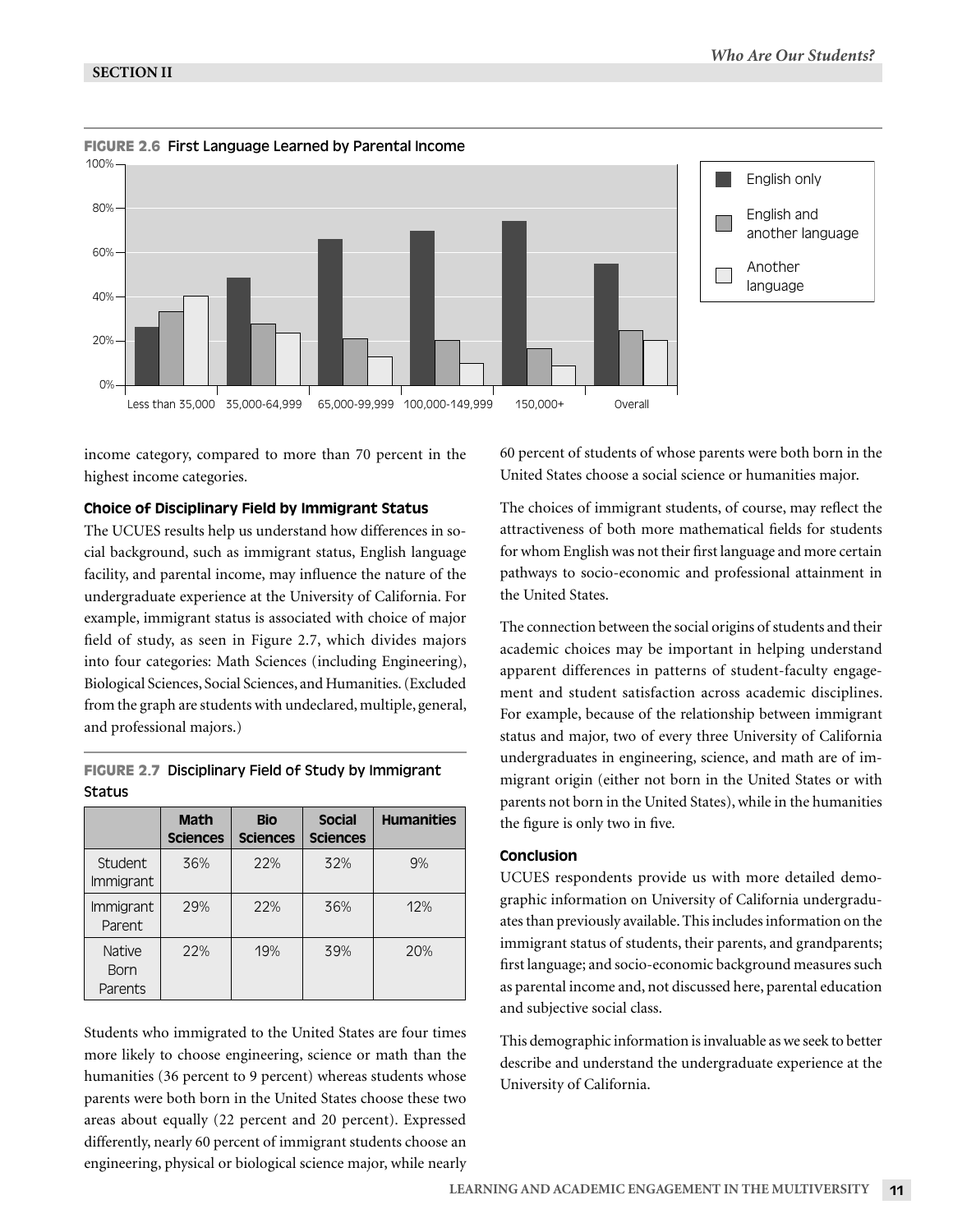# *How Do UC Students Spend Their Time?*

*Lead Authors: Gregg Thomson and Kyra Caspary Source: UCUES II Data*

# **Highlights**

- UCUES respondents provide detailed information on how UC undergraduates allocate their time across academic, co-curricular, and social and leisure activities as well as off-campus obligations.
- UC undergraduates report studying and preparing for class an average of 13 hours per week, a significantly lower number than anticipated; equally striking, the distribution of responses indicates very wide variation across students on this important measure.
- $\blacktriangledown$  Compared with freshmen entering directly from high school, students who enter as transfers spend more time studying and with off-campus obligations such as work and family and less time with on-campus social activities and partying.
- For students who enter as freshmen, time spent on both on-campus social activities and off-campus obligations (such as paid employment) increases after the first year, but hours spent partying is higher in both the freshman and senior years than in the sophomore and junior years.
- $\blacktriangledown$  Students majoring in engineering, science, math, and the biological sciences report studying more hours per week and spending fewer hours partying than students in other fields of study.
- $\blacktriangledown$  Students of more recent immigrant origin also report more hours studying and significantly fewer hours partying per week than students whose families have been in the United States for more generations.

# Mean Time Use: Academic and Non-Academic Activities

College students have a variety of competing demands for their time. In addition to classes, UC campuses offer a variety of social, cultural, and co-curricular activities. Students also have family and work obligations that vie for their time. Therefore, we asked students a variety of questions about how many hours they spend on different activities each week.

Overall, respondents reported spending the most time on course-related activities such as going to class and studying, followed by social and leisure activities, off-campus obligations, co-curricular activities, and finally sports and partying.

Average hours for each time-use item are reported in Figure 3.1. A factor analysis of these items permits us to group the individual time-use items into a set of broader categories for which we can calculate an aggregate time-use measure.<sup>1</sup> For example, the mean hours per week spent preparing for class was thirteen hours. Combined with a mean of 14.5 hours spent attending class, respondents reported spending an average of 27.4 hours on academic activities, compared to 11.8 hours on off-campus activities and 7.2 hours a week on co-curricular activities.

While the average number of hours per activity is a significant measure, also important is the variation in the distribution of time spent on each activity. Most strikingly, the range from the  $25<sup>th</sup>$  to the 75<sup>th</sup> percentile for time spent studying per week is a full ten hours, from eight to eighteen hours.

#### Time Use by Entry Status and Year in School

Given the size of our sample and the numbers of items contained in the UCUES questionnaire, it is possible to perform a wealth of possible data analyses of interest to teachers and academic policy makers. In this report we provide a glimpse of what we have found so far. We think these preliminary findings are of real interest, but we hope that they also raise questions that will stimulate further analysis.

Respondents' time allocation varies by year in school, by entry status, by major, and by immigrant status, among other factors. For example, respondents who enter UC as transfer students allocate their time differently than those who come directly from high school, spending more time studying, more time on off-campus obligations such as work and family, and less time on co-curricular activities, partying and sports.

These trends are illustrated in the series of Figures 3.2, 3.3, 3.4, and 3.5. The middle row has the mean number of hours reported by respondents in the subgroup, and the top and bottom rows demarcate a 99 percent confidence interval around this mean. Thus differences are more likely to be statistically meaningful when the ranges defined by the upper and lower intervals do not overlap for any two subgroups.

These tables allow us to compare the students based on their entry status (freshman vs. transfer) and also allow us to examine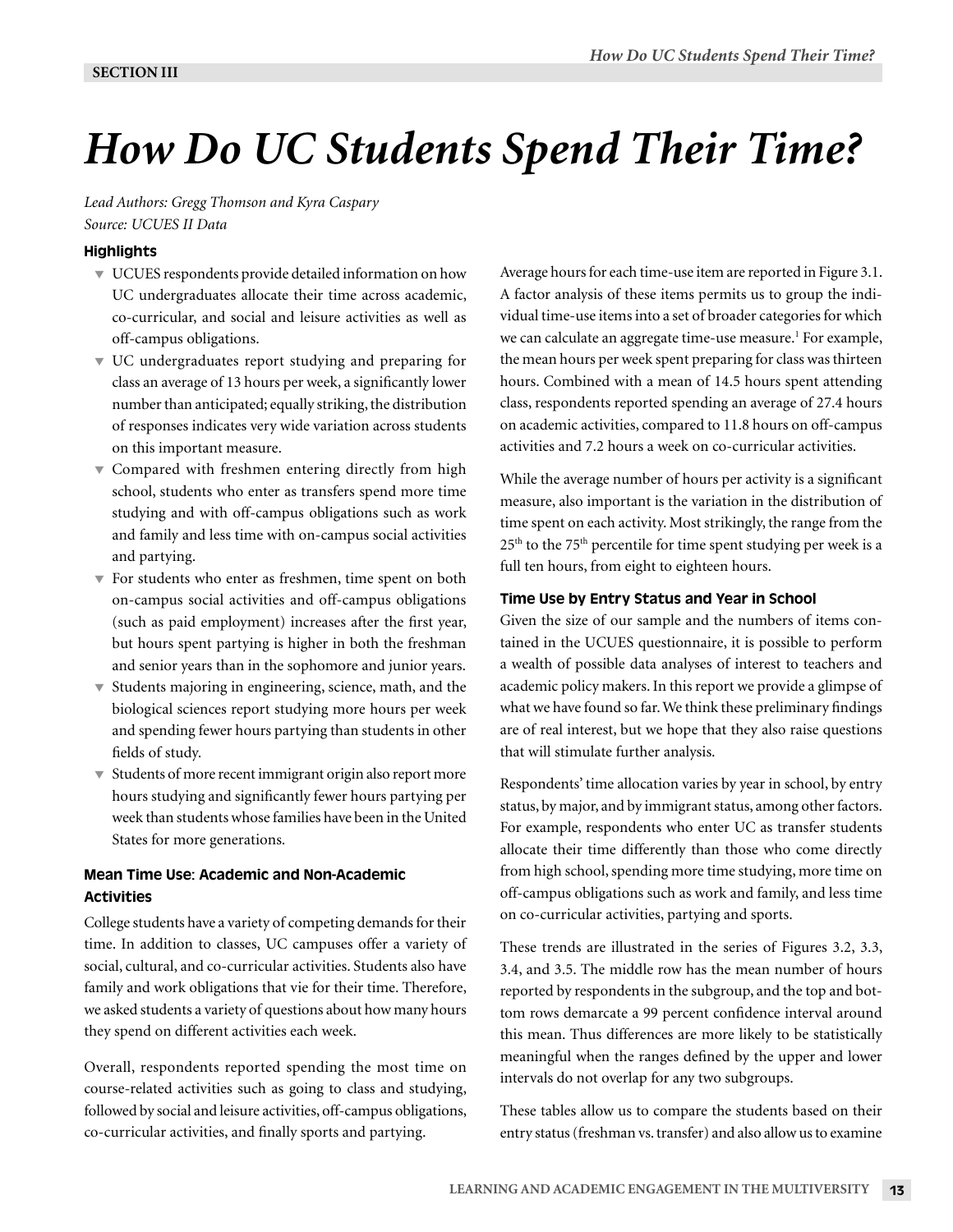| <b>Factors</b>                | <b>Items</b>                                                                                                                                                         | <b>Mean hours</b><br>per week | $\mathbf n$                      |
|-------------------------------|----------------------------------------------------------------------------------------------------------------------------------------------------------------------|-------------------------------|----------------------------------|
| Academic activities           | Attending class<br>Preparing for class                                                                                                                               | 14.5<br>13.0                  | 6388<br>6422                     |
| <b>Factor score</b>           | <b>Academic Activities</b>                                                                                                                                           | 27.4                          | 6164                             |
| Off-campus obligations        | Employment: working for pay off campus<br>Other obligations: time commuting<br>Other obligations: family responsibilities                                            | 4.8<br>2.7<br>4.3             | 6376<br>6494<br>5390*            |
| <b>Factor score</b>           | <b>Off-Campus Obligations</b>                                                                                                                                        | 11.8                          | $5223*$                          |
| Co-curricular activities      | Social: student clubs or groups<br>Other obligations: community service<br>Employment: working for pay on campus                                                     | 2.4<br>1.9<br>3.3             | $5513*$<br>6403<br>6451          |
| <b>Factor score</b>           | <b>Co-curricular Activities</b>                                                                                                                                      | 7.2                           | $5239*$                          |
| Social and leisure activities | Social: video & computer games, surfing internet<br>Social: watching TV<br>Social: other socializing, talking with friends<br>Social: movies, concerts, other events | 5.3<br>4.0<br>7.2<br>2.4      | 5580*<br>5501*<br>5536*<br>5556* |
| <b>Factor score</b>           | <b>Social and Leisure Activities</b>                                                                                                                                 | 18.8                          | 5389                             |
| Sports and partying           | Social: sports & physical exercise<br>Social: partying                                                                                                               | 3.7<br>2.8                    | 6591<br>5384*                    |
| <b>Factor score</b>           | <b>Sports and Partying</b>                                                                                                                                           | 6.4                           | 5344*                            |

# **FIGURE 3.1** Student Time Use: Mean Hours per Week

\*Does not include data from UC Berkeley (see appendix B)

# **FIGURE 3.2** Mean Hours per Week Spent Studying, by Year in School

|                         |      |      | <b>Freshman Entry</b> |      | <b>Transfer</b> |      |      |        |
|-------------------------|------|------|-----------------------|------|-----------------|------|------|--------|
| 99% confidence interval | 1st  | 2nd  | 3rd                   | 4th  | $5th+$          | 1st  | 2nd  | $3rd+$ |
| <b>Upper Bound</b>      | 13.3 | 13.3 | 13.2                  | 13.3 | 13.5            | 15.5 | 15.2 | 15.6   |
| Mean                    | 12.8 | 12.7 | 12.5                  | 12.6 | 12.2            | 14.6 | 14.1 | 13.9   |
| Lower Bound             | 12.2 | 121  | 11.8                  | 11.9 | 10.9            | 13.6 | 13.0 | 12.2   |

# **FIGURE 3.3** Mean Hours per Week Spent on Co-curricular Activities, by Year in School\*

|                         | <b>Freshman Entry</b> |     |      |      |        |     | <b>Transfer</b> |        |
|-------------------------|-----------------------|-----|------|------|--------|-----|-----------------|--------|
| 99% confidence interval | 1st                   | 2nd | 3rd  | 4th  | $5th+$ | 1st | 2nd             | $3rd+$ |
| Upper Bound             | 5.6                   | 8.8 | 10.0 | 11.5 | 12.6   | 4.9 | 6.7             | 7.5    |
| Mean                    | 5.0                   | 8.0 | 9.1  | 10.4 | 10.4   | 4.1 | 5.5             | 5.8    |
| Lower Bound             | 4.5                   | 72  | 8.2  | 9.3  | 8.1    | 3.3 | 4.3             | 4.2    |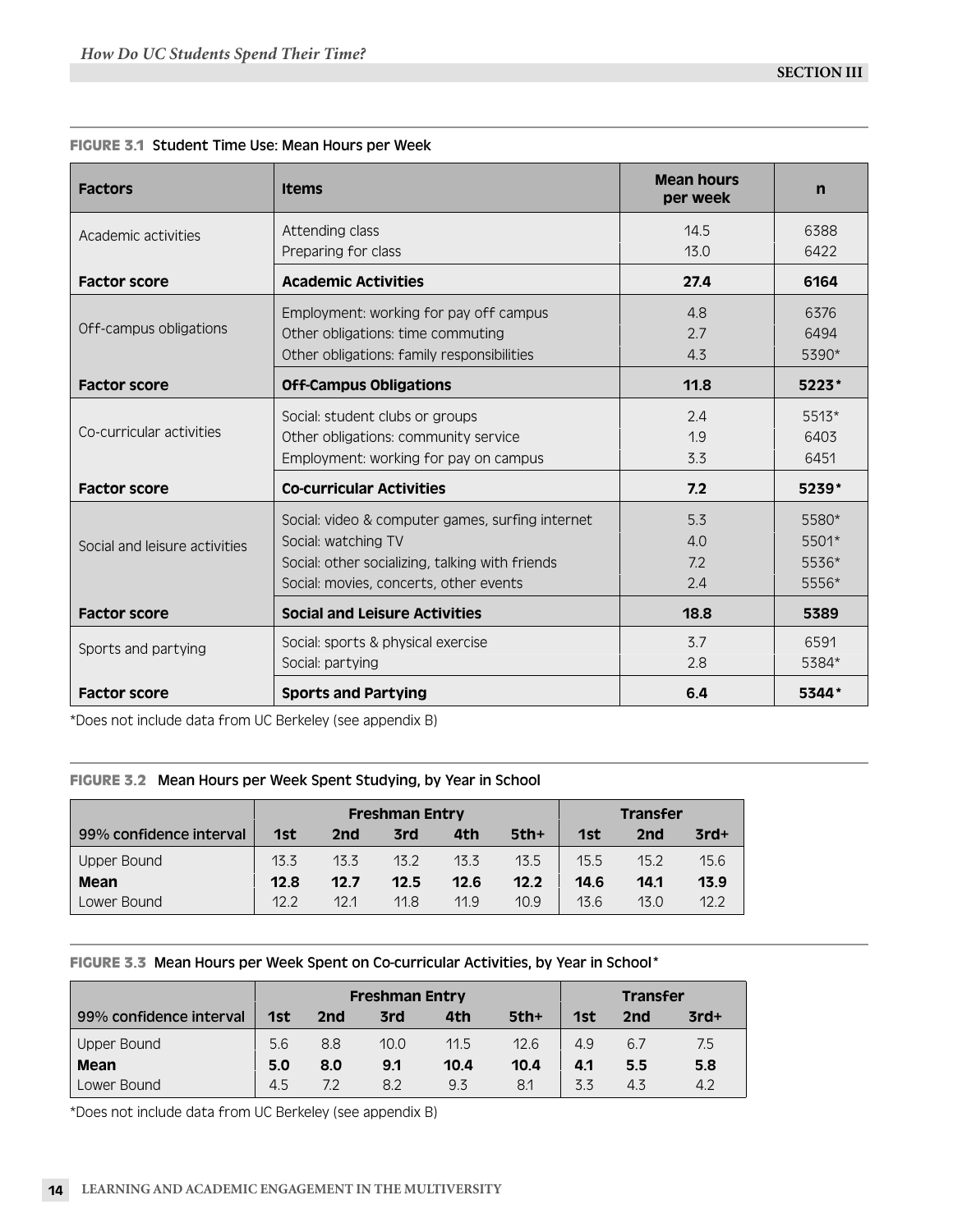|                         |     |      | <b>Freshman Entry</b> |      | <b>Transfer</b> |      |      |        |
|-------------------------|-----|------|-----------------------|------|-----------------|------|------|--------|
| 99% confidence interval | 1st | 2nd  | 3rd                   | 4th  | $5th+$          | 1st  | 2nd  | $3rd+$ |
| Upper Bound             | 7.5 | 10.6 | 12.3                  | 15.4 | 22.7            | 18.1 | 21.0 | 24.1   |
| Mean                    | 6.7 | 9.6  | 11.1                  | 14.0 | 19.5            | 16.2 | 18.7 | 20.4   |
| Lower Bound             | 5.8 | 8.6  | 9.8                   | 12.7 | 16.3            | 14.3 | 16.4 | 16.7   |

#### **FIGURE 3.4** Mean Hours per Week Spent on Off-campus Obligations, by Year in School\*

\*Does not include data from UC Berkeley (see appendix B)

**FIGURE 3.5** Mean Hours per Week Spent Partying, by Year in School\*

|                         | <b>Freshman Entry</b> |     |     |     |        |     | <b>Transfer</b> |        |
|-------------------------|-----------------------|-----|-----|-----|--------|-----|-----------------|--------|
| 99% confidence interval | 1st                   | 2nd | 3rd | 4th | $5th+$ | 1st | 2nd             | $3rd+$ |
| Upper Bound             | 3.4                   | 3.0 | 3.3 | 4.1 | 3.1    | 2.1 |                 | 2.5    |
| Mean                    | 3.0                   | 2.7 | 2.9 | 3.6 | 2.4    | 1.8 | 2.2             | 1.9    |
| Lower Bound             |                       | 23  | 2.5 | 3.1 | 1.8    | 1.5 | 17              | 1.3    |

\*Does not include data from UC Berkeley (see appendix B)

trends across year in school, reading across the table from left to right. UCUES is designed as a longitudinal survey, permitting us to track individual students as they progress through their years at UC. For now, we can make use of the cross-section of students in different years that we have sampled, comparing the average hours reported by different respondents at various points in their undergraduate experience. Using this approach, we see that students spend more time on outside obligations, both on and off campus, in their fourth compared to their first years at UC.

# Time Use by Major

The ways that students spend their time also varies by major. For example, consistent with the image of the hard-working engineering and premedical school students, respondents in math and biological sciences report studying more hours per week than respondents in the humanities and social sciences (see Figure 3.6).

While the differences in mean hours per week preparing for class are not huge (15.9 in math sciences, 14.1 in biological sciences, 12.4 in humanities, and 11.3 hours in social sciences), they are

|  |  | FIGURE 3.6 Mean Hours per Week Spent Preparing for Class, by Major |
|--|--|--------------------------------------------------------------------|
|  |  |                                                                    |

|                         | <b>Field</b>                         |                                |                                  |                   |  |  |  |
|-------------------------|--------------------------------------|--------------------------------|----------------------------------|-------------------|--|--|--|
| 99% confidence interval | <b>Biological</b><br><b>Sciences</b> | <b>Math</b><br><b>Sciences</b> | <b>Social</b><br><b>Sciences</b> | <b>Humanities</b> |  |  |  |
| Upper Bound             | 14.8                                 | 16.6                           | 11.8                             | 13.3              |  |  |  |
| Mean                    | 14.1                                 | 15.9                           | 11.3                             | 12.4              |  |  |  |
| Lower Bound             | 13.4                                 | 15.1                           | 10.8                             | 11.6              |  |  |  |

# **FIGURE 3.7** Mean Hours per Week Spent Partying, by Major\*

|                         | <b>Field</b>                         |                                |                                  |                   |  |  |  |  |  |
|-------------------------|--------------------------------------|--------------------------------|----------------------------------|-------------------|--|--|--|--|--|
| 99% confidence interval | <b>Biological</b><br><b>Sciences</b> | <b>Math</b><br><b>Sciences</b> | <b>Social</b><br><b>Sciences</b> | <b>Humanities</b> |  |  |  |  |  |
| <b>Upper Bound</b>      | 2.3                                  | 2.5                            | 3.3                              | 3.2               |  |  |  |  |  |
| Mean                    | 2.0                                  | 2.2                            | 3.0                              | 2.7               |  |  |  |  |  |
| Lower Bound             | 1.7                                  | 1.8                            | 2.7                              | $2.2^{\circ}$     |  |  |  |  |  |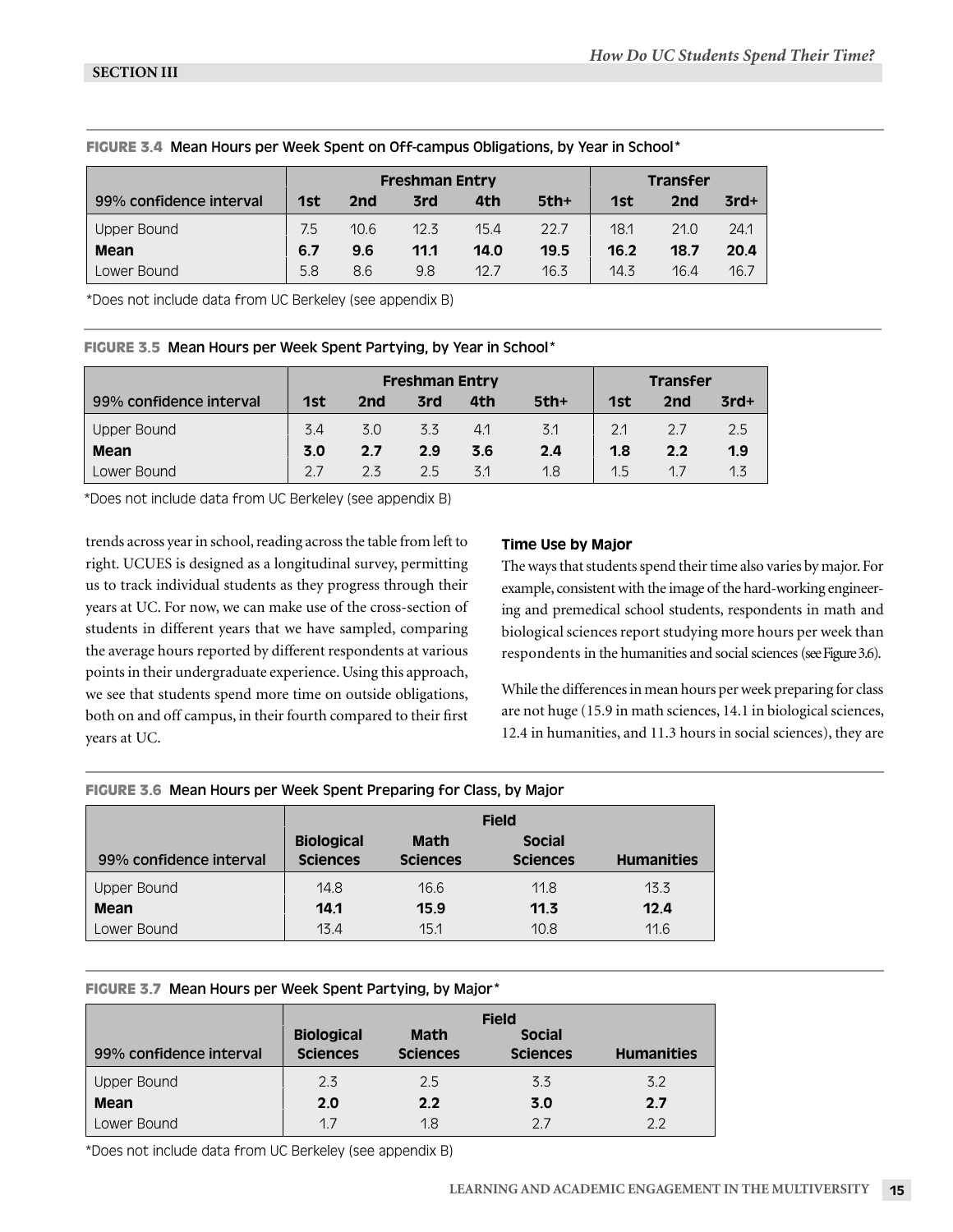statistically significant. Moreover, the proportion of students who report spending more than 20 hours per week studying follows a similar pattern: more than a quarter of students with math sciences majors reported studying over twenty hours a week, compared to eighteen percent of students in the biological sciences, fifteen percent of those in the humanities, and eleven percent of those in the social sciences.These trends are reversed when we look at hours spent partying by major, with math and biological sciences spending fewer hours partying than respondents in other fields (see Figure 3.7). Perhaps reassuring is the finding that the mean number of hours per week spent partying does not exceed four for any field of study.

# Time Use by Immigrant Status

Finally, time allocation varies by immigrant status, with first generation respondents reporting that they study more and party less than other students (see Figures 3.8 and 3.9). Because immigrant students are more likely to declare math-based and biological science majors than other students, it is not surprising that these trends mirror those of time use by major. The aspirations and values of immigrant students and their families may influence both choice of major and allocation of time.

#### Conclusion

Student reports of time allocation across academic, co-curricular, and social and leisure activities as well as off-campus obligations provide us with an important tool for describing and understanding the contemporary undergraduate experience and how it varies by both students' background characteristics as well as where they are situated in terms of their academic careers and choices.

Moreover, initial results suggesting the relatively low number of hours spent per week studying and preparing for class and the wide variation across students are surprising and call for in-depth analysis of the factors associated with this.

#### **FIGURE 3.8** Mean Hours per Week Spent Preparing for Class, by Immigrant Status

|                         | <b>Generational immigrant status</b> |                      |                           |             |  |  |  |  |
|-------------------------|--------------------------------------|----------------------|---------------------------|-------------|--|--|--|--|
| 99% confidence interval | <b>Student</b><br>immigrant          | At least 1<br>parent | At least 1<br>grandparent | All US born |  |  |  |  |
| Upper Bound             | 14.8                                 | 13.1                 | 13.8                      | 12.9        |  |  |  |  |
| Mean                    | 14.1                                 | 12.6                 | 13.0                      | 12.4        |  |  |  |  |
| Lower Bound             | 13.5                                 | 12.1                 | 12.2                      | 11.9        |  |  |  |  |

#### **FIGURE 3.9** Mean Hours per Week Spent Partying, by Immigrant Status\*

|                         | <b>Generational immigrant status</b> |                      |                           |             |  |  |  |  |  |
|-------------------------|--------------------------------------|----------------------|---------------------------|-------------|--|--|--|--|--|
| 99% confidence interval | <b>Student</b><br>immigrant          | At least 1<br>parent | At least 1<br>grandparent | All US born |  |  |  |  |  |
| Upper Bound             | 2.2                                  | 2.8                  | 3.7                       | 3.6         |  |  |  |  |  |
| Mean                    | 2.0                                  | 2.6                  | 3.3                       | 3.3         |  |  |  |  |  |
| Lower Bound             | 1.7                                  | 2.3                  | 2.8                       | 3.0         |  |  |  |  |  |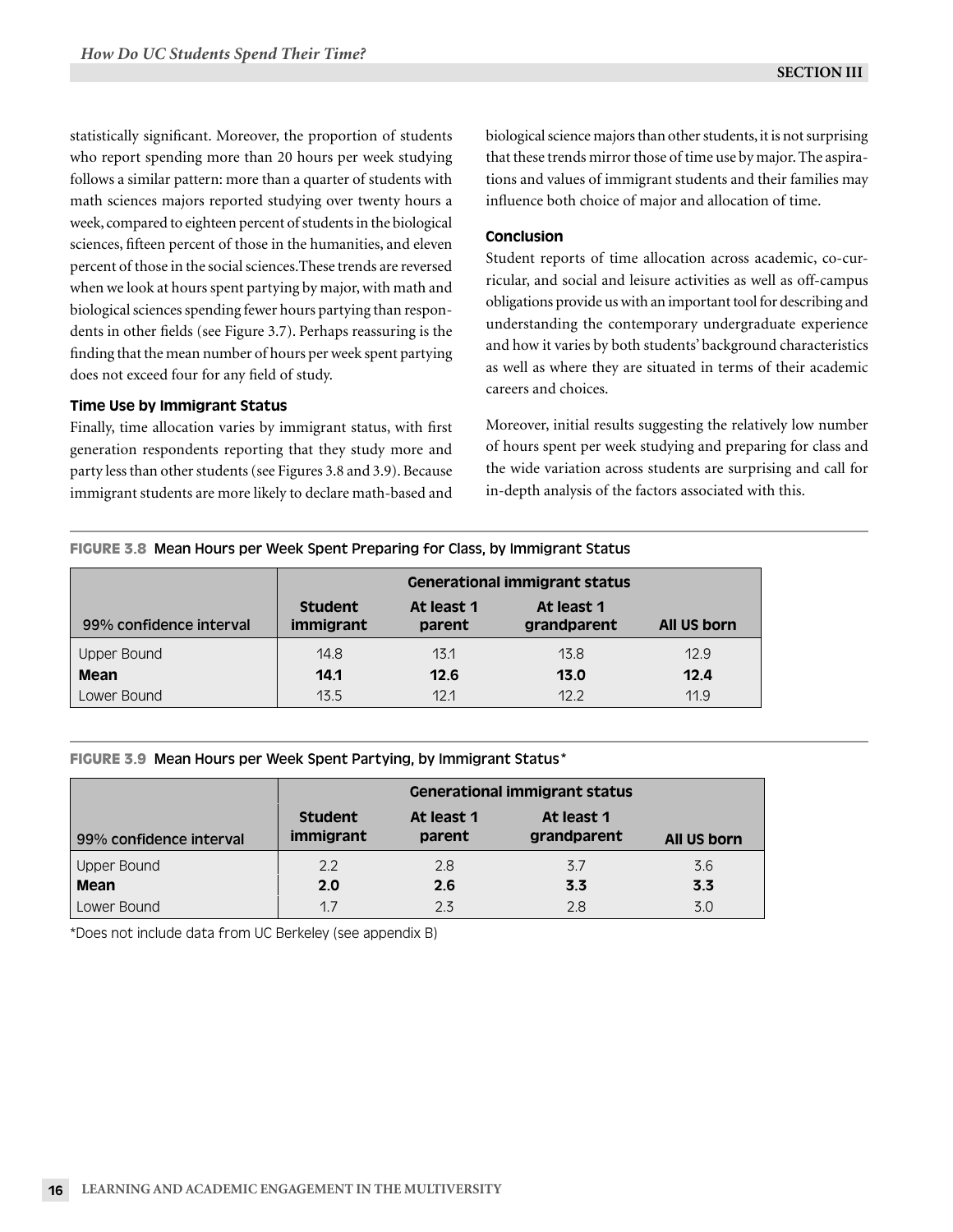# *What Are the Goals of UC Students?*

*Lead Authors: Gregg Thomson and Kyra Caspary Source: UCUES II Data*

# **Highlights**

- We identified key dimensions of the UC undergraduate experience based on UCUES respondent reports on the importance of and progress toward nineteen goals and skill areas. Of these, the three dimensions important to the greatest proportion of respondents are: Progress toward Analytical Thinking/Writing Ability, Developing Personal Communication and Leadership Skills, and Becoming a Well-Rounded and Informed Citizen.
- Students report significantly less progress on Communication and Leadership Skills than on Analytical/ Writing Abilities, but the rate of progress across year in school is the same for both domains.
- $\blacktriangledown$  Students majoring in engineering, science, and math, as well as students of more recent immigrant origin, report less progress than other students on both the Analytical/Writing Abilities and Communication and Leadership Skills domains.
- Five in every six (83 percent) UC undergraduates indicate that they plan to pursue an advanced degree.
- Students of recent immigrant origin are more likely to aspire beyond the bachelor's degree, in particular to an advanced degree in business or in a health-related field.

# Progress Toward Educational Goals

UCUES 2003 included nineteen items addressing students' educational goals while attending the University of California. For each item, respondents indicated whether the goal is important to them, and if so, how much progress they have made towards reaching the goal. The items range from career preparation to developing a personal code of values.

The percentage of respondents who indicate that the goal is important to them is above 85 percent for all but two of the items: web authoring and computer applications in field of study. Fewer respondents found these two goals to be important, and those who did reported making less progress towards them than other items.

Figure 4.1 shows the percentage of respondents who consider each goal to be important on the vertical axis, and then, on the horizontal axis, the relative progress students report towards the goal, on a scale of 1 (little or no progress) to 2 (some progress) to 3 (a great deal of progress).

Note the goals clustered in the upper right of Figure 4.1, which more than 95 percent of respondents consider to be important and had the highest mean progress score:



1=little or no progress; 2=some progress; 3=a great deal of progress



Graph: Steve Chatman, Director of Student Affairs and Information, UC Davis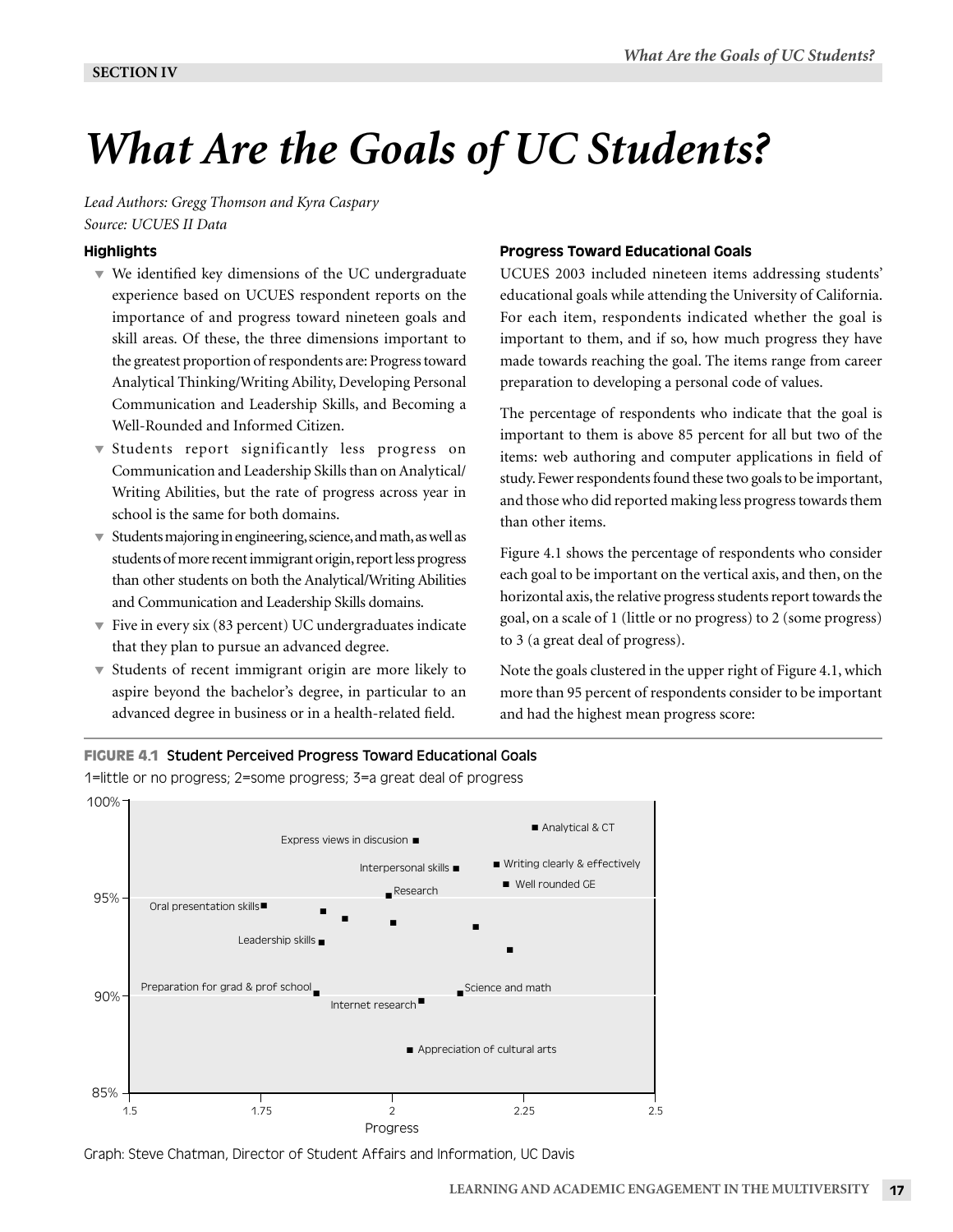- Analytical and critical thinking skills,
- Writing clearly and effectively,
- $\blacktriangledown$  Obtaining a general well-rounded education.

There are four additional goals that more than 95 percent of respondents indicated were important to them:

- Research,
- $\overline{\phantom{a}}$  Oral presentation,
- $\blacktriangledown$  Interpersonal skills,
- **Expressing one's views in discussion with others.**

However, the mean progress reported toward these goals is somewhat less than for analytical and writing skills or becoming well-rounded, ranging from 1.7 to 2.12.

As with the time-use questions, we grouped the goals into broad categories using factor analysis. Figure 4.2 presents the mean progress reported by all respondents on each item, as well as an overall mean progress level for each factor, calculated from all the items under each factor.

To better understand how student goals and progress toward these goals vary within the student population, we further examined two factors by subgroups: writing and analytical skills, and developing personal communication and leadership skills. These two factors are comprised of goals that more than 95 percent of respondents reported as important.

| <b>Factor</b>                     | <b>Goal</b>                                                              | Importance<br>(percent of<br>respondents) | Mean<br><b>Progress</b> | $\mathsf{n}$ |
|-----------------------------------|--------------------------------------------------------------------------|-------------------------------------------|-------------------------|--------------|
|                                   | Understand culturally diverse viewpoints                                 | 92.3%                                     | 2.22                    | 6606         |
|                                   | Develop appreciation for cultural arts                                   | 87.2%                                     | 2.03                    | 6575         |
| Well-rounded,<br>informed citizen | Develop values                                                           | 93.5%                                     | 2.16                    | 6587         |
|                                   | Become an informed citizen                                               | 93.7%                                     | 2.00                    | 6600         |
|                                   | Obtain well-rounded general education                                    | 95.7%                                     | 2.22                    | 6609         |
| <b>Factor Score</b>               | Becoming a Well-Rounded Informed Citizen                                 |                                           | 2.16                    | 5074         |
|                                   | Leadership skills                                                        | 92.7%                                     | 1.87                    | 6600         |
| Communication<br>and leadership   | Oral presentation skills                                                 | 94.6%                                     | 1.76                    | 6593         |
| skills                            | Effectively express views in conversation with others                    | 97.9%                                     | 2.05                    | 6583         |
|                                   | Interpersonal skills                                                     | 96.5%                                     | 2.12                    | 6607         |
| <b>Factor Score</b>               | <b>Developing Personal Communication and</b><br><b>Leadership Skills</b> |                                           | 1.97                    | 5733         |
|                                   | Writing clearly                                                          | 96.7%                                     | 2.20                    | 6629         |
| Analytical and<br>writing skills  | Research skills                                                          | 95.1%                                     | 1.99                    | 6598         |
|                                   | Analytical and critical thinking                                         | 98.6%                                     | 2.27                    | 6607         |
| <b>Factor Score</b>               | <b>Progress Toward Analytical/Writing Abilities</b>                      |                                           | 2.16                    | 6069         |
|                                   | Internet research                                                        | 89.7%                                     | 2.06                    | 5558*        |
| Computer skills                   | Web design                                                               | 61.2%                                     | 1.47                    | 5565*        |
|                                   | Computer applications in field                                           | 77.3%                                     | 1.67                    | 5570*        |
| <b>Factor Score</b>               | <b>Computer Skills</b>                                                   |                                           | 1.78                    | 3150*        |
| Future                            | Grad school preparation                                                  | 90.1%                                     | 1.86                    | 6599         |
| preparation                       | Career preparation                                                       | 94.3%                                     | 1.87                    | 6609         |
| <b>Factor Score</b>               | <b>Future Preparation</b>                                                |                                           | 1.87                    | 5718         |
| Other                             | Maintain a high GPA                                                      | 93.9%                                     | 1.91                    | 5584*        |
|                                   | Understand basic science and math                                        | 90.1%                                     | 2.13                    | 6606         |

#### **FIGURE 4.2** Goals: Importance and Mean Progress Reported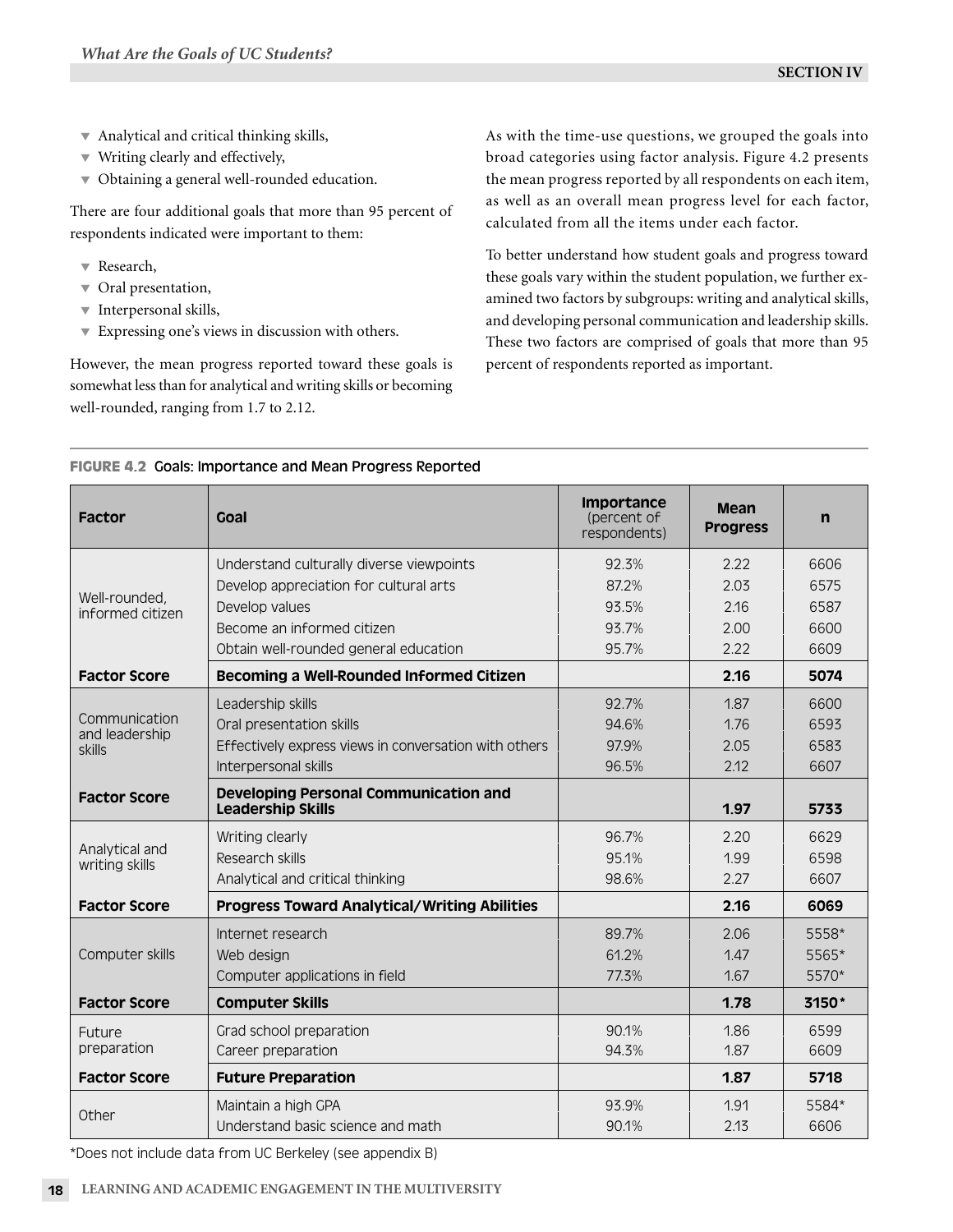# Writing and Analytical Skills

The first factor, analytical and writing skills, has three components: writing clearly, analytical and critical thinking skills, and research skills. In Figure 4.3, we see a steady upward trend in the progress reported toward these goals by year in school.

Again, this data is cross-sectional rather than longitudinal, but the statistically significant differences in the mean amount of progress reported by students in their first, second, third, and fourth year at UC indicates that students leave the university with much greater confidence in their writing and analytical skills than when they began. This is particularly striking for transfer students, whose mean progress towards these goals increases from 2.1 to 2.3 between their first and second years at UC.

Development of writing and thinking skills also varies by major. In Figure 4.4, we see that students in the humanities and social sciences report greater progress towards these goals than do math and biological science majors. Students with more than one major (not shown) also report more progress.

# Communication and Leadership Skills

Communication and leadership skills are also seen as important by almost all UC undergraduates. UCUES used four variables to help analyze student progress in this area: leadership skills, oral presentation skills, ability to express one's views effectively in conversation with others, and interpersonal skills. The number of students identifying each of these individual skills as being important to them ranged from 92 to 98 percent (Figure 4.2).

To give a sense of comparative progress in this area, Figure 4.5 provides the mean perceived progress on both communication and leadership skills and on writing and analytical skills by students' year at the university. Students in each year of their undergraduate career report greater overall progress on writing and analytical skills than they do on communication and leadership skills.

Within the Communication/Leadership domain, respondents report the least progress on oral presentation skills, with a mean of 1.55 for freshmen and 1.97 for freshman-entry seniors. Thus by the end of their senior year, respondents report the same mean level of progress in developing oral presentation skills as freshmen report progress on analytical and writing skills.

As illustrated by Figure 4.6, development of communication and leadership skills also varies by major. Students with more than one major (not shown) report the highest level of progress toward this goal, followed by humanities, social science, and biological science majors, with math sciences majors reporting the least amount of progress toward this goal. A similar pattern holds for immigrant students, perhaps reflecting both the concentrations of these students in the math sciences and the prevalence of English as a second language in this group.

**FIGURE 4.3** Mean Progress Toward Improvement in Analytical and Writing Skills, by Year in School 1=little or no progress; 2=some progress; 3=a great deal of progress

|                         |      |      | <b>Freshman Entry</b> |      | <b>Transfer</b> |      |      |        |
|-------------------------|------|------|-----------------------|------|-----------------|------|------|--------|
| 99% confidence interval | 1st  | 2nd  | 3rd                   | 4th  | $5th+$          | 1st  | 2nd  | $3rd+$ |
| Upper Bound             | 2.02 | 2.13 | 2.24                  | 2.41 | 2.43            | 2.17 | 2.35 | 2.44   |
| Mean                    | 1.98 | 2.10 | 2.20                  | 2.37 | 2.35            | 2.11 | 2.29 | 2.35   |
| Lower Bound             | 1.95 | 2.06 | 2.16                  | 2.33 | 2.27            | 2.06 | 2.23 | 2.26   |

**FIGURE 4.4** Mean Progress Toward Improvement of Analytical and Writing Skills, by Major

|                         | <b>Field</b>      |                 |                 |                   |  |  |  |  |
|-------------------------|-------------------|-----------------|-----------------|-------------------|--|--|--|--|
|                         | <b>Biological</b> | <b>Math</b>     | <b>Social</b>   |                   |  |  |  |  |
| 99% confidence interval | <b>Sciences</b>   | <b>Sciences</b> | <b>Sciences</b> | <b>Humanities</b> |  |  |  |  |
| Upper Bound             | 2.19              | 2.08            | 2.28            | 2.33              |  |  |  |  |
| Mean                    | 2.14              | 2.04            | 2.25            | 2.28              |  |  |  |  |
| Lower Bound             | 2.10              | 2.00            | 2.22            | 2.23              |  |  |  |  |

1=little or no progress; 2=some progress; 3=a great deal of progress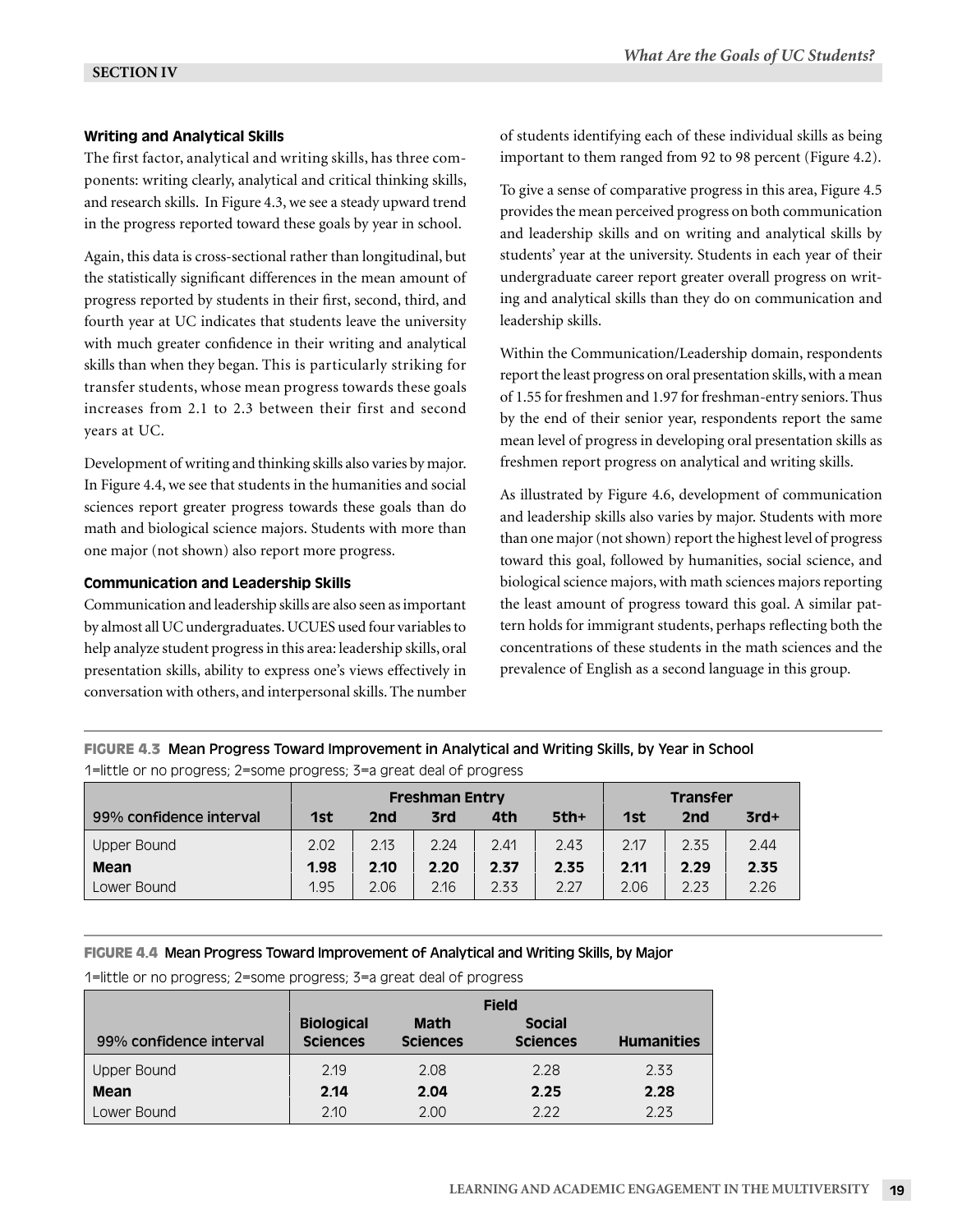# **FIGURE 4.5** Mean Progress Toward Improvement of Analytical and Writing Skills Compared to Communication and Leadership Skills for Freshman Entrant Students.

1=little or no progress; 2=some progress; 3=a great deal of progress



# **FIGURE 4.6** Mean Progress Toward Improvement of Communication and Leadership Skills, by Major

|                         | <b>Field</b>                         |                                |                                  |                   |  |  |  |  |  |
|-------------------------|--------------------------------------|--------------------------------|----------------------------------|-------------------|--|--|--|--|--|
| 99% confidence interval | <b>Biological</b><br><b>Sciences</b> | <b>Math</b><br><b>Sciences</b> | <b>Social</b><br><b>Sciences</b> | <b>Humanities</b> |  |  |  |  |  |
| Upper Bound             | 2.02                                 | 1.91                           | 2.07                             | 2.10              |  |  |  |  |  |
| Mean                    | 1.97                                 | 1.87                           | 2.03                             | 2.04              |  |  |  |  |  |
| Lower Bound             | 1.93                                 | 1.83                           | 1.99                             | 1.98              |  |  |  |  |  |

1=little or no progress; 2=some progress; 3=a great deal of progress

# Degree Aspirations

Finally, we asked students about their aspirations, including their career and graduate school goals. In this report we present a brief summary of students' plans to earn a graduate or professional degree. The vast majority of University of California students expect to earn a degree beyond the undergraduate level. Only seventeen percent of respondents reported that they did not intend to pursue a degree beyond the undergraduate level.

As shown in Figure 4.7, thirty percent of respondents planned to earn a professional degree in health (10 percent), law (9 percent), or business (11 percent). An additional 30 percent planned to pursue some other academic or professional master's degree, while 24 percent of respondents reported the intention to complete a doctorate either alone or in addition to another graduate degree.



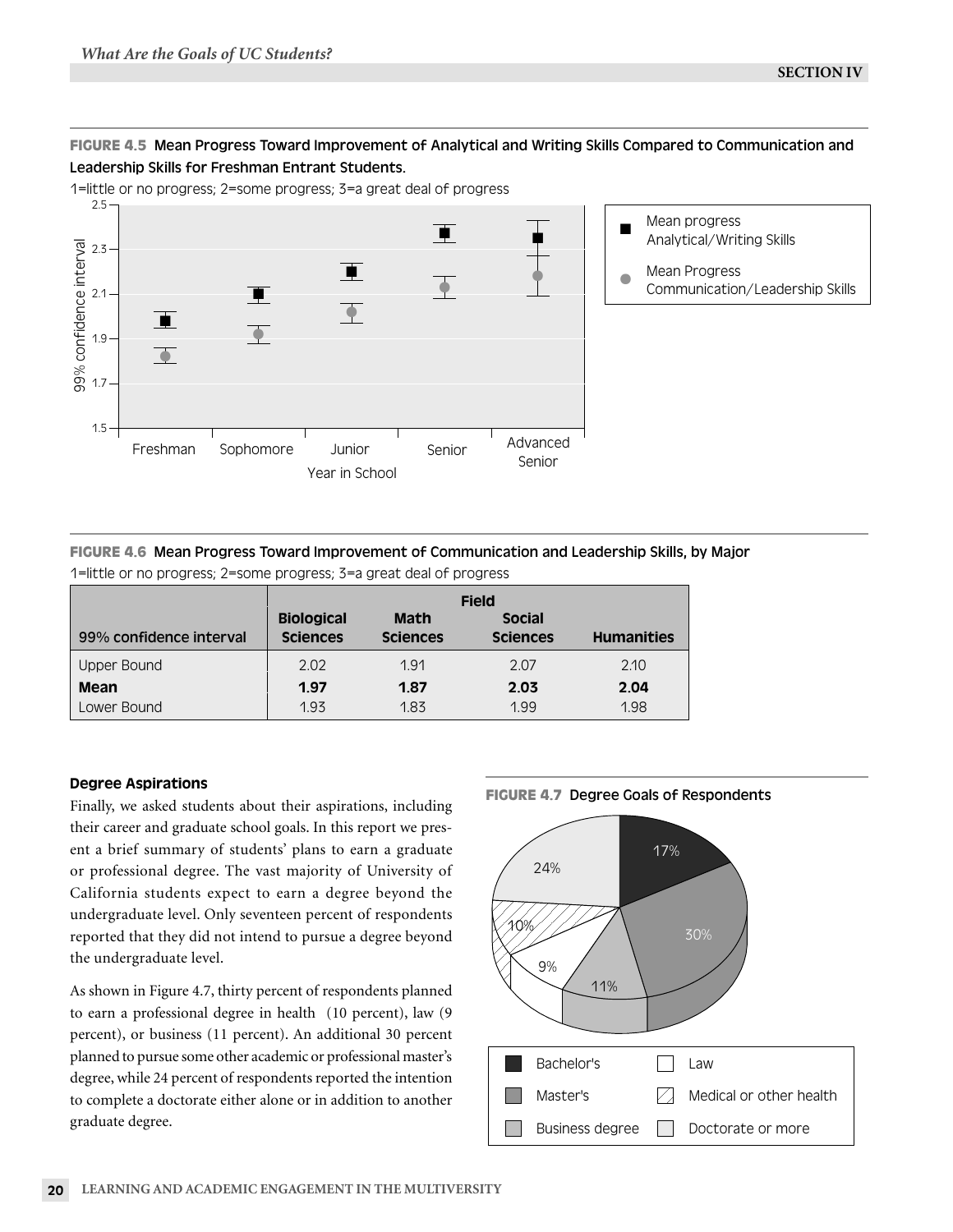The post-graduate degree aspirations of university students vary by year in school, by major, and by immigrant status. For example, Figure 4.8 compares the reported degree goals of first- and fourth-year freshman entrants. A greater proportion of freshmen than seniors report that they intend to complete a medical or doctoral degree; in contrast, more seniors plan to go to law or business school. Although these results are for crosssectional rather than longitudinal data, it appears that students' goals evolve over the course of their years at the university, with more students deciding to pursue law and business and fewer students opting to attempt a medical degree or a Ph.D. The apparent decline over time in aspirations for a medical degree or a doctoral degree (the highest degree option on the survey) may reflect the extent to which the undergraduate academic experience, especially in highly competitive fields, alters initial conventional or high aspirations for some students.

**FIGURE 4.8** Post-Graduate Degree Goals of First and Fourth Year Students Who Entered as University Freshmen



**FIGURE 4.9** Highest Degree Expected by Major

Not surprisingly, students in different majors tend to have different degree goals (see Figure 4.9). Most students in the biological sciences plan either to go to medical school or pursue another degree in a health-related field (35 percent), or to complete a doctoral degree (32 percent), while only nine percent plan to stop at the bachelor's level. In contrast, 24 percent of students in the humanities report that they do not plan to pursue a degree beyond the undergraduate level. Twenty percent plan to complete a doctoral degree, and the rest are distributed across academic master's and professional degrees.

Similarly, 20 percent of students in physical science, engineering, and math-related majors plan to stop at the bachelor's degree, reflecting the job opportunities available in these fields. In addition, more than ten percent of both math sciences and social sciences majors report the intention to pursue a graduate degree in business. Respondents in the social sciences are the most likely to report that they plan to attend law school (16 percent).

Finally, some variation in degree aspirations is also evident by immigrant status, as shown in Figure 4.10. Students who either immigrated to the United States themselves or have at least one parent who did are more likely to report plans to earn a business or a health-related degree. Non-immigrant students with both parents born in the United States are more likely to aspire only to a bachelor's degree. They also report plans to attend law school at a slightly higher rate than first- and second-generation students.

|                                      | Field of academic major              |                                |                                  |                   |                                  |                                 |                             |
|--------------------------------------|--------------------------------------|--------------------------------|----------------------------------|-------------------|----------------------------------|---------------------------------|-----------------------------|
|                                      | <b>Biological</b><br><b>Sciences</b> | <b>Math</b><br><b>Sciences</b> | <b>Social</b><br><b>Sciences</b> | <b>Humanities</b> | <b>Multiple</b><br><b>Majors</b> | General/<br><b>Professional</b> | <b>All</b><br><b>Majors</b> |
| Bachelor's                           | 9.2%                                 | 20.3%                          | 14.4%                            | 24.3%             | 10.3%                            | 18.3%                           | 16.5%                       |
| Academic or<br>professional master's | 17.5%                                | 39.4%                          | 29.4%                            | 42.1%             | 25.6%                            | 28.9%                           | 30.5%                       |
| <b>MBA</b>                           | 3.6%                                 | 10.9%                          | 12.6%                            | 3.8%              | 9.8%                             | 15.4%                           | 10.6%                       |
| MD or other health                   | 35.1%                                | 4.6%                           | 4.5%                             | 2.1%              | 6.0%                             | 8.1%                            | 9.9%                        |
| Law                                  | 2.6%                                 | 1.6%                           | 15.9%                            | 7.5%              | 18.8%                            | 9.4%                            | 8.8%                        |
| Doctorate or more                    | 32.0%                                | 23.2%                          | 23.2%                            | 20.3%             | 29.5%                            | 19.9%                           | 23.7%                       |
| All degrees                          | 100.0%                               | 100.0%                         | 100.0%                           | 100.0%            | 100.0%                           | 100.0%                          | 100.0%                      |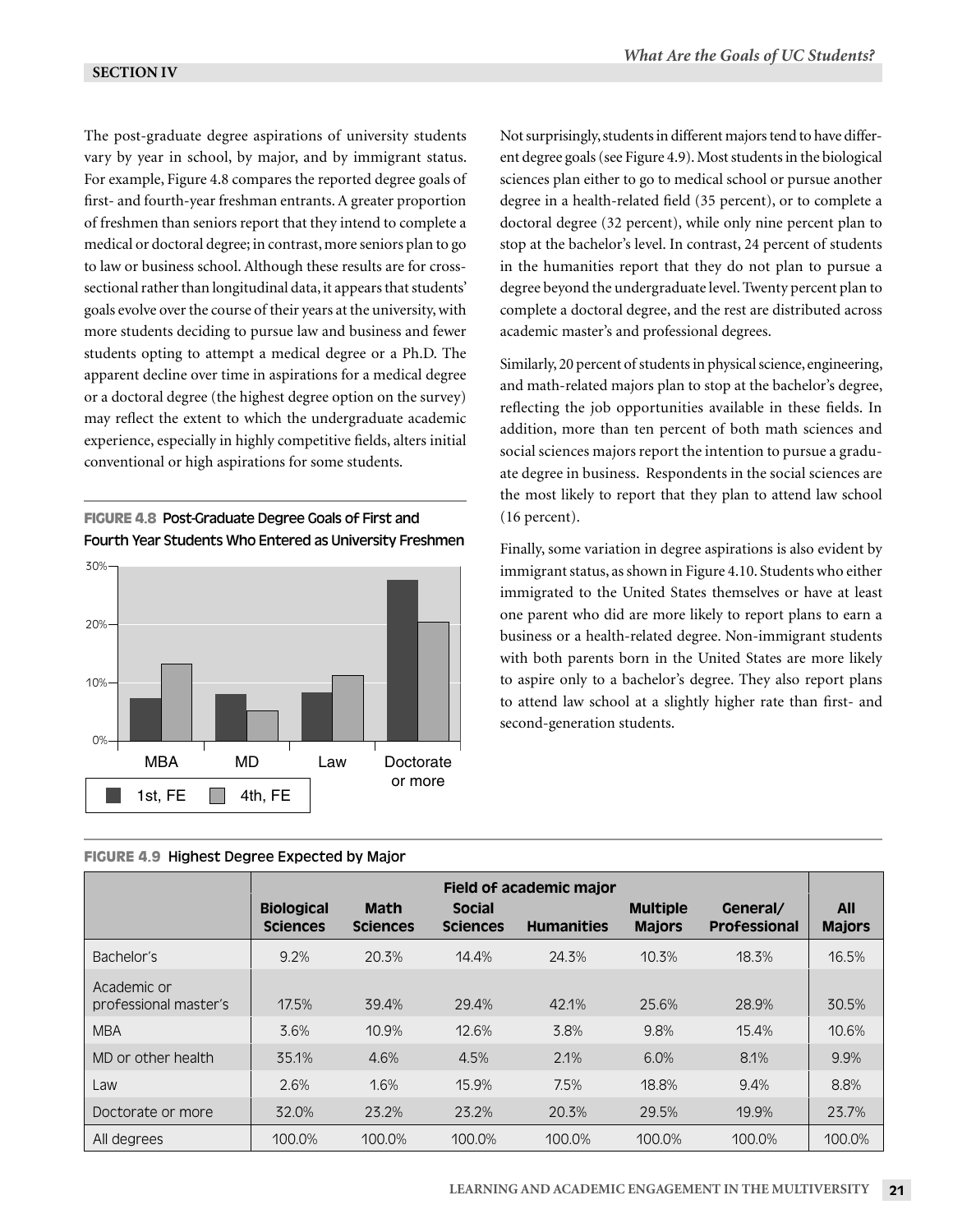

**FIGURE 4.10** Degree Aspiration by Immigrant Status

# Conclusion

These initial UCUES cross-sectional results indicate that University of California students report substantial progress in the attainment of competencies in developmental areas that are seen as important in an undergraduate education.

UCUES respondents also report high post-baccalaureate aspirations. Further analyses, especially longitudinal ones, will be extremely useful in furthering our understanding of how undergraduates at the University of California define and attain or prepare to attain both baccalaureate and post-baccalaureate goals that are important to them.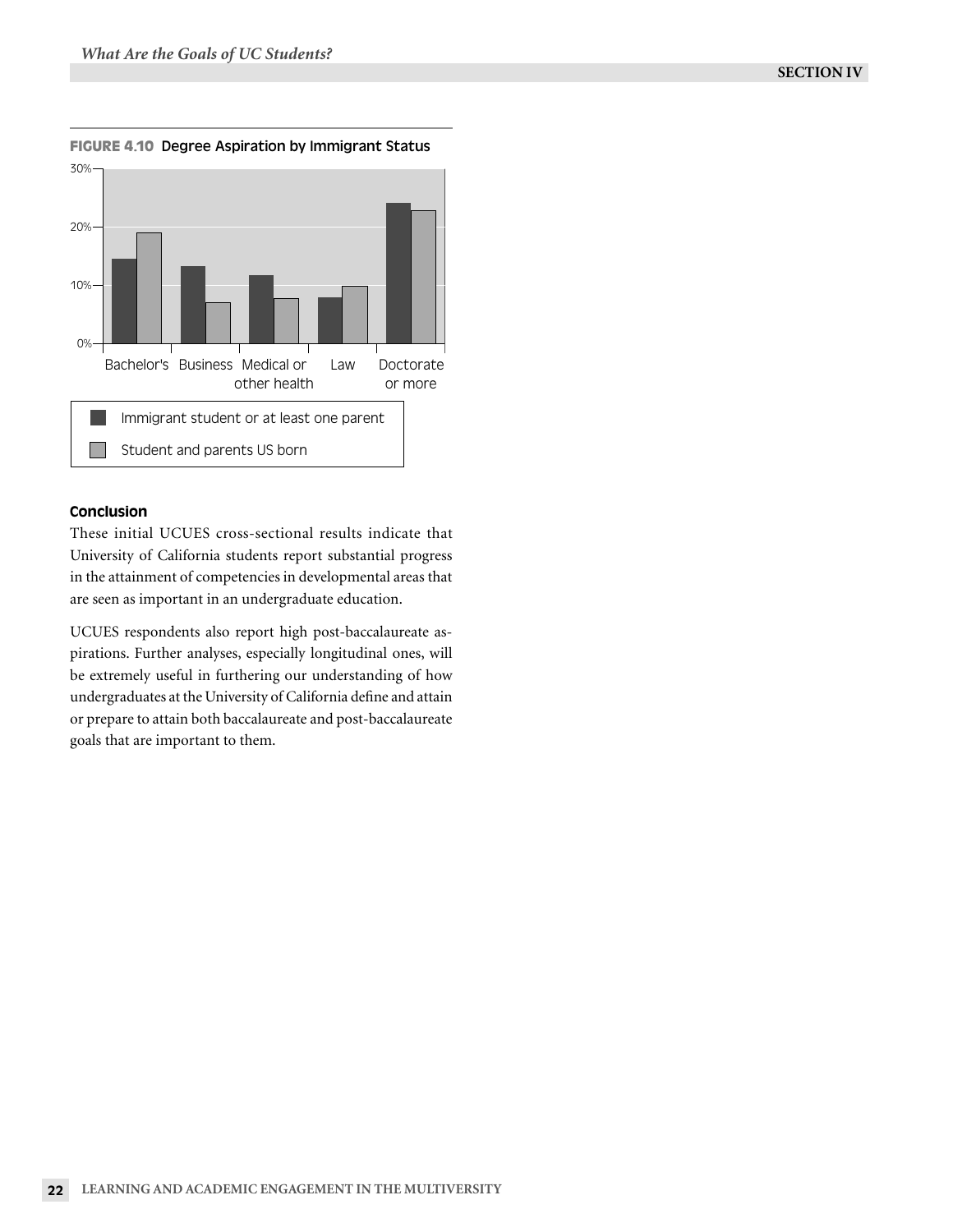# *How Satisfied Are UC Students?*

*Lead Authors: Gregg Thomson, Richard Flacks, and Kyra Caspary Source: UCUES II Data*

# **Highlights**

- $\blacktriangledown$  High numbers of UCUES respondents indicate satisfaction with various aspects of their undergraduate education, including the overall instructional and academic experience, advising, access to academic resources, the overall social and cultural experience, as well as a variety of student services.
- Seven in every eight, or 87 percent, of all undergraduates report that they are satisfied or very satisfied with their overall UC experience and 85 percent report that they are satisfied or very satisfied with their academic experience at UC.
- The lowest levels of satisfaction were reported for access to small classes (52 percent) and overall UC GPA (53 percent).
- Students who report more contact with faculty and exposure to faculty research in the classroom are also more satisfied with their UC experience than those who report less of this kind of contact. However, the present data do not provide a window into causation—are students more satisfied because of the research opportunities or are more satisfied students also more likely to seek out faculty and their research? By tracking students over time, both with longitudinal administrative data and subsequent UCUES data, we will be better able to address this question.
- While students' satisfaction with their UC GPA is strongly correlated with actual UC GPA, it is also correlated with immigrant status and field of study: immigrant students and students in the math sciences area and the biological sciences report less satisfaction with their UC GPA.
- $\blacktriangledown$  Students in the math sciences (engineering, math, and physical sciences) report somewhat lower levels of satisfaction with instruction, advising, and with their social and cultural experiences at UC than do other students.
- $\blacktriangledown$  For the twelve student services that were used by more than 30 percent of respondents, levels of reported satisfaction were generally quite good, ranging from a high of 95 percent for library services and campus recreational programs to a low of 78 percent for health services and 81 percent for the financial aid office.

# Overall Levels of Satisfaction

Overall, 87 percent of respondents reported that they were satisfied or very satisfied with their UC experience. The satisfaction questions explored many aspects of the undergraduate experience, such as satisfaction with the academic experience, including quality of instruction, advising, and access to classes.

High proportions of respondents reported satisfaction with general academic and social/cultural experiences at UC. Satisfaction levels with a few of the more specific aspects of the UC experience were somewhat lower. Respondents reported the lowest levels of satisfaction with access to small classes and with their UC GPA. These results are summarized in Figure 5.1.

# Satisfaction and Opportunities for Serious Academic **Experiences**

We asked students in UCUES I about the opportunities they had had for various kinds of advanced academic work. Some of these are highly specialized and likely to be available to only a few students, while others are characteristic of upper-division courses at a research university. These include opportunities to:

- 1. Take classes where faculty illustrate concepts with their own research,
- 2. Take classes that improve understanding of national and world events,
- 3. Take highly specialized or advanced classes,
- 4. Conduct research as part of a class.

Some 70-85 percent of seniors consider these opportunities to be very or somewhat important. The opportunity to have experiences of this kind is strongly related to seniors' satisfaction with their experience at the University, as Figure 5.2 dramatizes.

# Satisfaction by Subgroups

Some variation in levels of satisfaction is evident across different subgroups of the student population. In general, satisfaction does not vary greatly by students' year in school. Students who enter UC as freshmen do appear to have a slight slump in satisfaction with both their academic and social experiences during their second year at UC, but their satisfaction levels more than rebound by their fourth year. This trend is illustrated in Figure 5.3, which shows overall mean satisfaction levels by year in school.

Freshman-entry students who do not graduate within four years of matriculating at UC do report slightly lower satisfaction levels. These "advanced seniors" expressed levels of satisfaction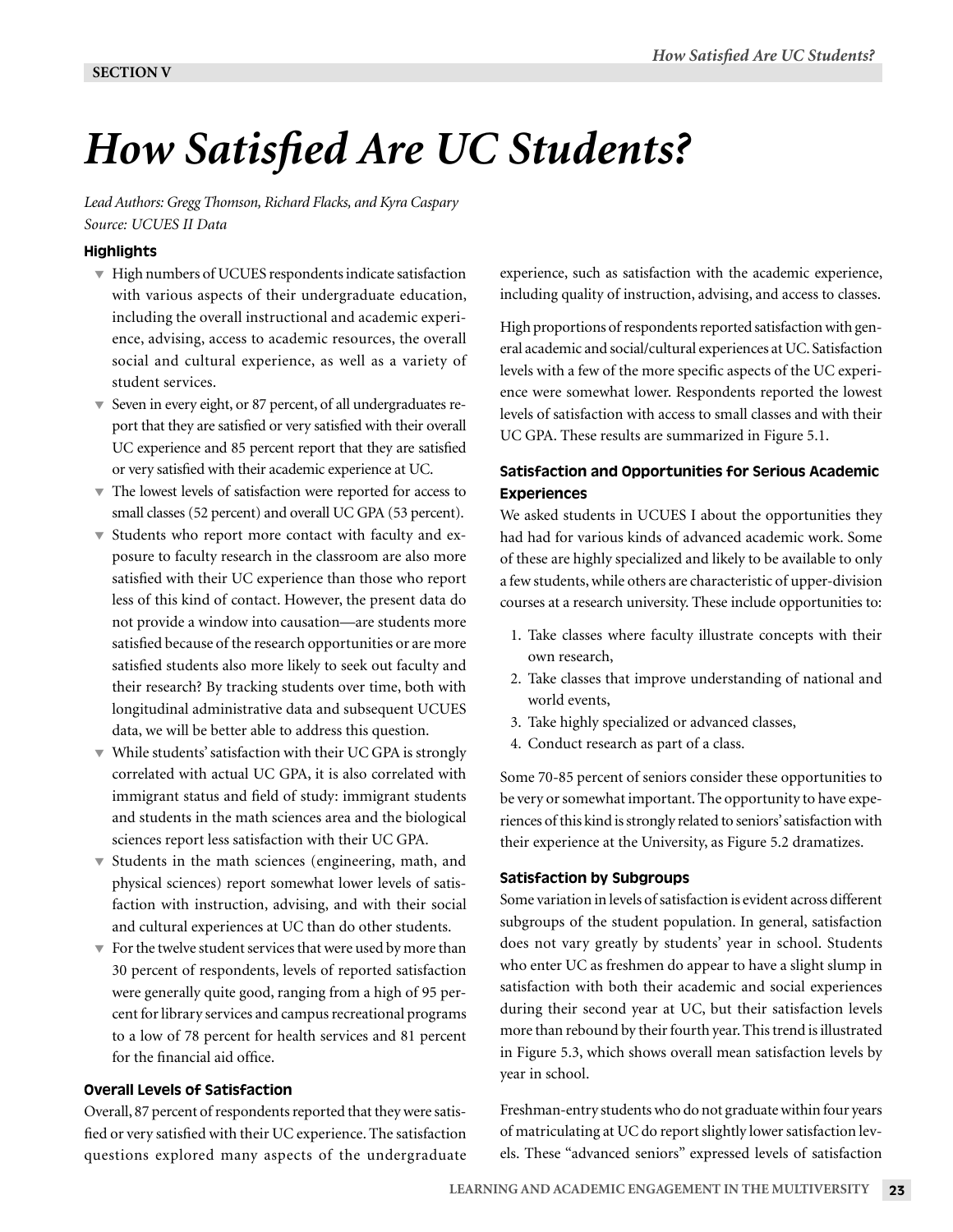# **FIGURE 5.1** Satisfaction: Mean Satisfaction Level Reported

1=very dissatisfied; 2=dissatisfied; 3=satisfied; 4=very satisfied

| <b>Factors</b>                | <b>Individual Items</b>                                    | Percent<br>satisfied | <b>Mean</b> | $\mathsf{n}$ |
|-------------------------------|------------------------------------------------------------|----------------------|-------------|--------------|
|                               | Overall quality of faculty instruction                     | 82%                  | 2.93        | 6516         |
| Academic Satisfaction         | Overall quality of TAs                                     | 74%                  | 2.80        | 6529         |
|                               | Overall academic experience                                | 85%                  | 2.98        | 6524         |
| <b>Factor Score</b>           | <b>Academic Satisfaction</b>                               |                      | 2.90        | 6485         |
|                               | Advising by faculty on academic matters                    | 76%                  | 2.80        | 6514         |
|                               | Advising by faculty on other matters                       | 67%                  | 2.68        | 6436         |
| Satisfaction with<br>Advising | Accessibility of faculty outside of class                  | 79%                  | 2.86        | 6480         |
|                               | Advising by staff in your major on academic matters        | 73%                  | 2.79        | 6470         |
|                               | Advising by staff in your major on other matters           | 67%                  | 2.68        | 5390*        |
| <b>Factor Score</b>           | <b>Satisfaction with Advising</b>                          |                      | 2.75        | 5327         |
|                               | Availability of courses needed for graduation              | 65%                  | 2.64        | 6495         |
| Satisfaction with             | Access to small classes                                    | 52%                  | 2.44        | 6499         |
| Academic Access               | Ability to get into a major you want                       | 86%                  | 3.04        | 6487         |
|                               | Availability of courses for general education requirements | 77%                  | 2.84        | 6476         |
| <b>Factor Score</b>           | <b>Satisfaction with Academic Access</b>                   |                      | 2.79        | 6344         |
| Social and Cultural           | Overall social experience                                  | 77%                  | 2.94        | 6529         |
| Satisfaction                  | Overall cultural and life experience                       | 80%                  | 2.97        | 6525         |
| <b>Factor Score</b>           | Social & Cultural Satisfaction                             |                      | 2.95        | 6513         |
|                               | Your overall UC GPA                                        | 53%                  | 2.51        | 6533         |
| Other                         | Overall UC experience                                      | 87%                  | 3.07        | 6513         |





<sup>\*</sup>Data from UCUES I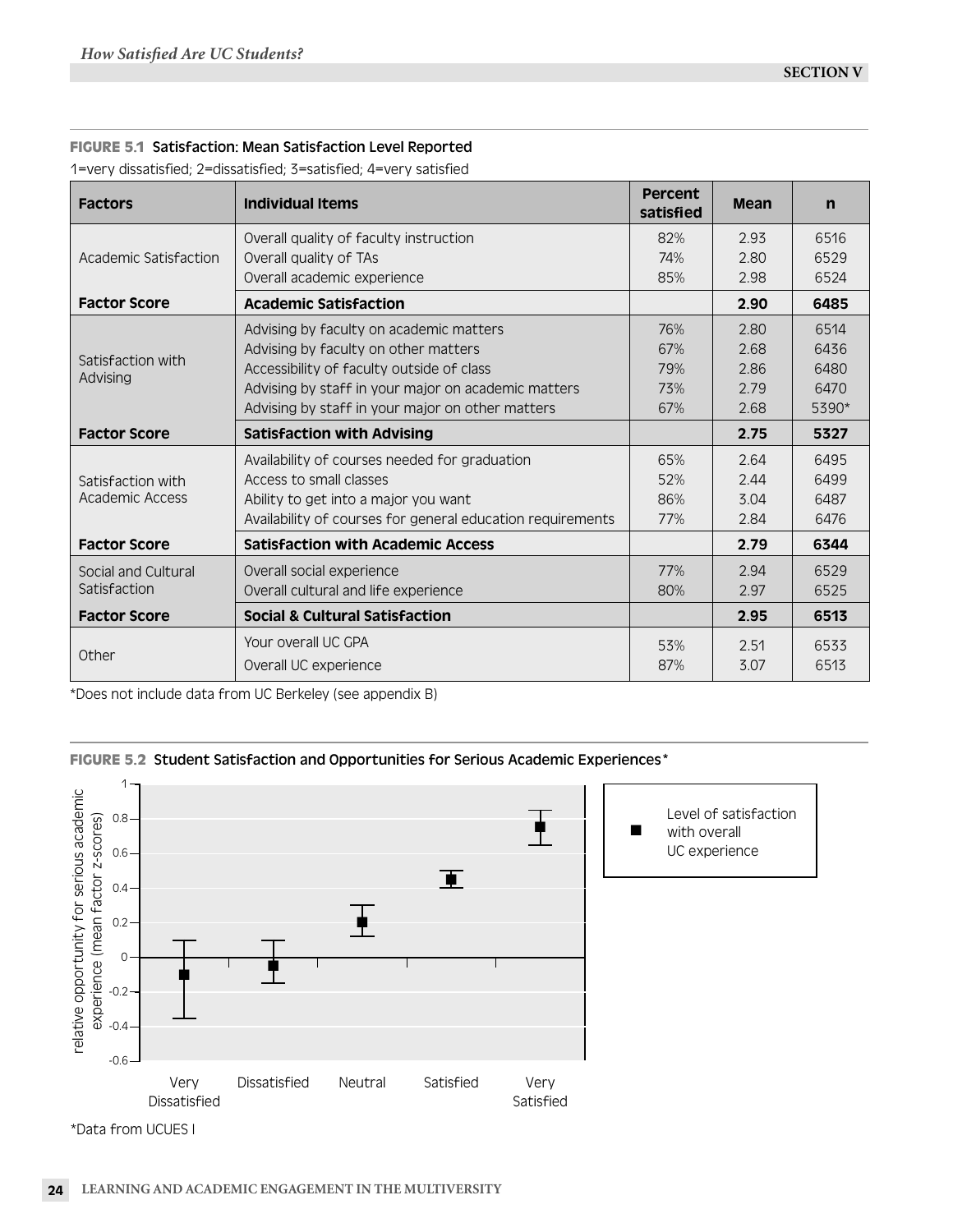# **FIGURE 5.3** Mean Satisfaction with Overall UC Experience, by Year in School

|                         | <b>Freshman Entry</b> |      |      |      |        |      | <b>Transfer</b> |        |
|-------------------------|-----------------------|------|------|------|--------|------|-----------------|--------|
| 99% confidence interval | 1st                   | 2nd  | 3rd  | 4th  | $5th+$ | 1st  | 2nd             | $3rd+$ |
| <b>Upper Bound</b>      | 3.19                  | 3.09 | 3.12 | 3.19 | 3.08   | 3.07 | 3.10            | 3.08   |
| Mean                    | 3.14                  | 3.04 | 3.07 | 3.14 | 3.00   | 2.99 | 3.02            | 2.95   |
| Lower Bound             | 3.09                  | 2.99 | 3.02 | 3.09 | 2.92   | 2.91 | 2.94            | 2.82   |

1=very dissatisfied; 2=dissatisfied; 3=satisfied; 4=very satisfied

# **FIGURE 5.4** Mean Satisfaction with UC GPA, by Year in School

1=very dissatisfied; 2=dissatisfied; 3=satisfied; 4=very satisfied

|                         | <b>Freshman Entry</b> |      |      |      |        |      | <b>Transfer</b> |        |
|-------------------------|-----------------------|------|------|------|--------|------|-----------------|--------|
| 99% confidence interval | 1st                   | 2nd  | 3rd  | 4th  | $5th+$ | 1st  | 2nd             | $3rd+$ |
| Upper Bound             | 2.55                  | 2.52 | 2.56 | 2.71 | 2.30   | 2.68 | 2.70            | 2.72   |
| Mean                    | 2.50                  | 2.47 | 2.48 | 2.63 | 2.17   | 2.60 | 2.60            | 2.59   |
| Lower Bound             | 2.45                  | 2.42 | 2.40 | 2.55 | 2.04   | 2.52 | 2.50            | 2.46   |

with advising, instruction, and access to classes that are only slightly lower than those of their peers, and report social satisfaction at the same level as their classmates; however, these students are much less satisfied with their own academic performance than are other students (see Figure 5.4).

Satisfaction with GPA is highly correlated with actual GPA (Pearson correlation of .60), and this satisfaction level is consistent with the relative academic performance of advanced seniors. Respondents who were in their fifth or more year at the university have a mean GPA of 2.85, compared to 3.11 for freshman entrants who have been at the university four years or less.

Much more variation in levels of satisfaction is evident by major. Respondents in the math sciences (engineering, math, and physical sciences) report lower levels of satisfaction with instruction, advising, and their social and cultural experiences at UC than other students.

Respondents in the biological sciences also tend to be slightly less satisfied than their peers in some other areas, notably satisfaction with their own GPA. This probably reflects the large number of students with aspirations for medical school or Ph.D. programs for whom the GPA holds significant consequences for realizing their goals. These trends are illustrated in Figure 5.5.

Finally, satisfaction varies by immigrant status, with students who are either immigrants themselves or have at least one immigrant parent reporting significantly lower levels of satisfaction in all areas except advising. These differences are particularly strong in the area of satisfaction with GPA (see Figure 5.6) and are somewhat smaller for satisfaction with the academic experience and instruction, social and cultural experience, and overall UC experience.

# Satisfaction with Student Services

Students were also asked to indicate their awareness and use of a large array of student services. Students who used each

# **FIGURE 5.5** Mean Satisfaction with UC GPA, by Disciplinary Field 1=very dissatisfied; 2=dissatisfied; 3=satisfied; 4=very satisfied

|                    | <b>Field</b>                         |                                |                                  |                   |  |  |  |  |
|--------------------|--------------------------------------|--------------------------------|----------------------------------|-------------------|--|--|--|--|
|                    | <b>Biological</b><br><b>Sciences</b> | <b>Math</b><br><b>Sciences</b> | <b>Social</b><br><b>Sciences</b> | <b>Humanities</b> |  |  |  |  |
| <b>Upper Bound</b> | 2.40                                 | 2.43                           | 2.62                             | 2.85              |  |  |  |  |
| Mean               | 2.32                                 | 2.38                           | 2.57                             | 2.77              |  |  |  |  |
| Lower Bound        | 2.24                                 | 2.33                           | 2.52                             | 2.69              |  |  |  |  |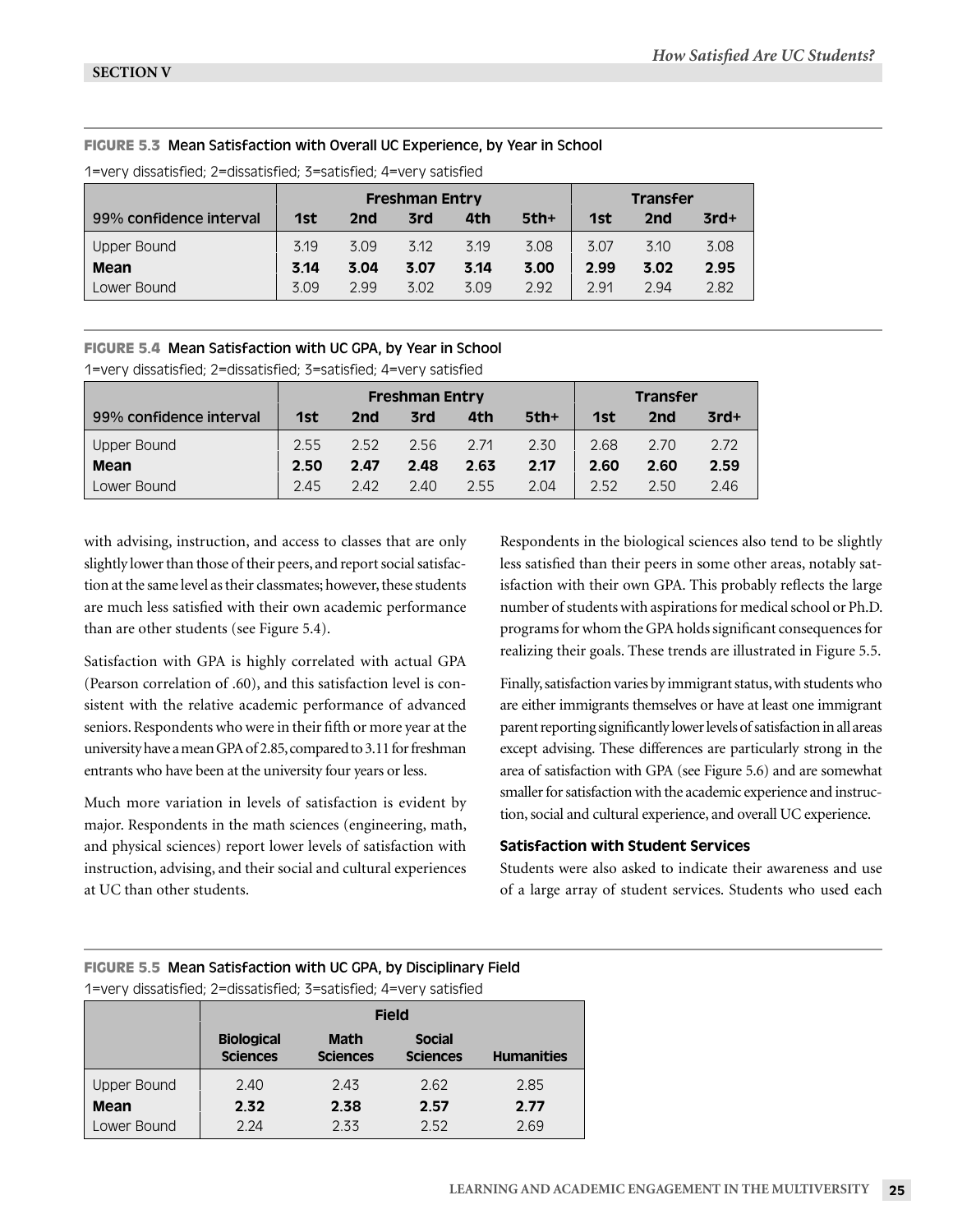# **FIGURE 5.6** Mean Satisfaction with UC GPA, by Immigrant Status

1=very dissatisfied; 2=dissatisfied; 3=satisfied; 4=very satisfied

|                         | <b>Generational immigrant status</b> |                      |                           |             |
|-------------------------|--------------------------------------|----------------------|---------------------------|-------------|
| 99% confidence interval | Student<br>immigrant                 | At least 1<br>parent | At least 1<br>grandparent | All US born |
| Upper Bound             | 2.50                                 | 2.42                 | 2.71                      | 2.77        |
| Mean                    | 2.38                                 | 2.38                 | 2.64                      | 2.72        |
| Lower Bound             | 2.27                                 | 2.33                 | 2.57                      | 2.67        |

# **FIGURE 5.7** Student Services Used by More than 30% of Respondents by Percent Satisfied

| Percent<br><b>Users</b> | Percent<br><b>Satisfied</b> |                                       |
|-------------------------|-----------------------------|---------------------------------------|
| 74%                     | 95%                         | Library Services                      |
| 45%                     | 95%                         | Recreational Programs                 |
| 70%                     | 94%                         | Recreational Facilities               |
| 64%                     | 91%                         | Cashier's Office                      |
| 63%                     | 89%                         | <b>Transportation Services</b>        |
| 33%                     | 88%                         | Tutoring/Learning Assistance Programs |
| 72%                     | 87%                         | Registrar's Office                    |
| 60%                     | 85%                         | New Student Orientation               |
| 31%                     | 84%                         | <b>Residential Life Programs</b>      |
| 45%                     | 82%                         | Career Center                         |
| 58%                     | 81%                         | Financial Aid Office                  |
| 61%                     | 78%                         | <b>Health Services</b>                |

service were asked whether they were satisfied with the services provided. Results on satisfaction are provided here for those student services where at least 30 percent of the respondents indicated that they had used the service.

# Conclusion

A high percentage of UCUES respondents report that they are satisfied with their overall UC experience, their academic experience, and most student services offered by UC. Students are less satisfied with their own GPA and with access to small classes. The fact that levels of satisfaction vary significantly by student demographics and field of study suggest important areas for further inquiry.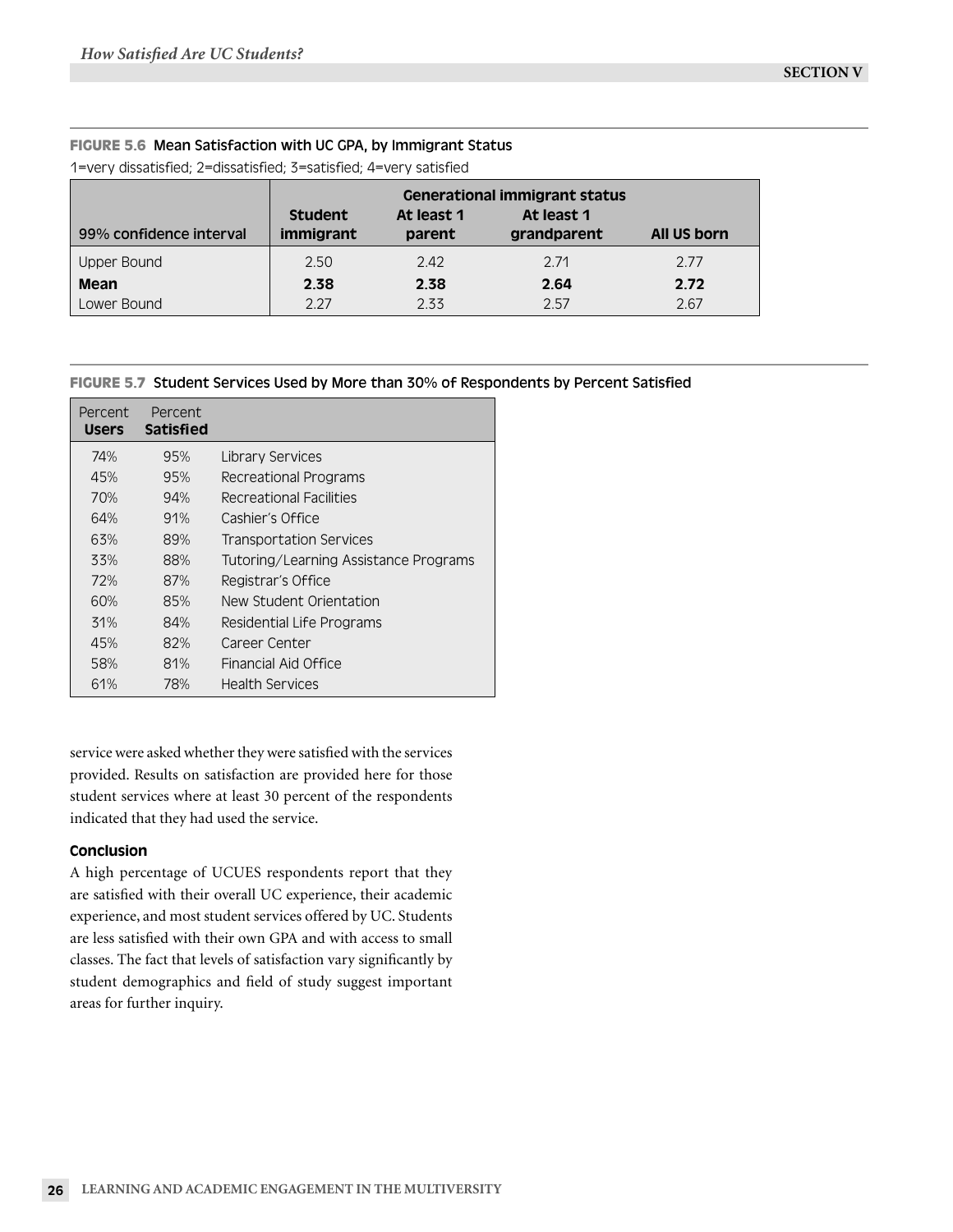# *What Is the Role of Technology in the Undergraduate Experience?*

*Lead Authors: Gregg Thomson and Kyra Caspary Source: UCUES II Data*

### **Highlights**

- The UCUES results provide extensive "baseline" data on the extent to which technology and electronic media play an increasing role in instruction as well as the overall UC undergraduate experience.
- Almost all UC undergraduates now report taking at least one course in the past year that had its syllabus online, had a course email list, and had assignments and readings online, and about half of UC undergraduates report having taken five or more courses with these features.
- $\blacktriangledown$  Reported rates for taking at least one course with required online submission of assignments (51 percent), online tests (39 percent), and electronic portfolios (18 percent) are much lower but still substantial.
- $\blacktriangledown$  Nearly half (46 percent) of UC respondents report not only meeting with faculty in person but sending them email at least sometimes (with an additional 21 percent with contact by email only and nine percent in person only). Twenty-five percent of UC respondents report that they never or only rarely have either form of contact with faculty.
- $\blacktriangledown$  In preparing class assignments, about one-third of UC undergraduates report at least sometimes working with other students electronically (as well as in person), another third report working with other students only in person, and the remaining third report never or only rarely working with other students.

#### Instructional Technologies and Academic Interaction

The use of technology in higher education is a topic of considerable interest and speculation, often in the absence of any systematic or comprehensive data from students themselves. For example: How has technology changed instruction at the university? How great a role does technology play in the formal workings of courses and the ways that students communicate with their classmates and instructors?

To get a sense of the role of technology in the undergraduate experience, we asked students about how many courses they had taken that provided online course resources such as the syllabus, readings, and assignments. We also asked how many classes they had taken that required assignments to be turned in

online, that administered tests or quizzes online, or that required students to maintain an online portfolio or other web-based collection of their work.

Students reported that many courses make use of technology, particularly through online course materials. Almost all respondents (94 percent) reported that they had taken at least one class in the past year which had a syllabus available online, in which the instructor or TA maintained an email list, and which had readings and assignments posted online (see Figure 6.1). Furthermore, over 70 percent reported that they had five or more classes with an online syllabus, and more than half of respondents had five or more classes with official course email lists.

Students reported fewer courses that used the Internet for student assessment. Slightly over half of respondents reported having at least one class that required an assignment to be submitted online, while only 8 percent had five or more courses requiring online submission of assignments. Online tests or quizzes and portfolios of student work were less common. Thirty-nine percent of respondents had at least one course with online tests or quizzes, and only 18 percent had one or more courses with a student website or online portfolio requirement.

Technology has also changed the way that students interact with faculty. Respondents reported emailing faculty and TAs slightly more often than they met with them in person. Sixty- six percent of respondents reported emailing faculty at least sometimes, compared to 55 percent who reported they met that frequently with faculty in person.

Figure 6.2 shows the relative proportion of students who reported meeting or emailing faculty for five frequency categories, illustrating the slightly higher frequency of email contact. Respondents who reported emailing faculty or teaching assistants also reported receiving email from these instructors, indicating that email is both a prevalent and effective means of contact.

Interestingly, email seems to be a supplement rather than a replacement for office hours or other in-person meetings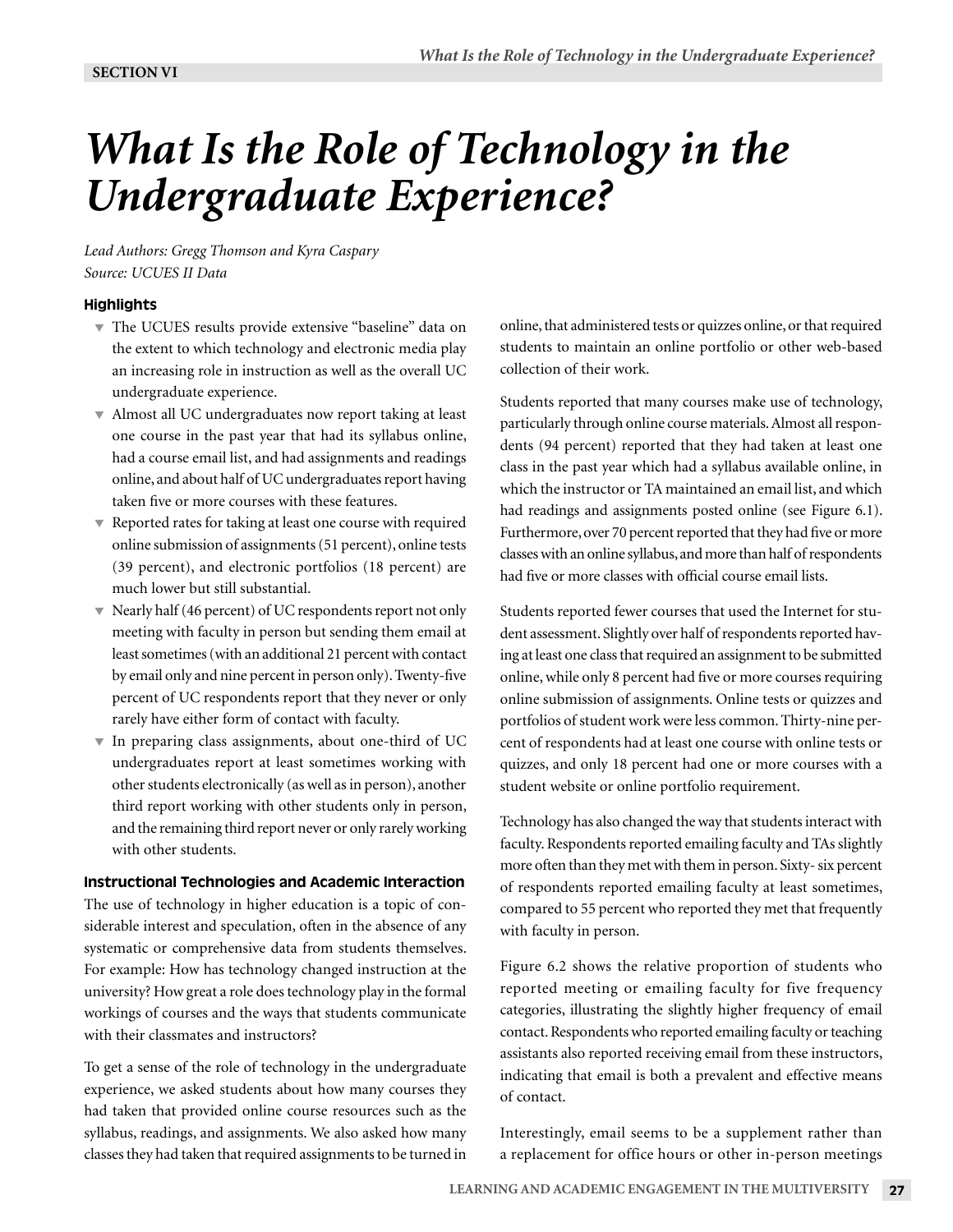

# **FIGURE 6.1** Prevalence of Instructional Technology: Number of Classes in Past Year

\*Does not include data from UC Berkeley (see appendix B)

**FIGURE 6.2** Frequency of In-Person v. Email Contact with Faculty



with faculty. For example, over 90 percent of students who reported that they emailed faculty "very often" also reported that they met with faculty sometimes or often.

Overall, 46 percent of respondents reported that they both met with faculty and sent emails to them at least sometimes, while a quarter reported that they rarely did either. Twenty-one percent reported that they emailed faculty sometimes, but rarely or never met with them in person, while only 9 percent sometimes met with faculty but rarely or never sent emails to them. These proportions are displayed in Figure 6.3.

While electronic contact with faculty is more frequent than in-person meetings, students are still more likely to collaborate with each other in person rather than online, as illustrated in Figure 6.4.

Thirty-eight percent of respondents reported that they never worked with classmates online to prepare assignments, compared to only 11 percent who reported never working with classmates in person. Collapsing the first three categories (very often, often, and sometimes), over half of respondents reported meeting with classmates in person to prepare assignments at least sometimes, compared to only a third who reported collaborating with classmates online.

# **FIGURE 6.3** Respondents Reporting Contacting Faculty at Least "Sometimes," by Mode

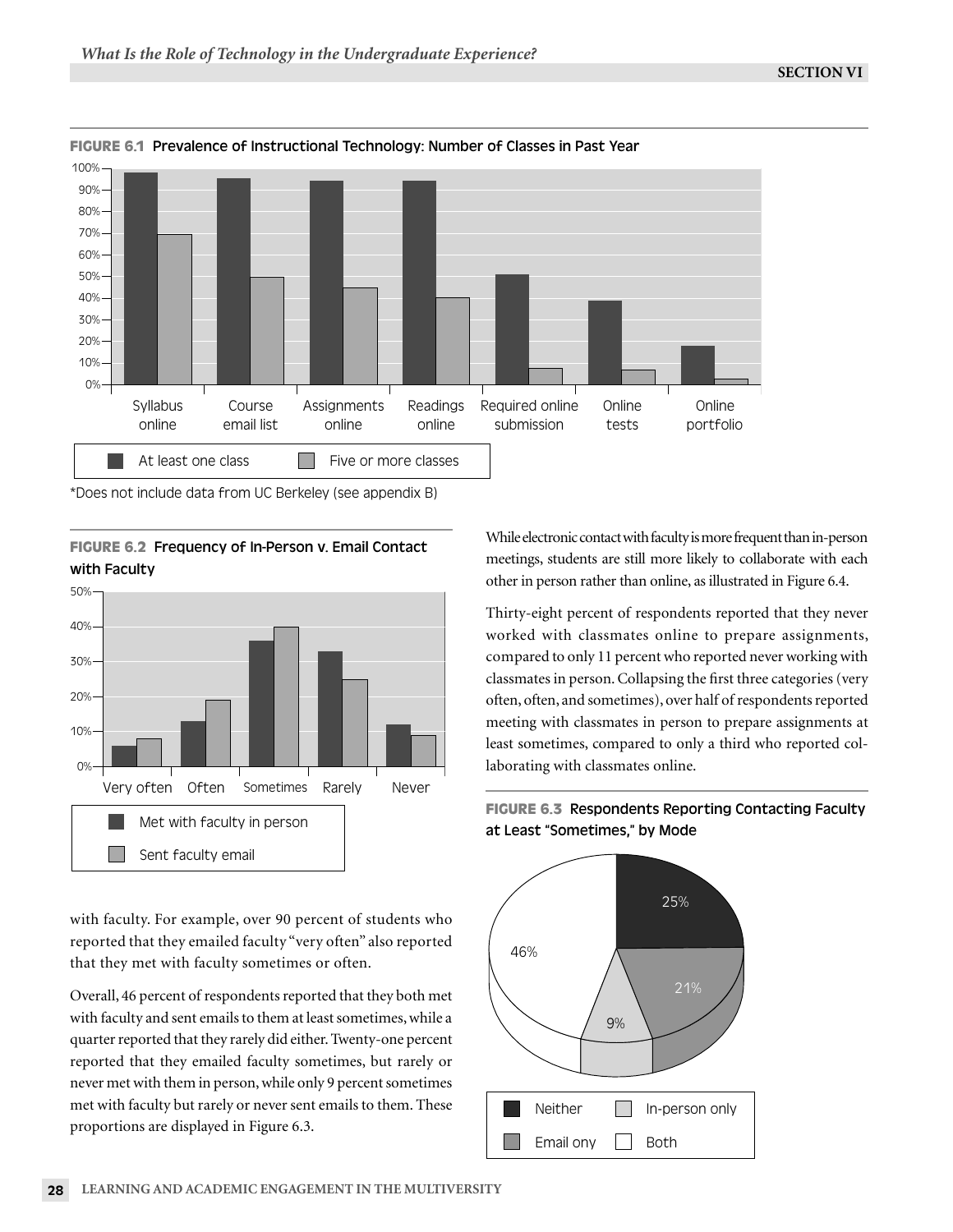



\*Data on electronic collaboration does not include data from UC Berkeley (see appendix B)

Almost 2,000 students, or 35 percent of the respondents,<sup>2</sup> reported that they rarely or never worked with classmates to prepare class assignments, either in person or online. In terms of modes of collaboration, more students reported meeting in-person with classmates at least sometimes (32 percent) than reported meeting in person and collaborating online (27 percent).

These proportions are presented in Figure 6.5, below. Similarly, of the 300 respondents who reported working with classmates to prepare classroom assignments "very often," only a quarter reported that they collaborated online this frequently.

# **FIGURE 6.5** Respondents Who Report Working with Classmates at Least "Sometimes," by Mode



# Conclusion

The UCUES items on the instructional use of technology are valuable in providing 2003 baseline data in this rapidly changing area. In addition, with the number of items we now have available in this area, variation in the use of technology can be examined in relation to other aspects of the UC undergraduate experience such as student demographics, year in school, field of study, and patterns of academic engagement and satisfaction.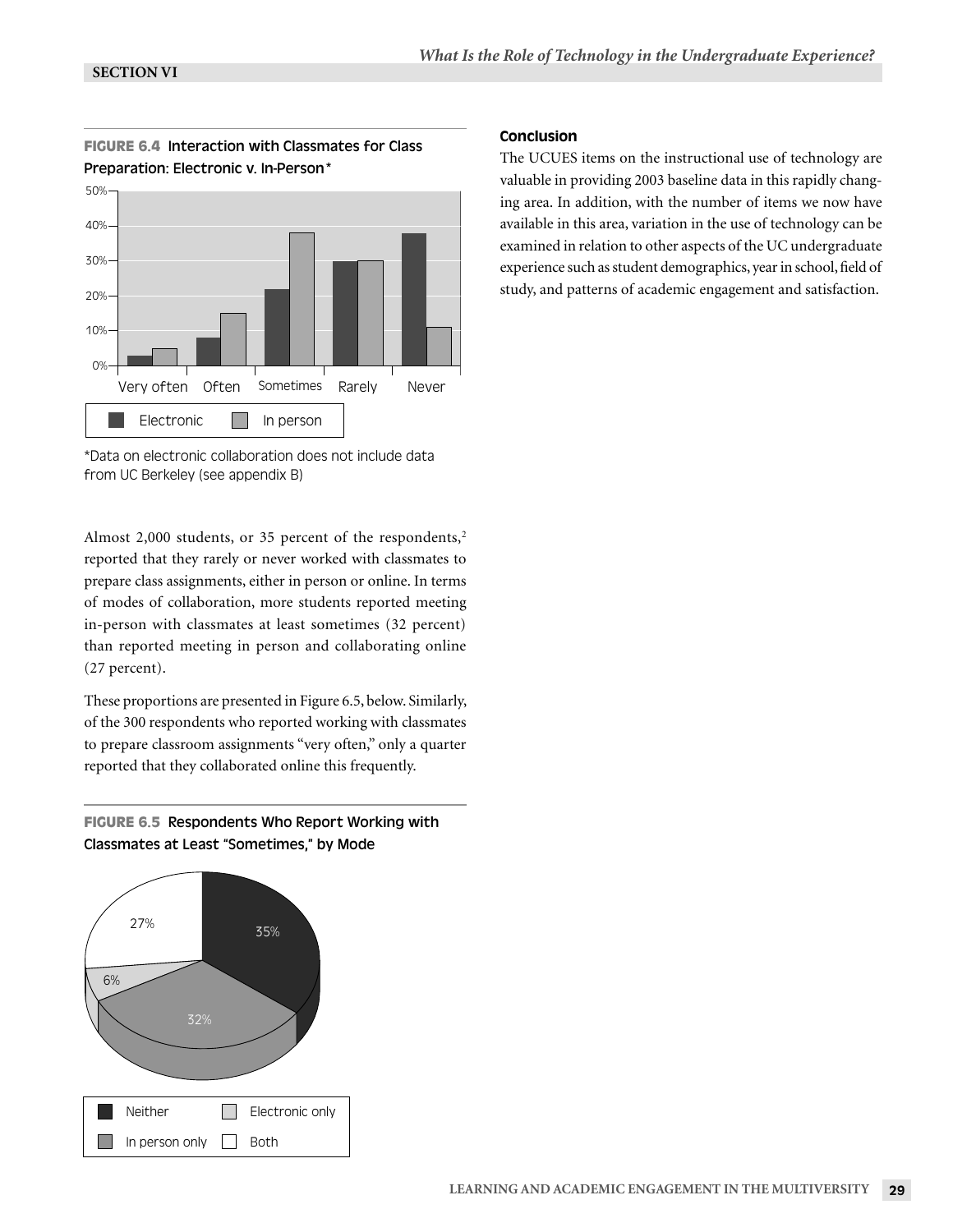# *How Engaged Are UC Students in the Academic Life of the University?*

*Lead Author: Richard Flacks Source: UCUES I Data*

# **Highlights**

- $\blacktriangledown$  Students from more disadvantaged backgrounds tend to rank higher on indicators of academic engagement, both attitudinal and behavioral, than students from affluent backgrounds.
- $\overline{\mathbf{v}}$  First generation college students spend more time on studies than those whose parents are US born and those whose parents went to college.
- $\blacktriangledown$  Family social class correlates strongly with time spent on studies: the more affluent the family, the less time, on average, spent studying.
- Academic engagement is inversely related to scores on the SAT verbal test.
- Students admitted under the University's new Eligibility in the Local Context admissions route (targeting admission for the top 4 percent of each individual high school graduating class) are more diverse with respect to social background than are non-ELC students. ELC students are more likely to have foreign-born parents and to be first-generation college-goers than are non-ELC students. Their family incomes are lower, and they are more likely to describe their families as "working class."
- At the same time, ELC students are more academically engaged than non-ELC students. They spend more time in academic pursuits and less time in 'party-oriented' activity than do non-ELC students. These findings may have important implications for UC admissions policies.

# Exploring Academic Engagement

One of the starting points for development of UCUES was the increasing expression of concern in the 1990s, not only among UC faculty but around the country, about academic disengagement among students. Faculty spoke of rising absenteeism in classes, about a growing sense that students were simply not doing their assignments and about growing inattention in the classroom. National surveys reported surprisingly low average amounts of time that students said they were devoting to course assignments.

Survey measurement of student engagement has been going on for a number of years. Such surveys generally ask students about the frequency or amount of time they spend in different academic activities and practices, and about how much they value different opportunities for academic involvement. These surveys show a rather wide variation among students and between academic institutions.

Because UCUES was designed to link students' survey responses to their social backgrounds and their academic performance, it provides a unique window into some of the factors that produce variation in student engagement as well as the consequences of that variation for students' academic performance and satisfaction. Moreover, we were able to ask students how they evaluated their own levels of engagement, how they defined their responsibilities as students, and how their academic experiences meshed with their expectations and goals.

Given the size of our sample and the number of items contained in the UCUES questionnaire, a wealth of possible data analyses of interest to teachers and academic policy makers is possible. In this report we provide a glimpse of our findings so far. We think these preliminary findings are of real interest, but we hope that they also raise questions that will stimulate further analysis.

# Time Use By Disciplinary Field and GPA

A direct way to assess academic engagement is to ask students how much time they spend in course-related work such as doing assignments, meeting with faculty, and attending class. We also ask students how often they skip classes, fail to complete assignments, or come to class unprepared. Faculty, of course, see such behavior as 'irresponsible'; we asked students how much more time they think they *should* be spending on academics and about their reasons for academic disengagement.

Variations in students' responses to these questions are striking. As noted in Section III (page 15), students report spending an average of 13 hours per week studying, but this number of hours varies greatly by major, year in school, and immigrant status.

As one might also expect, GPA is strongly associated with amount of time spent studying. Figure 7.1 shows how much time students at various GPA quartiles say they spend studying.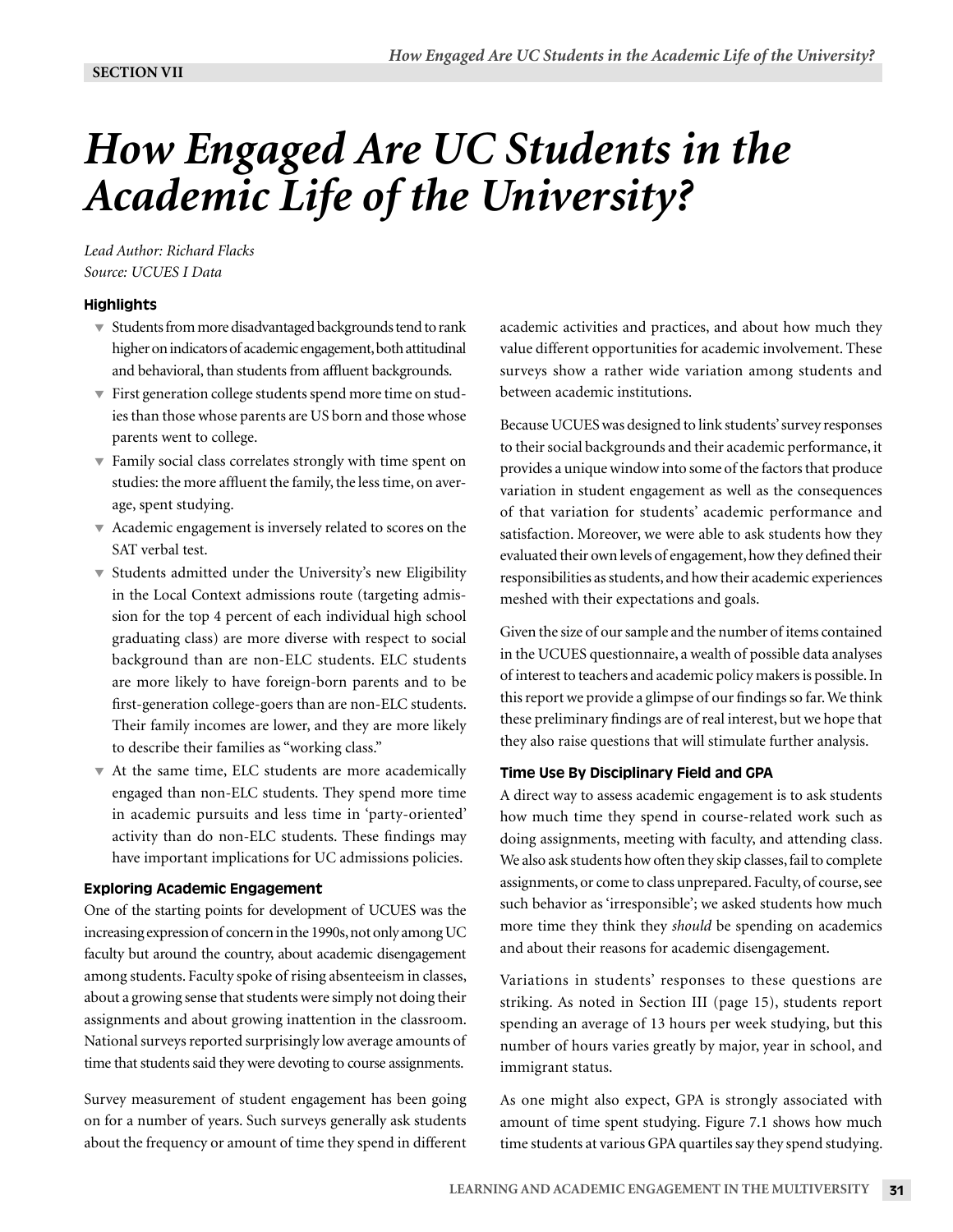

Students in the lowest quartile (whose average GPA is about 2.3) study fewer than 10 hours a week, while students in the highest quartile (whose average GPA is 3.8) study an average of at least 13 hours.

How does time spent studying relate to other ways students spend their time? Figure 7.2 indicates that the more time students spend in studies, the less time they spend in social activities (partying, socializing with friends, going to movies, working out) and on private recreation (watching television, surfing the web, video games). Interestingly, time spent studying is not significantly related to time spent working (especially working for pay on campus), household duties, commuting, or helping with family business.



# **FIGURE 7.2** Time Spent on Non-Academic Domains Related to Time Spent Studying

#### Notions of Academic "Responsibility"

About half of the students in the sample report missing class at most once or twice in the past year. At the opposite extreme, about 10 percent say they missed class 'often' or 'very often.' Students in the latter group are likely to acknowledge that they are not spending enough time on their academic work.

When asked why they are not spending enough time on studies, students tend to blame their ability to concentrate and study skills, rather than competing demands on their time or lack of interest in or relevance of course material.

# Socio-Economic Background and Academic **Engagement**

What determines the differences in students' academic engagement? What do these differences tell us about the range of experiences and priorities that students have? What are the consequences of these priorities? The following UCUES findings contribute to our understanding of these questions:

- $\blacktriangledown$  In general, students from more advantaged backgrounds tend to spend less time on academics than students from more disadvantaged backgrounds.
- $\overline{\phantom{a}}$  First generation college students spend more time on studies than those whose parents are US born and those whose parents went to college.
- $\blacktriangledown$  Family social class relates strongly to time spent on studies, i.e., the more affluent the family, on average, the less time spent studying.

Figure 7.3 illustrates the relationship of economic background to time spent studying and preparing for class.

We asked students about their fulfillment of academic norms, for instance how often they missed class, did not prepare assigned readings, or turned in assignments late. In general, such academically disengaged behavior is more likely among students from more advantaged backgrounds. Such behavior is also strongly associated with spending time partying and other 'social life' activities. Class attendance is also negatively related to engagement in individualized pursuits like watching TV, playing video games, and surfing the web for entertainment purposes.

Two charts help illustrate this relationship between students' academic engagement and their family background. Figure 7.4 shows that the students whose fathers had less formal education more consistently completed course assignments. Figure 7.5 shows the correlation between parental income and class attendance.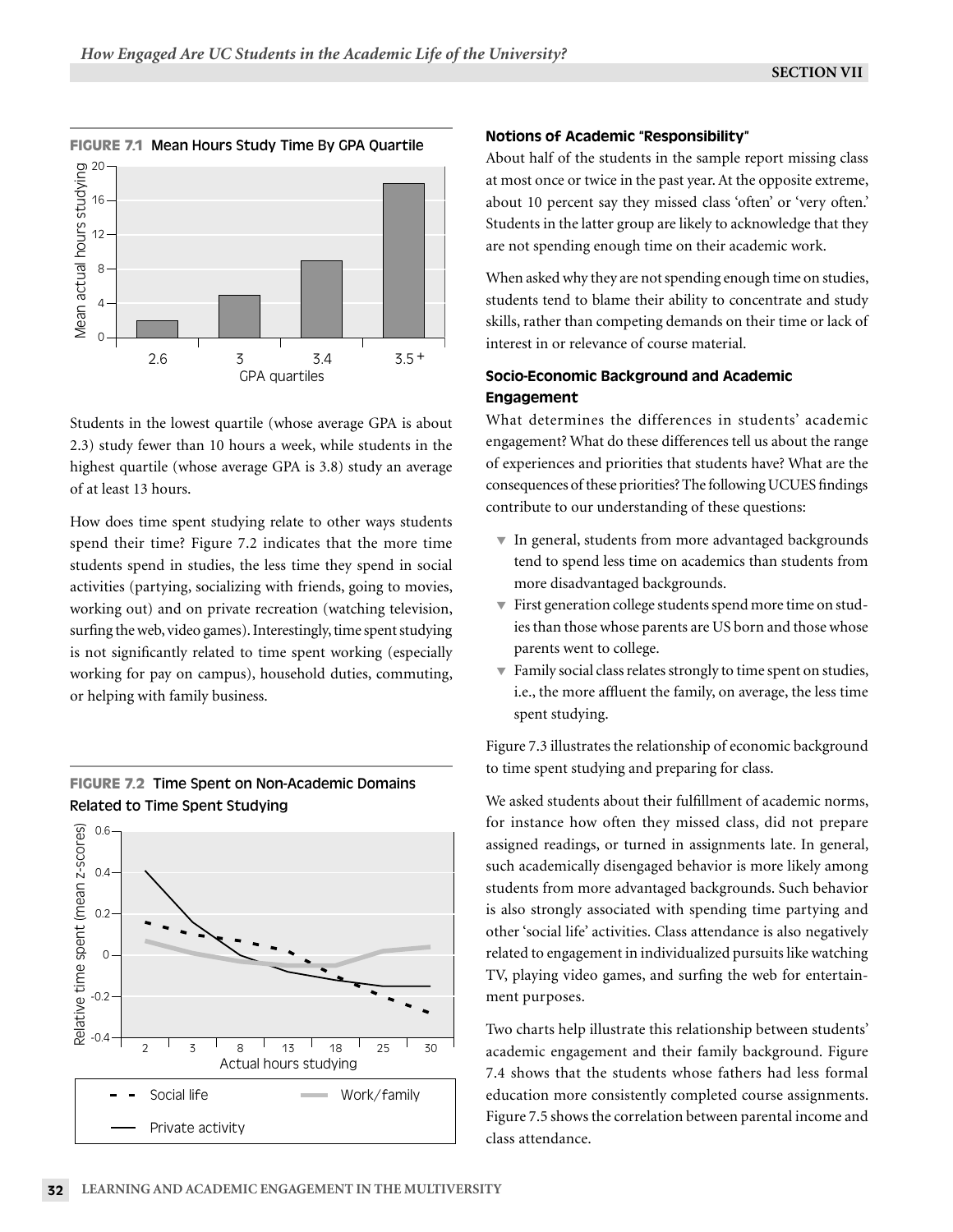

**FIGURE 7.3** Student Perceived Socio-Economic Class and Time Spent Studying and Preparing for Class

#### Socio-Economic Background and College Goals

As noted in Section IV, there is a great deal of variation by social class in the ways that students define their purposes and goals in college. These goals, in turn, appear to have an important effect on academic engagement. Although the majority of all students tend to prioritize career-related goals as essential or very important, distinctly different patterns emerge along socio-economic lines.

As observed earlier in this report, although average family incomes are close to six figures, about a fourth of the UC student body is drawn from families whose incomes are below \$30,000. More than half have at least one foreign-born parent, and about a fourth are the first generation of their family to enter college.

# **FIGURE 7.4** Completion of Assigned Readings and Father's Education



Your completion of assigned readings this year



Figure 7.6 displays striking differences in how students from different class backgrounds define their goals in college. Career oriented goals are emphasized by students from more disadvantaged backgrounds; 'fun' and 'social' goals are emphasized by students from more affluent backgrounds. Students who are more advantaged tend to be less likely to value learning for its own sake.

This is one of the most important themes of our inquiry. There appears to be an underlying divide in the student body with respect to how students define their purposes and allocate their energies.

On the one hand, some students' first priority is on the curriculum, their courses and studies. The sources of such engagement may vary. Some find their academic work intrinsically engaging, others believe that doing well in school is important for their future life chances, and many feel they have a duty to fulfill their academic responsibilities.

On the other hand, while all students profess some of these values, another segment of the student body puts greater priority on other domains of experience, most notably that of collegiate social life. These students' lives tend to be more oriented toward partying, socializing, and 'youthful' recreation. Many are involved in a variety of extracurricular activities, including but not limited to the world of fraternities and sororities. Although 'socially-oriented' students often say that they 'party hearty but study hard,' our data suggest that on average there is a negative relationship between social and academic engagement.

We might expect that students from higher income, suburban, college-educated families would be more academically engaged than first generation, immigrant, and working-class students who are often stereotyped as 'culturally disadvantaged,' less 'prepared,' or less easily integrated in the world of the selective undergraduate college.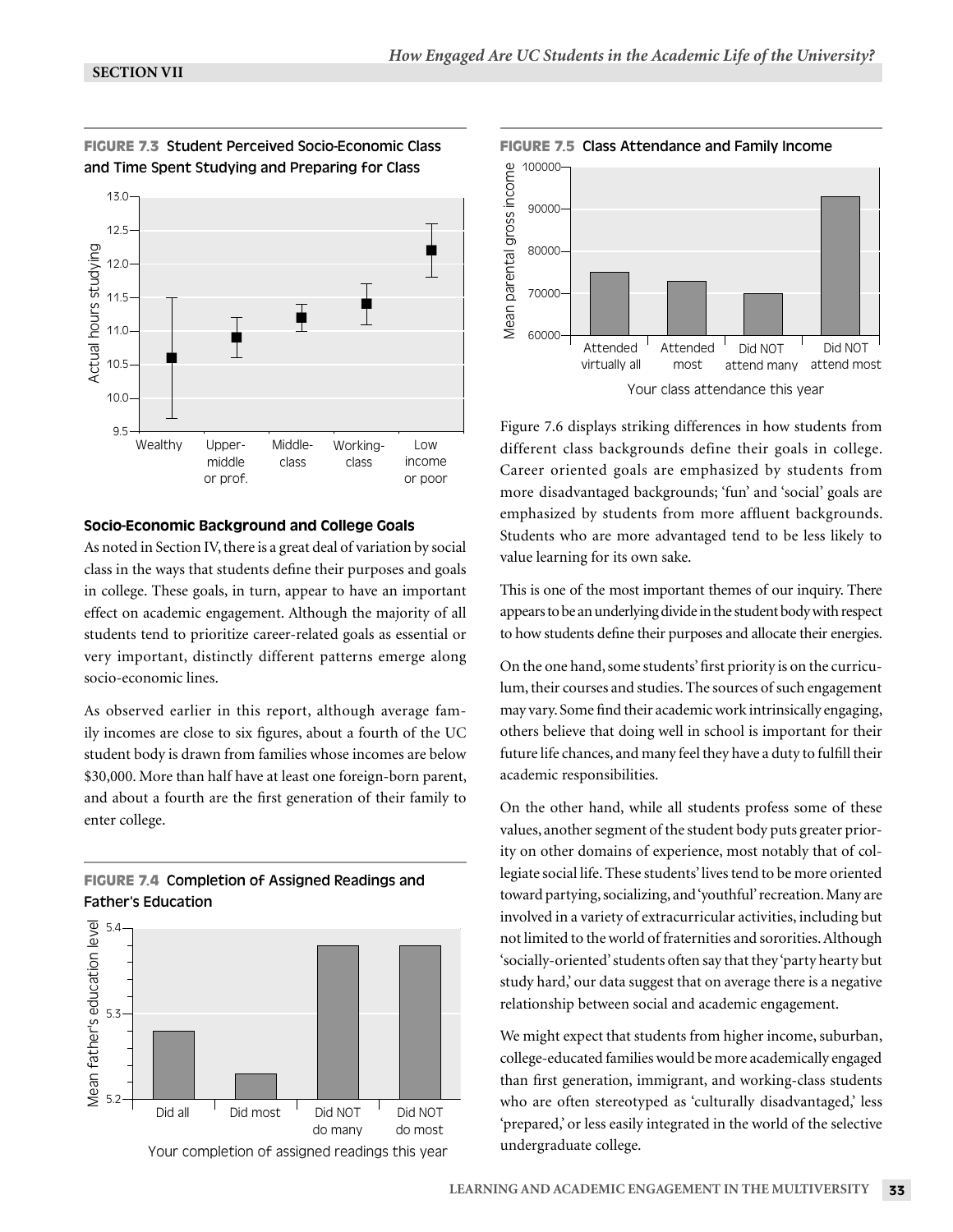

Our data tell quite a different story. In general, the 'social/party' perspective is almost entirely expressed by students from the most economically and educationally advantaged families; students from relatively disadvantaged backgrounds are relatively more likely to come out higher on every indicator of academic engagement, attitudinal and behavioral, that we could construct. This is despite the fact that such students are likely to be working more hours to finance their education (and also accruing considerable debt), and carrying burdens of household and family responsibility that the more affluent students do not have. Figure 7.7 summarizes this theme.

# SAT Scores and Academic Engagement

Another particularly intriguing finding from the UCUES data is that academic engagement is inversely related to scores on the SAT verbal test. Because of the negative relationship between family income and academic engagement, and because of the strong positive correlation between SAT scores and family income, it turns out that SAT scores (especially SAT I verbal test scores) are positively related to measures of social engagement and academic irresponsibility and negatively related to measures of academic engagement.



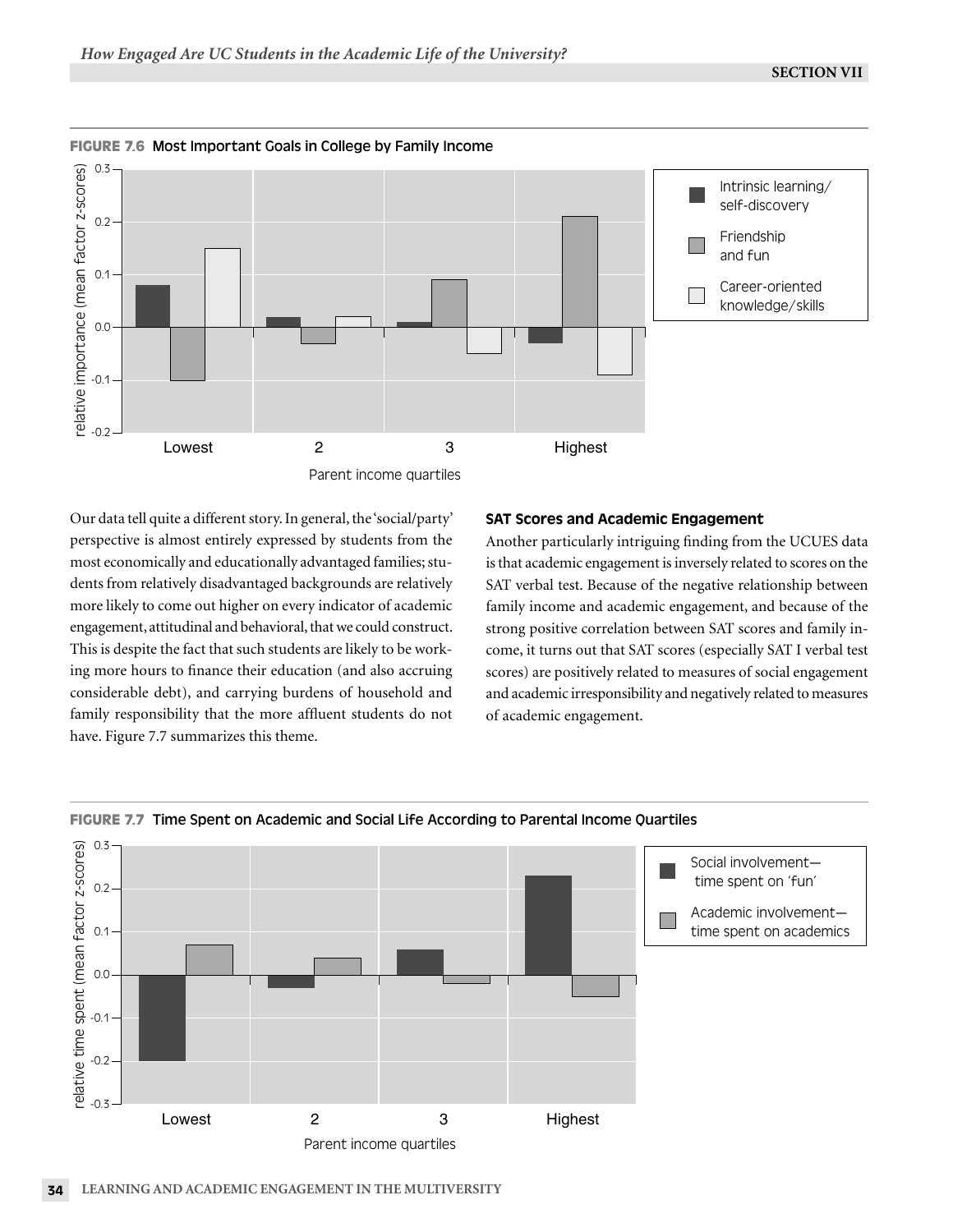

 $\overline{\mathbf{F}}$ 

B

Reaffirming previous studies' conclusions that GPA is a better indicator of academic success than test scores (studies that at UC go back to the late 1950s), our data indicate that academic engagement is positively related to performance in high school. Quartiles of SAT-V

1 2 3 4

1 2 3 4

B

-0.3

-0.2

-0.1

0.0

relative academic disengagement (mean factor z-scores)

relative academic disengagement (mean factor z-scores)

0.1

0.2

0.3

0.4

Figure 7.8 shows the relationship between academic disengagement and SAT verbal scores, while Figure 7.9 illustrates the relationship between high school GPA and time spent studying. Together, these graphs suggest that high school achievement may be a better predictor of academic engagement than SAT verbal scores.

Many factors contribute to students' levels of academic engagement beyond those we have focused on here. We find that engagement is greater for seniors than for freshmen, for transfer students compared to those who enter as freshmen, and engagement also varies considerably with respect to the demands of different academic majors.

# Eligibility in the Local Context and Academic Engagement

Several years ago the University defined a new pathway to UC eligibility: students who were in the top 4% of their high school class with respect to grades in UC-relevant courses were declared to be eligible, irrespective of SAT scores. Such students are defined as 'eligible in the local context' (ELC).

The first ELC students entered as freshmen in Fall 2001; a second wave entered in Fall 2002. UCUES II provides us with the first opportunity to compare ELC students with those who were eligible for UC admission but not in the top 4% of their high school class.



# **FIGURE 7.9** High School GPA in Relation to Time Spent on Studying

3.6 0.5 1.5 2.5 3.5 4.5 5.5 6.5 7.5 1-2 3-5 6-10 11-15 16-20 21-30 >30

Hours per week spent on studying/course assignments

- ELC students are more diverse with respect to social background than are non-ELC students. ELC students are more likely to have foreign born parents and to be first generation college-goers than non-ELC students, i.e., those not in the top 4% of their high school class. Their family incomes are lower, and they are more likely to describe their families as 'working class.'
- At the same time, ELC students are more academically engaged than non-ELC students. They spend more time in academic pursuits and less time in 'party-oriented' activity than non-ELC students.

ELC students achieved higher GPAs than their non-ELC counterparts, were more likely to say that they 'belonged' at a UC, were more active in community affairs, and were more likely to indicate that they were aiming for advanced graduate education than non-ELC students.

These findings support the view that high school performance is an excellent predictor of college success, and that efforts to recruit students from the full range of California high schools may help us fashion student bodies that are more socially diverse and more academically engaged than is possible when admissions criteria are based only on grades and test scores. Our data analysis so far, however, must be considered preliminary—we need to examine how ELC students from low performing high schools have fared at UC in order to more fully assess this approach.

# Conclusion

Students' academic engagement changes over the course of their undergraduate careers, affected both by personal outlooks with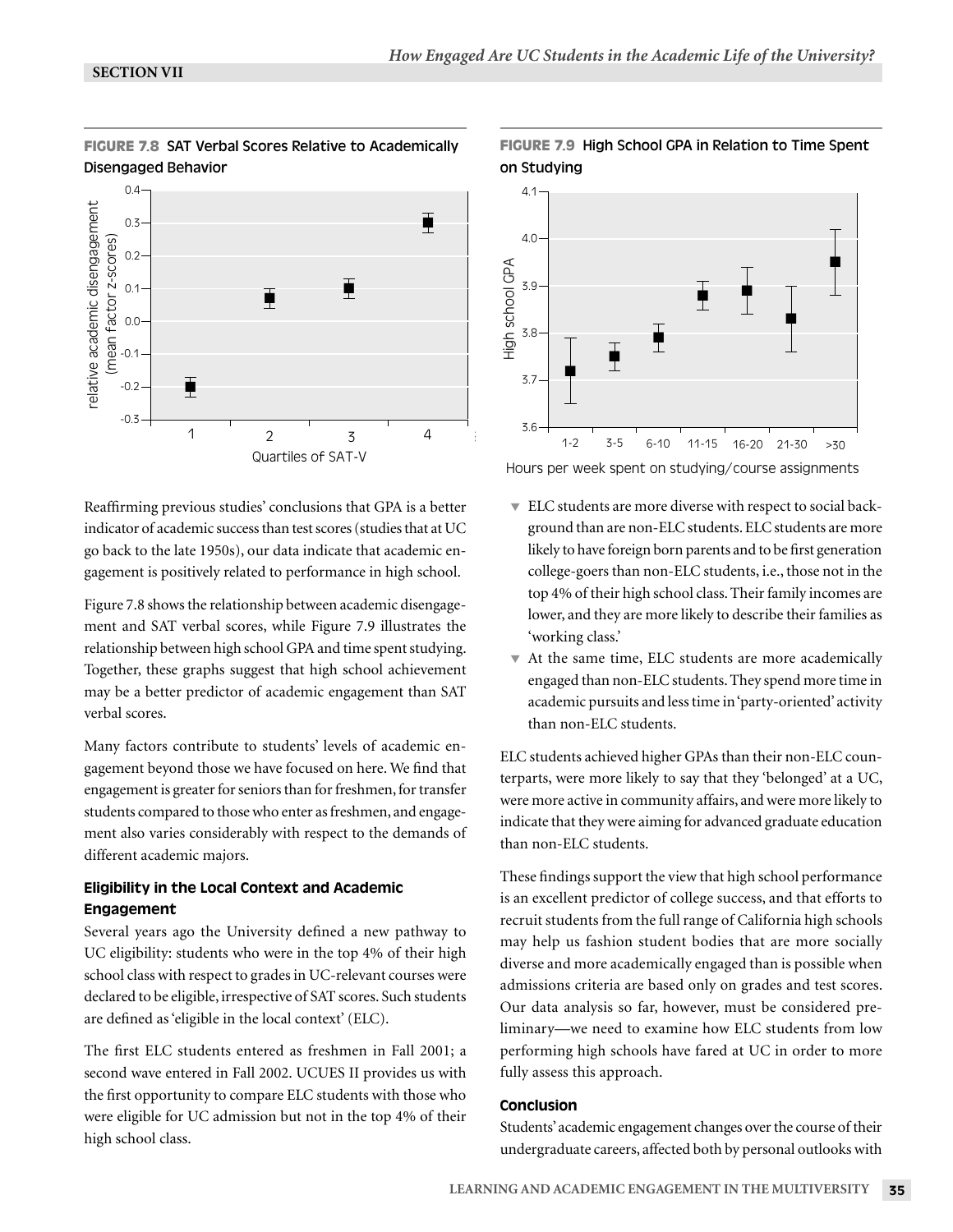respect to post-graduate goals and by experiences with teachers, peers, and courses.

There is great complexity to student behaviors and experiences. For example, students who cut a lot of classes and get low grades may also be deeply involved in intensive learning experiences in particular courses of study, in their own interests and projects, or in a variety of other extracurricular activities.

We cannot explore all of these matters here, although some of them can be addressed by further analyses of UCUES I data. That survey contained a wealth of data, still awaiting analysis, on other dimensions of academic engagement: what students say about the considerations that determine their choice of classes, about their reasons for failing to attend class (and about the kinds of reasons that are legitimate or not), about their use of computers for both educational and personal purposes, and about their engagement in civic, political, and community life. Another important but as yet undeveloped line of inquiry involves the experience of underrepresented minority students at the university and the consequences of that experience for their academic careers.

The glimpse of the data that we were able to provide here may, we hope, stimulate needed discussion among faculty members and students about the nature and causes of academic engagement and disengagement, and about the effects of underlying differences in students' socio-economic backgrounds on their learning experiences. These data may also help focus debate on pressing questions concerning the composition and constitution of the UC student body, and about conventional wisdom concerning the selection of students who will best make use of their opportunity to attend the university.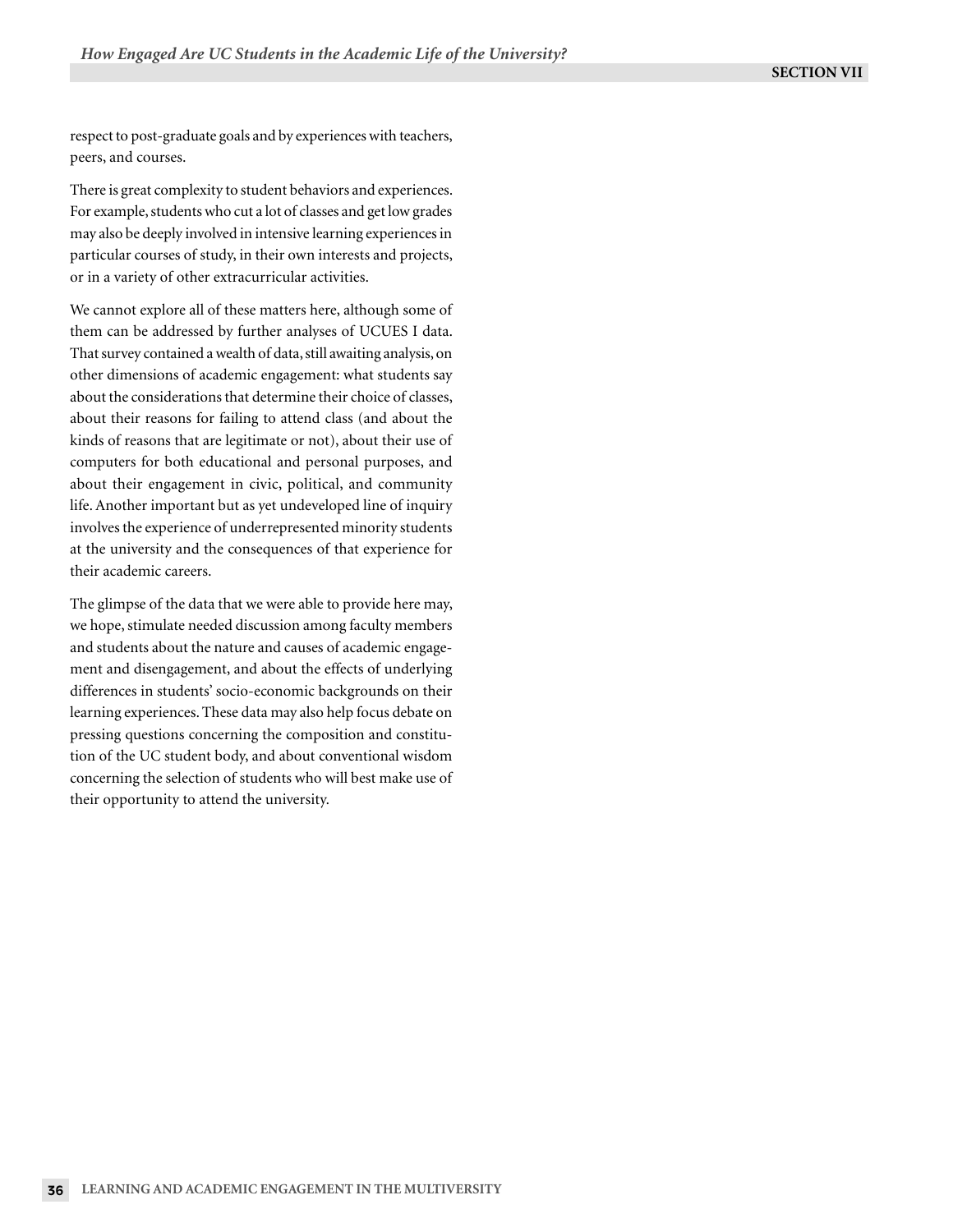# *SERU21 Research Agenda—What Comes Next?*

This report provides a sample of the rich data resource created by the first two University of California Undergraduate Experience Surveys. UCUES is producing a detailed picture of the ways students vary amongst themselves and over time in terms of their motivations, perspectives, and practices.

Because survey responses are linked to a wide range of institutional data about students, UCUES offers researchers a new window for understanding how students' social backgrounds, pre-college experience, and future goals affect their experience within the university—in the classroom, in their relations with peers, and in their use of institutional resources.

The SERU21 project, of which UCUES is a primary component, seeks to balance institutional research needs of the UC system and its campuses with a strong scholarly approach to investigating the student experience. *It is this linking of institutional needs and scholarly research that makes the SERU21 project a unique and potentially broadly influential project.*

To be effective in these goals, SERU21 must be a long-term project that incorporates a longitudinal approach to deciphering the great variety of student experiences.

The project leaders hope this report and subsequent surveys and analysis will stimulate discussion among faculty members and students about:

- $\blacktriangledown$  How to improve the undergraduate experience at the University of California;
- $\blacktriangledown$  The integration of UCUES into accountability and program review processes;
- $\blacktriangledown$  The nature and causes of academic engagement and disengagement, as well as the effects of underlying differences in the life experiences of students on the ways they use the opportunity to attend the university.

UCUES data may also help focus debate on pressing questions concerning the composition and constitution of the UC student body, and about conventional wisdom concerning who can best make use of the chance to attend the university.

# SERU21/UCUES Research Design

The research design for SERU21 draws on academic research to inform and expand the ambitions of the University in improving the undergraduate experience. The project is an initiative that is collaborative with administrative units, yet based at

an academic research unit (The Center for Studies in Higher Education) that combines interests in both policy analysis and scholarship. This collaboration is important for promoting institutional knowledge on the undergraduate experience, and for creating and integrating creative scholarship that asks difficult yet important questions.

In the course of consultation with administrators and faculty, and with the SERU21 project's advisory committee, four general policy areas were developed to shape the content of UCUES and to help create a research agenda for subsequent studies:

- $\blacktriangledown$  UC student academic engagement,
- UC student civic engagement,
- $\blacktriangledown$  Pedagogy and Instructional Technology,
- $\blacktriangledown$  Institutional academic policies and practices.

UCUES offers a new survey instrument that builds on survey work previously pursued separately by campus institutional research offices and in national surveys. By building a campus-wide effort, the project has created a more powerful and meaningful database. For example, the survey design:

- Utilizes a UC-wide online survey that can target nearly 180,000 undergraduate students across the UC system;
- Integrates students' survey responses with existing institutional data relating to their social and academic backgrounds and academic outcomes over time;
- Includes both a quantitative and qualitative research design;
- Examines systematically how students change over time;
- $\blacktriangledown$  Provides the means for finely grained comparative analysis of student experience, satisfaction, engagement, and achievement;
- $\blacktriangledown$  Brings coherence and focus to the collection and dissemination of policy-relevant student data.

# The Uses of UCUES— Institutional and Scholarly

The UCUES instruments and methodology have enabled construction of key indices of student engagement and satisfaction, whose full use depends on an ongoing survey process and the continued tracking of those who participated in the initial administration. It also requires financial support for analytical work that furthers institutional needs and promotes scholarship.

Already, UCUES has been integrated into policy discussions at the University of California. Our hope is to soon expand and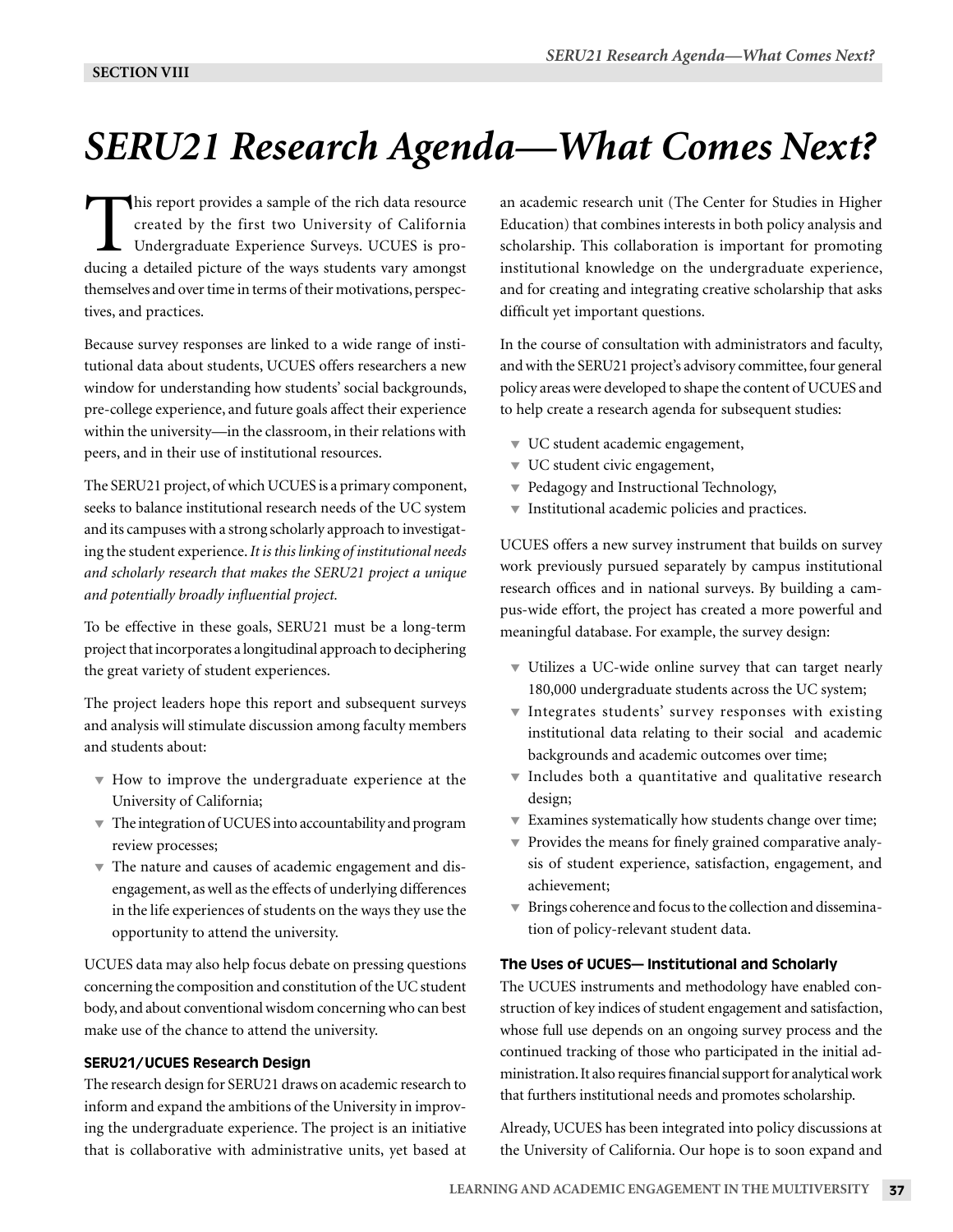bolster scholarly use of UCUES both through the larger SERU21 project, and through collaborations with interested faculty and other academics.

### Institutional Research

The following provides an outline of current and potential institutional uses of UCUES data.

Campus and Departmental Accreditation

 UCUES data and findings were recently integrated into the WASC accreditation of the Berkeley campus. We sense that UCUES, if continued, will provide an integral part of all UC campus accreditation visits.

▼ Academic Department Program Review

 A proposal at the Berkeley campus advocates integrating UCUES into academic department and program reviews.

#### $\blacktriangledown$  Analysis of Admissions Policy and Outcomes

 UCUES data can prove valuable in assessing campus admissions processes. The University of California's admissions committee (the Board of Admissions and Relations with Schools) has indicated interest in a study using UCUES to assess student academic engagement in relation to admissions policies, and a similar study will likely be pursued by the Berkeley campus' admissions committee.

### $\blacktriangledown$  Information Source for Student Orientation

 UCLA has used UCUES data and findings in freshman and transfer student orientation to show the characteristics of those who succeed academically at the campus, e.g., the relation of time spent studying to university grades.

# ▼ A Resource for Reflection and Discussion Among Faculty and Administrators

 UCUES data have been presented to a wide variety of forums and consultations at both campus and system-wide levels. Such presentations have helped advance reflection on institutional issues and on the ways campus policies intersect with the student experience.

We anticipate that UCUES and the larger SERU21 project will have other important uses within the University of California, and for broader studies on the nature and future of undergraduate education within research and comprehensive universities. The project may provide important information and analysis useful for the following policy areas:

 An assessment of university undergraduate education objectives and student experiences,

- Campus climate,
- $\blacktriangledown$  Analysis of student services,
- $\blacktriangledown$  Institutional research,
- $\blacktriangledown$  Development of new accountability measures.

#### Scholarly Research

As noted, a major objective of the larger SERU21 project is to develop collaborative research projects involving academic and institutional researchers, and utilizing UCUES data and sample surveys. SERU21 offers a research design (including the four research domains) and online survey infrastructure that can support innovative research on the undergraduate experience and education.

The purpose of the SERU21 Project, which shapes the content of UCUES, is to develop a scholarly research agenda. Preliminary discussions with interested scholars and institutional research directors have identified the following policy areas for research under the umbrella of SERU21:

- $\blacktriangledown$  Understanding the relationship of demography to campus cleavages—race, class, ethnicity, gender;
- Examining and interpreting civic engagement among today's students;
- $\blacktriangledown$  Student satisfaction and learning experiences by major;
- **Experience and success of transfer students;**
- Student political interests;
- $\overline{\phantom{a}}$  Uses of IT.

The SERU21 project will convene a forum of leading scholars to discuss potential research questions and projects, as well as potential collaborations and funding sources.

#### Planning for UCUES III

The SERU21 project recently completed the third University of California Undergraduate Experience Survey in Spring 2004 as a full survey. This phase of the project will include:

- Management, further development, and annual implementation of UCUES;
- Longitudinal follow-up of UCUES participants, including qualitative and quantitative studies of selected participants;
- Development of an ongoing Undergraduate Research Network (URN) composed of study groups for each of the project's four Policy Research Domains: UC Student Academic Engagement, UC Student Civic Engagement, Pedagogy and Instructional Technology, and Institutional Academic Policies and Practices.
- $\blacktriangledown$  The uses and efficiencies of instructional technologies,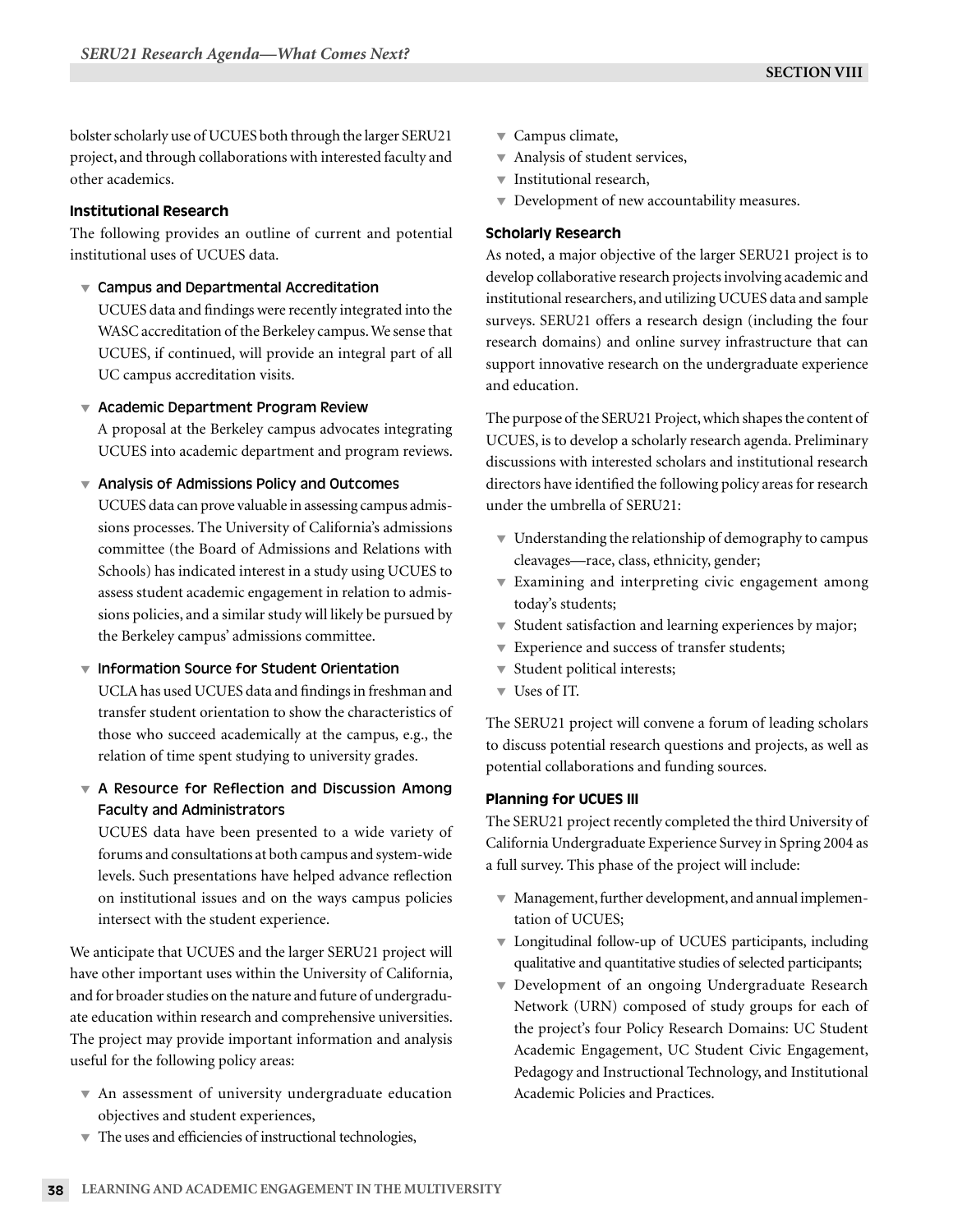# *Endnotes*

<sup>1</sup> Factor analysis of the UCUES data was performed by Dr. Julian Fernald, Assistant Director of Institutional Research, UC Santa Cruz.

<sup>2</sup> The sample of respondents for the online collaboration question is 5561. It does not include students at Berkeley as this technology question was not included in the Berkeley survey.

# *Appendix A*

# *SERU21/UCUES Research Team and Collaborators*

The project is managed by the Center for Studies in Higher Education (UC Berkeley) and includes an IR work group and an Oversight Committee with broad UC faculty and administrative representation. A project office is located at UC Santa Barbara, where the study team is collaborating with the UCSB Social Science Survey Center to assist in developing and conducting the project's survey component.

# Project Principal Investigators

 Richard Flacks – Professor of Sociology, UC Santa Barbara Gregg Thomson – Director of Student Research, UC Berkeley John Douglass – Senior Research Fellow, CSHE, UC Berkeley

# Project Associates

 Saul Geiser – Visiting Scholar, CSHE, UC Berkeley Kyra Caspary – Project Coordinator, UCOP/Graduate School of Education, UC Berkeley Paolo A. Gardinali – Associate Director, Social Science Survey Center, UC Santa Barbara

# Institutional Research Work Group

 Bill Armstrong – Director of Student Research & Information, UC San Diego Bob Cox – Manager, Academic Planning & Budget, UC Los Angeles Steve Chatman – Director of Student Affairs Research & Information, UC Davis Julian Fernald – Assistant Director of Institutional Research, UC Santa Cruz Danny Kim – Assistant Vice Chancellor for Student Affairs, UC Riverside Judith Richlin-Klonsky – Director of Student Affairs Information & Research Office, UC Los Angeles

 Judy Shoemaker – Director of Research, Evaluation & Grants, UC Irvine Gregg Thomson – Director of Office of Student Research, UC Berkeley Steven Velasco – Director of Institutional Research & Planning, UC Santa Barbara

# SERU21 Phase One Oversight Committee

 Neil Smelser, Chair – Professor of Sociology, UC Berkeley Michael Brown – Professor of Education, UC Santa Barbara Michael Cowan – Former Chair, Academic Council, UC Santa Cruz Dennis Galligani – Associate Vice President for Student Academic Services, UCOP Linda Guerra – Director of Policy Analysis, UCOP Sabine French - Professor of Psychology, UC Riverside Jerry Kissler – Assistant Vice President for Budget Planning and Fiscal Analysis, UCOP Meredith A. Lee - Dean, Division of Undergraduate Education, UC Irvine Miguel Lopez – Student Representative, UC Santa Barbara Bud Mehan – Professor of Sociology, UC San Diego Janina Montero - Vice Chancellor for Undergraduate Affairs, UC Los Angeles Genaro Padilla – Vice Chancellor for Undergraduate Student Affairs, UC Berkeley Linda Sax – Professor of Education, UC Los Angeles Judi Smith – Vice Provost for Undergraduate Education, UC Los Angeles David Stern – Graduate School of Education, UC Berkeley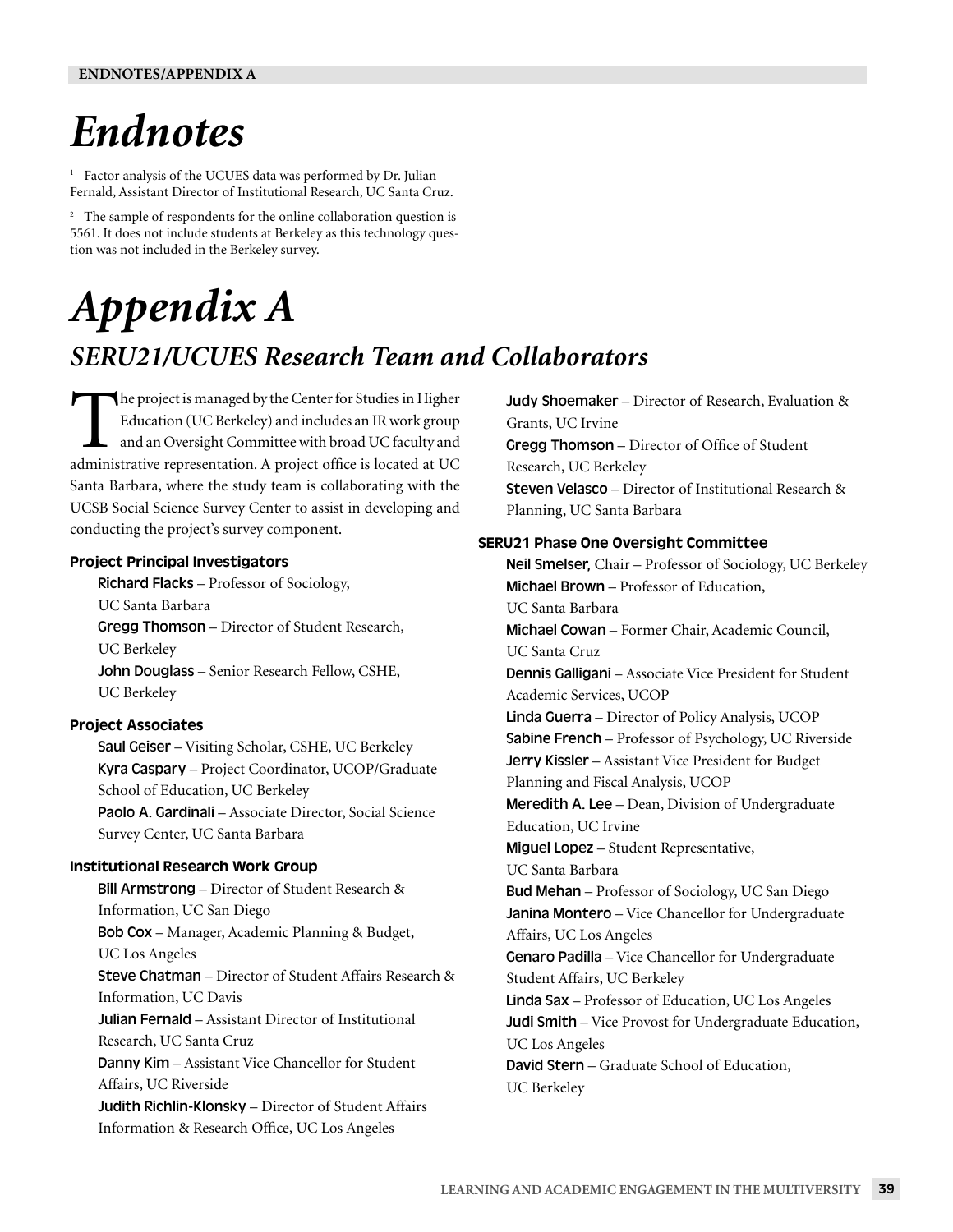# *Appendix B UCUES II Response Rates*

verall, the 2003 UCUES response rate reached 42 percent (6658 responses), with response rates at or above 50 percent at three campuses. First-year freshman entry students were most likely to respond to the survey, with a response rate over 50 percent for these students. Male students, as well as Black and Latino students, had lower than average response rates.

The UCSB Survey Research Center administered the 2003 University of California Undergraduate Experience Survey (UCUES) via the web to a sample group of students at all eight general UC campuses between April and June of 2003. Each campus provided a simple random sample of 2000 students, which included freshman and transfer entry students in all years of their undergraduate education. Response rates for each campus are illustrated below, in Figure B.1.

Response patterns for the 2003 UCUES mirror those of other undergraduate surveys. As illustrated in Figure B.2, students in their first year at UC, particularly those who entered as freshmen, were most likely to respond to the survey. For example, 19.4 percent of students in the sample were freshmen entering from high school, while these students made up 23.7 percent of respondents. As a result, first-year students are over-represented among respondents.

Response rates by gender and ethnicity were also typical of student surveys (see Figures B.3 and B.4). Fifty-nine percent of respondents were female compared to only 53.8 percent of the sample, reflecting a lower response rate (36.8 percent) among males. Overall, females comprised 52.2 percent of all students enrolled in the UC system-wide in Fall 2002.<sup>1</sup>







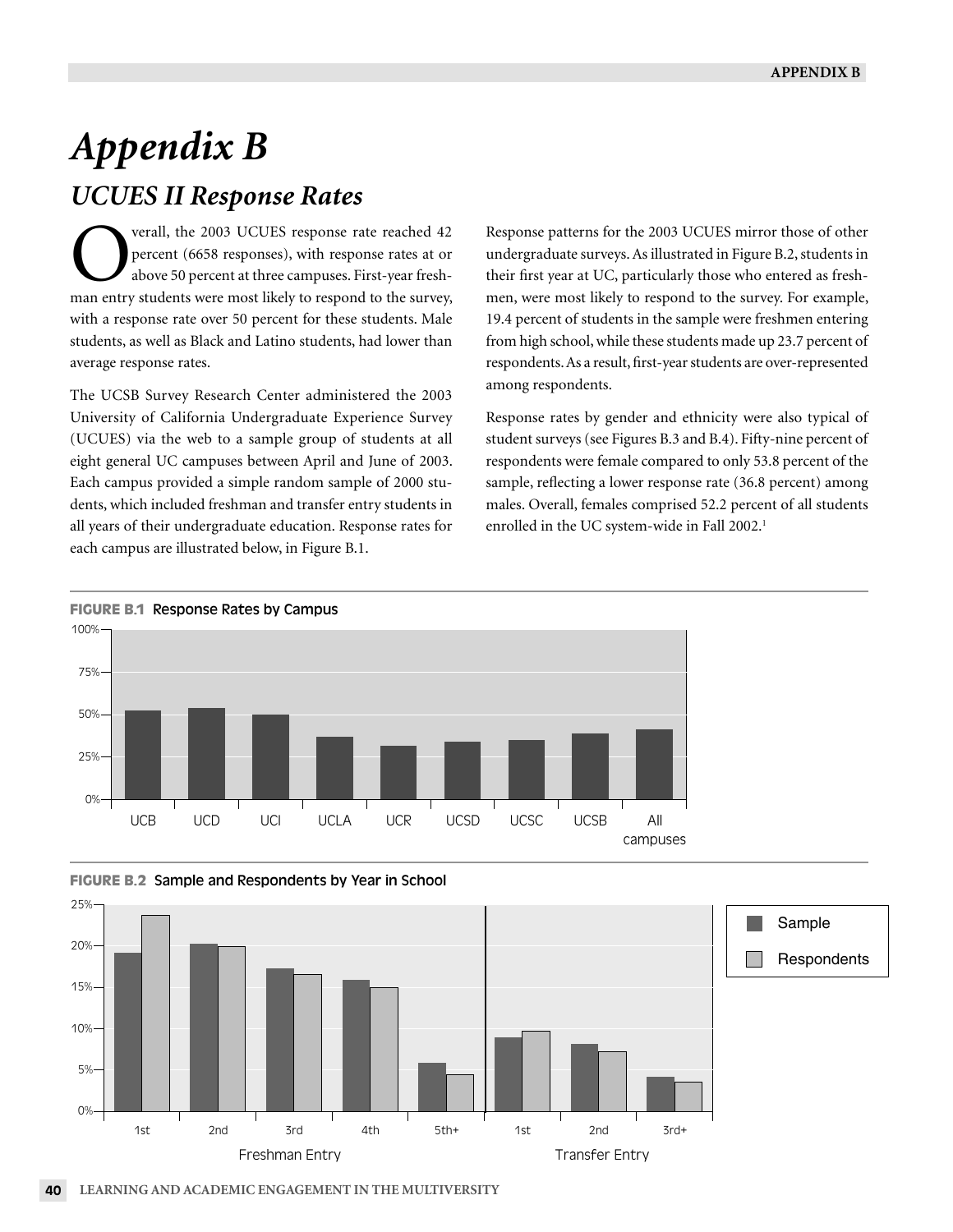







Finally, white and particularly Asian students are overrepresented among respondents compared to the sample, while Latino and African American students had lower than average response rates, at 38.0 and 28.5 percent, respectively. Two percent of 2003 UCUES respondents were black, and 12.0 percent were Latino. As a comparison, African American students made up 3.3 percent of UC undergraduate enrollment in Fall 2001, and Latino students made up 14.0 percent of the undergraduate student body.2

### Timing

The survey was administered to students at the end of the academic year. Almost all campuses in the UC system operate on the quarter system, so the survey was launched in early May, near the end of the spring quarter. Because UC Berkeley operates on a semester system, the survey was launched somewhat earlier on this campus, in early April. A number of items, particularly questions about the use of instructional technology, were added to the survey in April 2003, after the survey had already begun at Berkeley. As a result, responses to these items do not include data from the Berkeley campus.

### Phone Interviews

The 2003 UCUES included an abbreviated phone interview with over 400 students who did not respond to the survey over the web. The phone survey included all the demographic questions from the survey, in addition to several key items from the survey, and questions about reasons for non-response.

While the results of this phone survey are not included in this report, the data collected will allow us to compare web-respondents and non-respondents. This subsequent analysis will help us identify any systematic differences between these groups, and will allow us to examine the effects of the low response rates among particular groups of students.

#### **Endnotes**

<sup>1</sup> University of California Statistical Summary of Students and Staff, Fall 2002. UC Office of the President, Department of Information Resources and Communication.

2 UC Info Digest 2003: A Reference Guide on Student Access and Performance at the University of California. UC Office of the President, Student Academic Services.